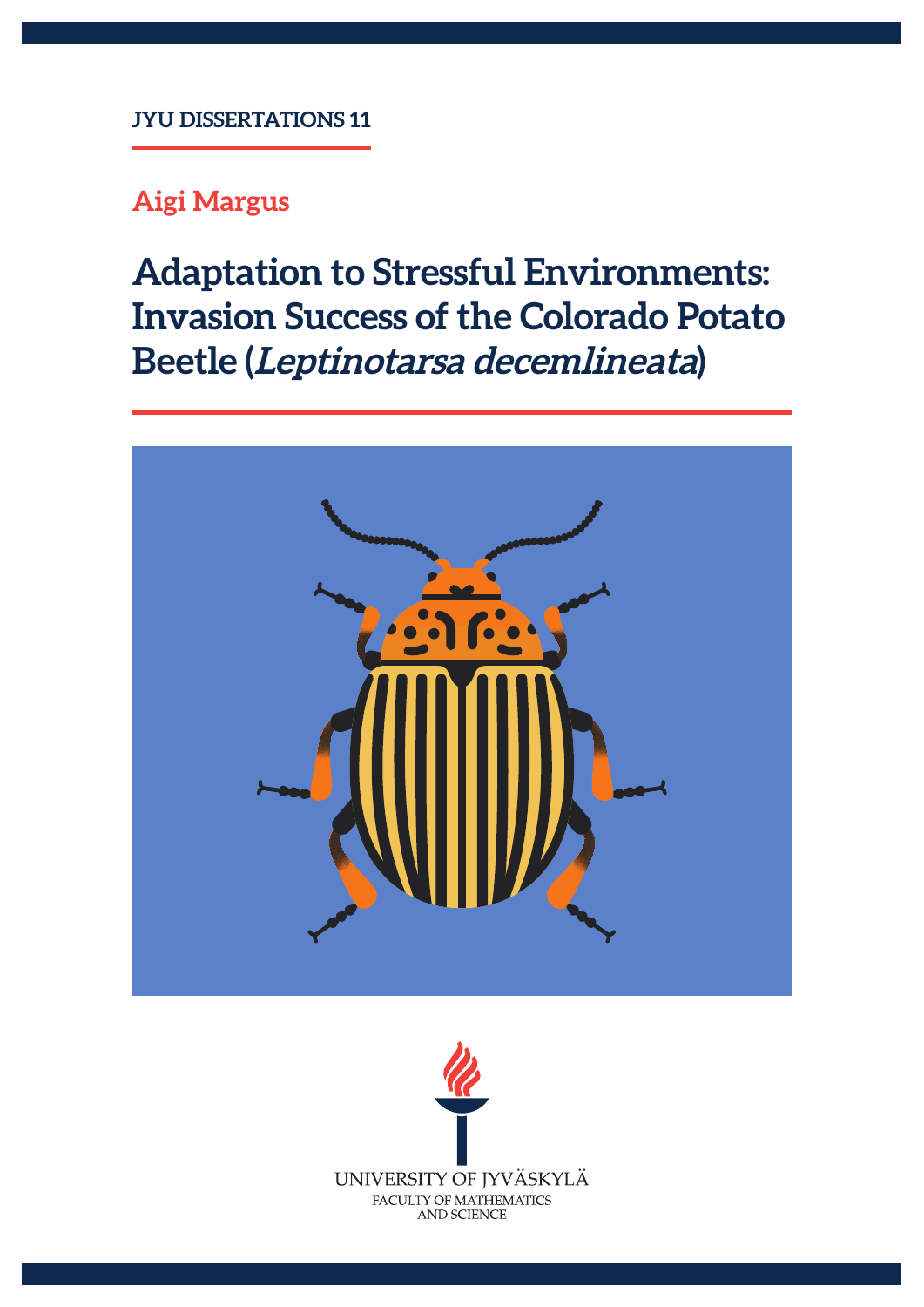#### **JYU DISSERTATIONS 11**

# **Aigi Margus**

# **Adaptation to Stressful Environments: Invasion Success of the Colorado Potato Beetle (Leptinotarsa decemlineata)**

Esitetään Jyväskylän yliopiston matemaattis-luonnontieteellisen tiedekunnan suostumuksella julkisesti tarkastettavaksi yliopiston vanhassa juhlasalissa S212 syyskuun 15. päivänä 2018 kello 12.

Academic dissertation to be publicly discussed, by permission of the Faculty of Mathematics and Science of the University of Jyväskylä, in building Seminarium, auditorium S212, on September 15, 2018 at 12 o'clock noon.



JYVÄSKYLÄ 2018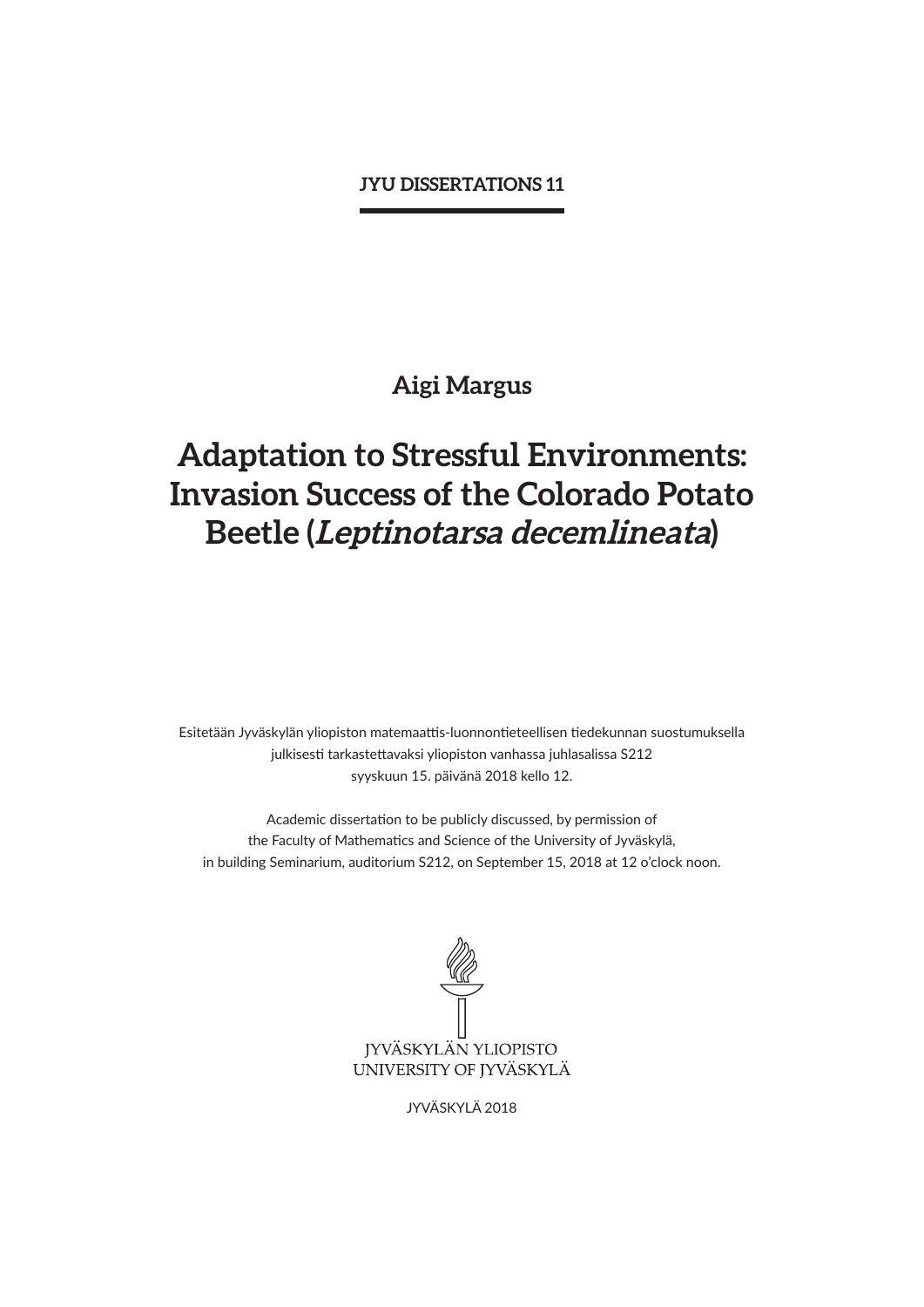Editors Jari Haimi Department of Biological and Environmental Science, University of Jyväskylä Ville Korkiakangas Open Science Centre, University of Jyväskylä

Cover picture by Hannah Alice.

Copyright © 2018, by University of Jyväskylä

Permanent link to this publication: http://urn.fi/URN:ISBN:978-951-39-7528-9

ISBN 978-951-39-7528-9 (PDF) URN:ISBN:978-951-39-7528-9 ISSN 2489-9003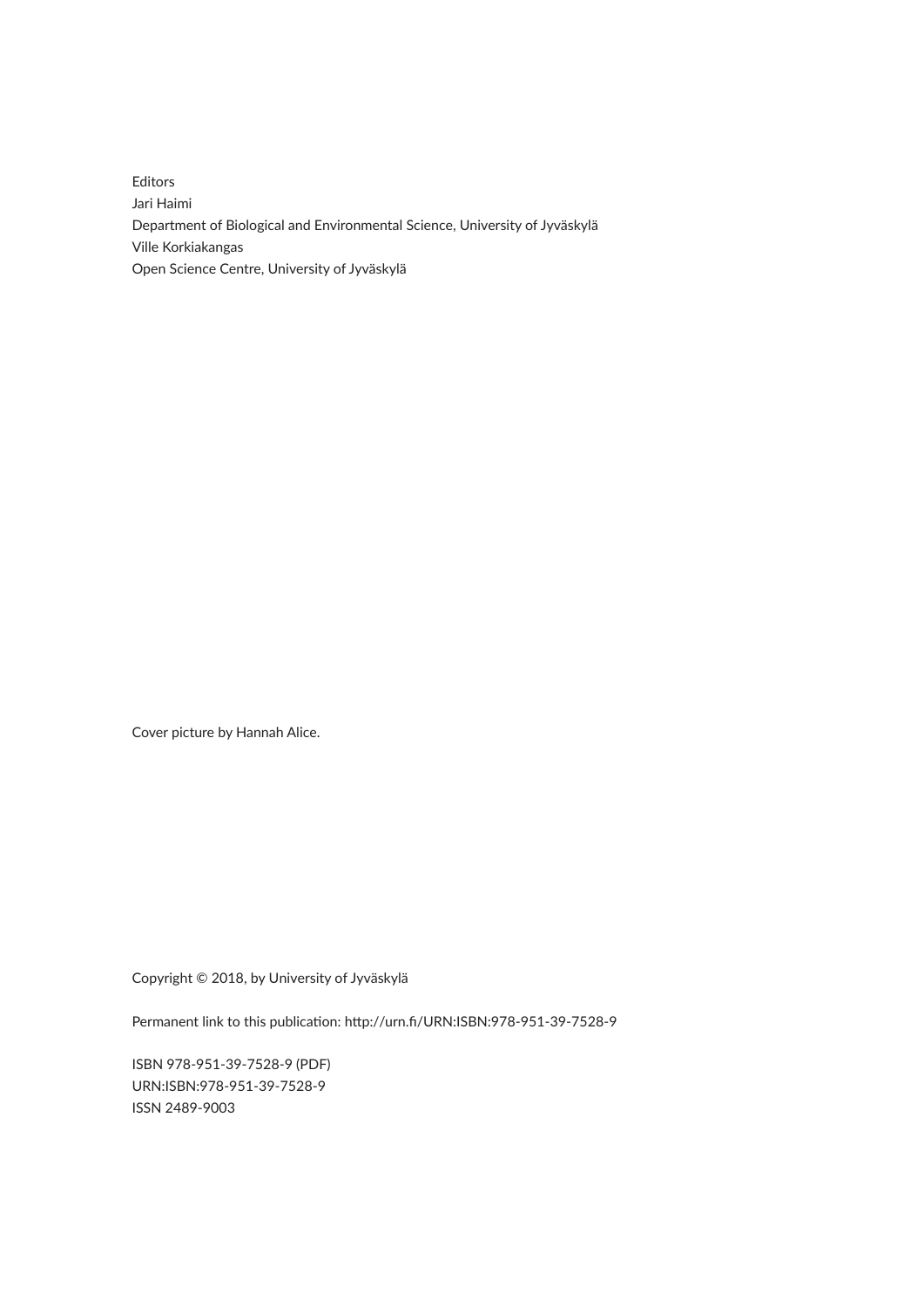# **ABSTRACT**

Margus, Aigi Adaptation to stressful environments: invasion success of the Colorado potato beetle (*Leptinotarsa decemlineata*) Jyväskylä: University of Jyväskylä, 2018, 57 p. (JYU Dissertations ISSN 2489-9003; 11) ISBN 978-951-39-7528-9 (PDF) Yhteenveto: Stressinsietokyky ja vieraslajin invaasio Diss.

Biological invasions, specifically human-induced dispersals, are one of the major threats to our biodiversity and are predicted to increase. Invasive pests provide an opportunity to study whether adaptation to human-induced environments could promote invasions to other human-induced environments. One major anthropogenic selection pressure is created by pesticides, and pests can be exposed to various pesticides in their native, as well as introduced, ranges. I investigated whether exposure to anthropogenic selection (i.e. insecticides and herbicides) and exposure to multiple anthropogenic stressors selects for higher stress tolerance. I also tested whether parental prolonged diapause or insecticide exposure can increase larval stress tolerance, using an invasive pest (*Leptinotarsa decemlineata*) as a study species. First, I found that populations differ in their insecticide resistance, which could be due to their past invasion history, as well as past intensity of selection by insecticides. Differences in the resistance were due to both qualitative and quantitative changes in the insecticide target sites, but also due to higher antioxidant defence. These differences also lead to differences in stress tolerance when the individuals were exposed to other pesticides. Second, I found that exposure to both herbicide and insecticide can have interactive effects (both antagonistic and synergistic). Third, I found that prolonged diapause could be a strategy to skip environmental conditions the species is poorly adapted to, however, it carries a sex-specific fertility cost, which could be mitigated by higher offspring body mass. Last, I found that exposure to sublethal doses of insecticide had positive within- and transgenerational effects, by means of increased female body mass and survival. To conclude, exposure to anthropogenic stress could select in addition to pesticide resistance for higher stress tolerance and can induce changes in fitness-related traits and thus contribute to the invasion success of the *Leptinotarsa decemlineata*.

Keywords: Adaptation, herbicide, insecticide stress, pest species, prolonged diapause, species invasions, stress tolerance.

*Aigi Margus, University of Jyväskylä, Department of Biological and Environmental Science, P.O. Box FI-40014 University of Jyväskylä, Finland.*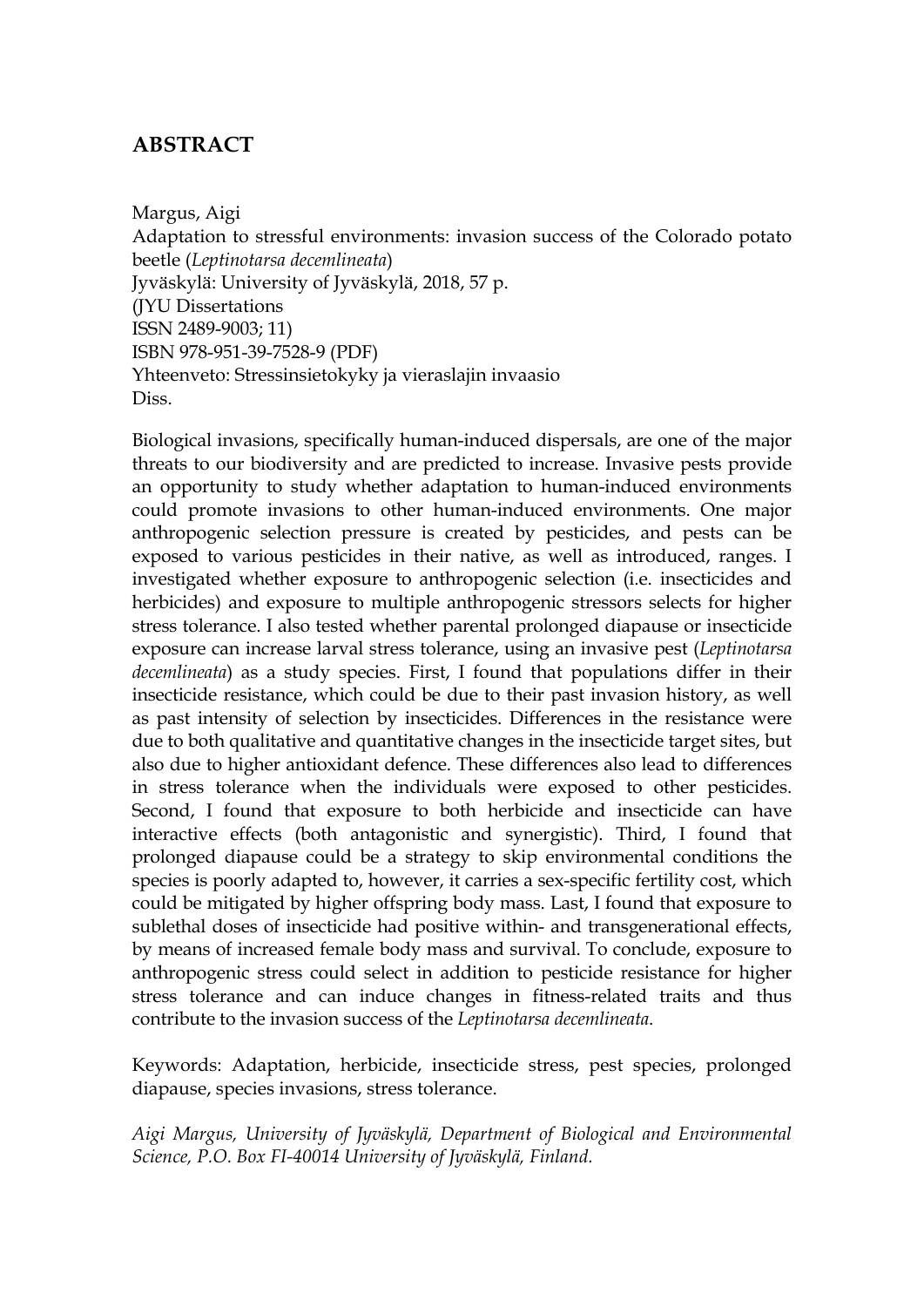| <b>Author's address</b> | Aigi Margus<br>Department of Biological and Environmental Science<br>P.O. Box 35<br>FI-40014 University of Jyväskylä<br>Finland<br>aigi.margus@jyu.fi                                                                                          |  |  |  |
|-------------------------|------------------------------------------------------------------------------------------------------------------------------------------------------------------------------------------------------------------------------------------------|--|--|--|
| Supervisor              | Professor Leena Lindström<br>Department of Biological and Environmental Science<br>P.O. Box 35,<br>FI-40014 University of Jyväskylä<br>Finland                                                                                                 |  |  |  |
| <b>Reviewers</b>        | Professor Emeritus Heikki Hokkanen<br>Department of Agricultural Sciences<br>PL 27<br>FI-00014 University of Helsinki<br>Finland<br>Docent Tero Klemola<br>Department of Biology<br>Vesilinnantie 5<br>FI-20014 University of Turku<br>Finland |  |  |  |
| Opponent                | Professor Helen Roy<br>Centre for Ecology & Hydrology<br>Maclean Building<br>Crowmarsh Gifford<br>Wallingford OX10 8BB<br>United Kingdom                                                                                                       |  |  |  |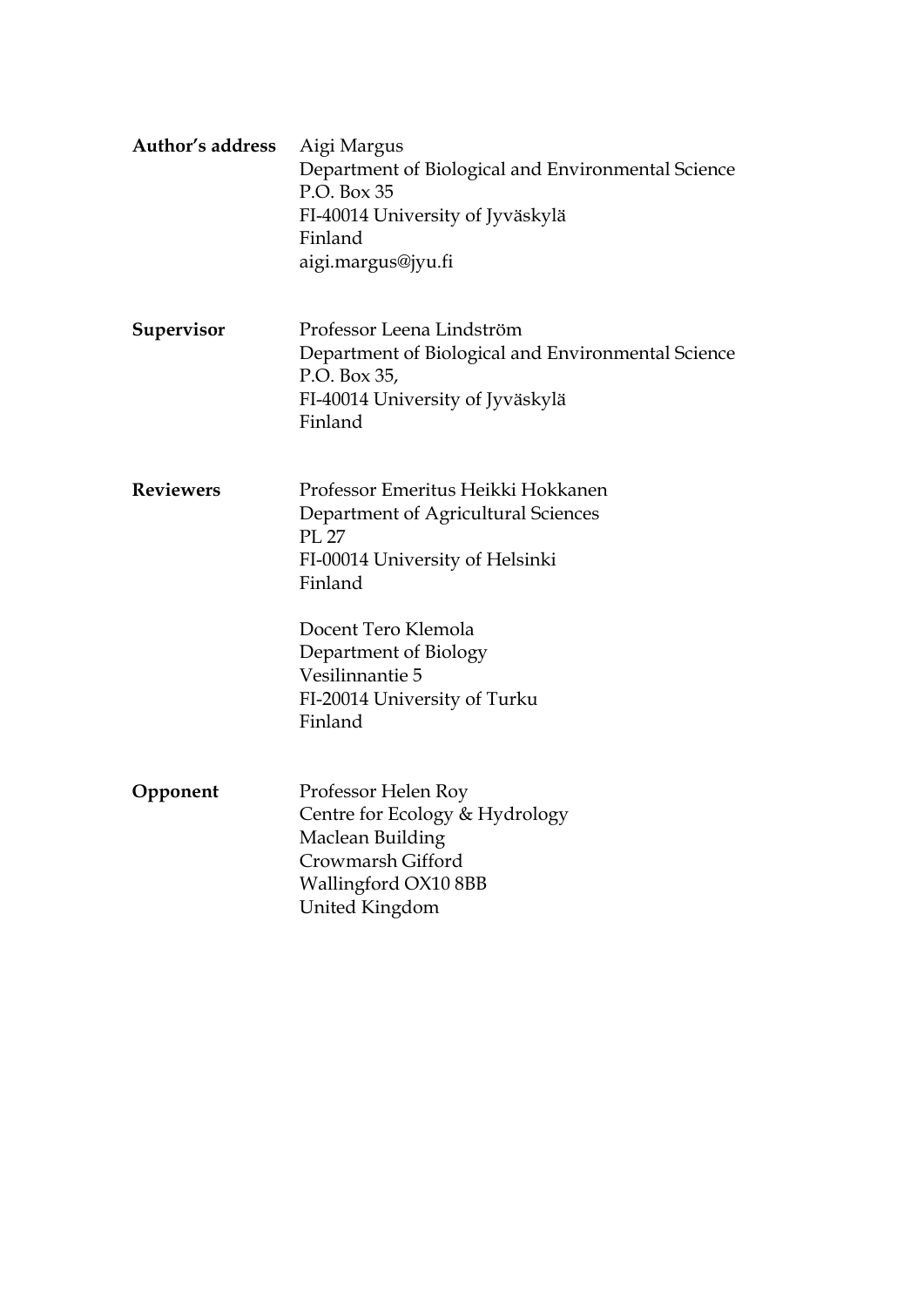# **CONTENTS**

### LIST OF ORIGINAL PUBLICATIONS

### ABBREVIATIONS

| 1.1              |                                                                     |                                                                                                                                                                                                                                                                               |
|------------------|---------------------------------------------------------------------|-------------------------------------------------------------------------------------------------------------------------------------------------------------------------------------------------------------------------------------------------------------------------------|
|                  |                                                                     |                                                                                                                                                                                                                                                                               |
|                  |                                                                     |                                                                                                                                                                                                                                                                               |
|                  |                                                                     |                                                                                                                                                                                                                                                                               |
|                  |                                                                     |                                                                                                                                                                                                                                                                               |
|                  |                                                                     |                                                                                                                                                                                                                                                                               |
|                  |                                                                     |                                                                                                                                                                                                                                                                               |
| 2.1              |                                                                     |                                                                                                                                                                                                                                                                               |
| $2.2\phantom{0}$ |                                                                     |                                                                                                                                                                                                                                                                               |
|                  |                                                                     |                                                                                                                                                                                                                                                                               |
|                  |                                                                     |                                                                                                                                                                                                                                                                               |
|                  |                                                                     |                                                                                                                                                                                                                                                                               |
|                  |                                                                     |                                                                                                                                                                                                                                                                               |
|                  |                                                                     |                                                                                                                                                                                                                                                                               |
|                  |                                                                     |                                                                                                                                                                                                                                                                               |
|                  |                                                                     |                                                                                                                                                                                                                                                                               |
|                  |                                                                     |                                                                                                                                                                                                                                                                               |
|                  |                                                                     |                                                                                                                                                                                                                                                                               |
|                  |                                                                     |                                                                                                                                                                                                                                                                               |
|                  |                                                                     |                                                                                                                                                                                                                                                                               |
|                  |                                                                     |                                                                                                                                                                                                                                                                               |
|                  |                                                                     |                                                                                                                                                                                                                                                                               |
|                  |                                                                     |                                                                                                                                                                                                                                                                               |
| 3.1              | The role of the two acetylcholinesterase genes in the insecticide   |                                                                                                                                                                                                                                                                               |
|                  |                                                                     |                                                                                                                                                                                                                                                                               |
| 3.2              |                                                                     |                                                                                                                                                                                                                                                                               |
| 3.3              |                                                                     |                                                                                                                                                                                                                                                                               |
| 3.4              |                                                                     |                                                                                                                                                                                                                                                                               |
|                  |                                                                     |                                                                                                                                                                                                                                                                               |
|                  |                                                                     |                                                                                                                                                                                                                                                                               |
|                  | 3.4.2 Transgenerational sublethal insecticide exposure (study V) 34 |                                                                                                                                                                                                                                                                               |
|                  |                                                                     |                                                                                                                                                                                                                                                                               |
|                  |                                                                     |                                                                                                                                                                                                                                                                               |
|                  | $1.2^{\circ}$<br>1.3<br>1.4<br>1.5<br>1.6<br>2.3                    | 2.3.3 Oxidative stress biomarker status measurements (Studies II, III,<br>2.3.4 Relative lipid and water content measurements (Study V)25<br>Direct and indirect effects of herbicides (studies II, III)30<br>3.4.1 Prolonged diapause and sublethal insecticide (study IV)33 |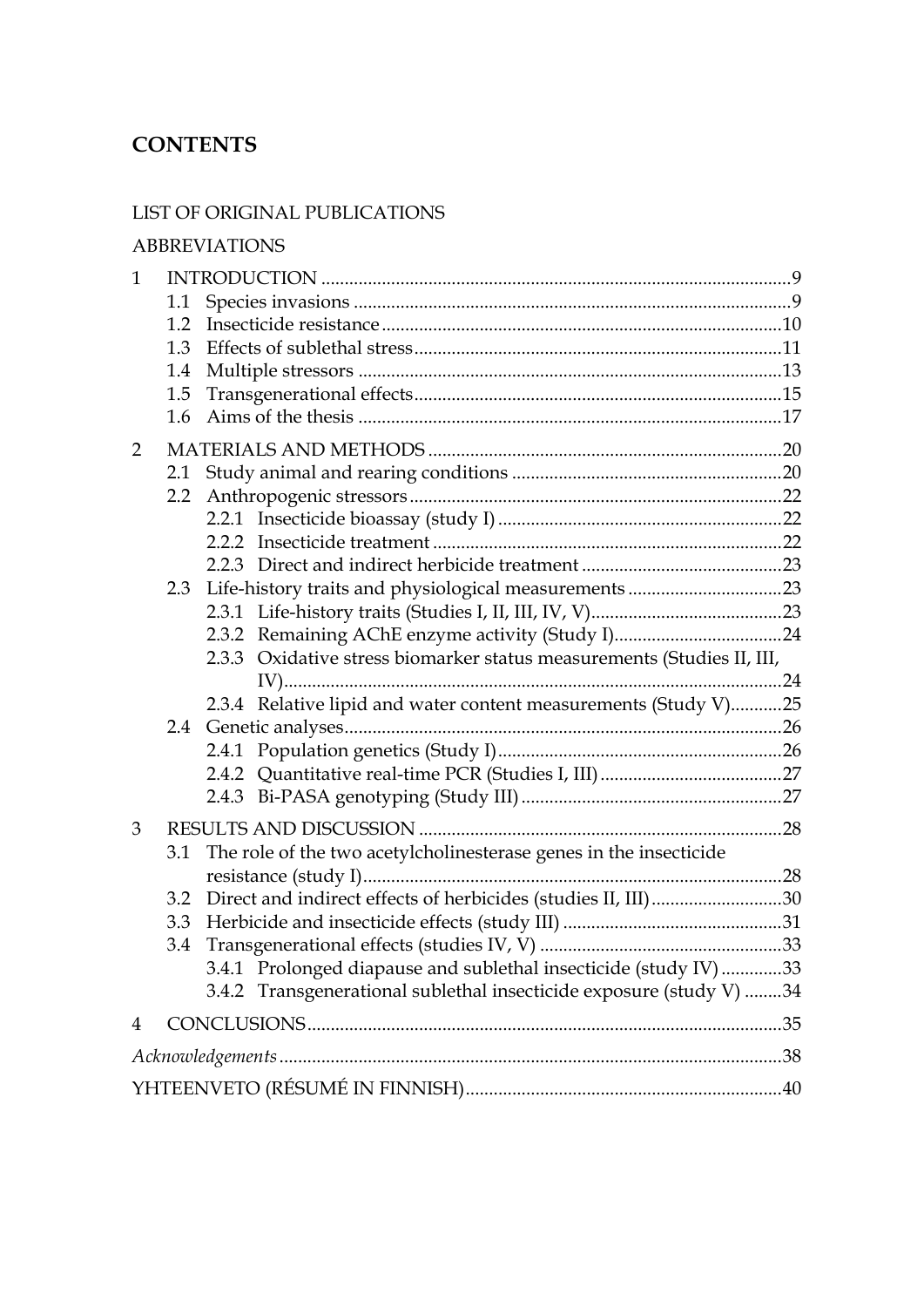# **LIST OF ORIGINAL PUBLICATIONS**

The thesis is based on the following original studies, which will be referred to in the text by their Roman numerals I-V.

- I Margus A., Piiroinen S., Lehmann P., Grapputo A., Chen Y., Ovčarenko I., Gilbert L., & Lindström L. Roles of acetylcholinesterase genes in organophosphate and carbamate resistance in *Leptinotarsa decemlineata*. Manuscript.
- II Rainio M., Margus A., Lehmann P., Helander M., & Lindström L. Effects of a glyphosate-based herbicide on survival and oxidative status of a nontarget herbivore, the Colorado potato beetle (*Leptinotarsa decemlineata*). Submitted manuscript.
- III Margus A., Rainio M. & Lindström L. Multiple stressors: can indirect herbicide exposure modify the response to organophosphate insecticide in an invasive pest? Submitted manuscript.
- IV Margus A. & Lindström. Age does matter: prolonged diapause has sexspecific fertility and fitness costs in the Colorado potato beetle. Submitted manuscript.
- V Margus A., Piiroinen S., Lehmann P., Tikka S., Karvanen J. & Lindström L. Sublethal pyrethroid insecticide exposure carries positive fitness effects over generations in an invasive pest. Submitted manuscript.

| Study               | T       | $_{\rm II}$ | Ш         | IV     | V           |
|---------------------|---------|-------------|-----------|--------|-------------|
| Original idea       | LL, SP  | AM, LL,     | AM, LL    | AM, LL | LL, SP,     |
|                     |         | МH          |           |        | AM          |
| Experimental design | SP, AM, | AM, LL,     | AM, LL,   | AM, LL | SP, LL,     |
| and work            | PL, IO  | MR, PL      | <b>MR</b> |        | AM, PL      |
| Data analysis       | AM, SP, | MR          | AM, MR    | AM, LL | ST, JK, AM  |
|                     | PL, LL  |             |           |        |             |
| Writing of the      | AM, SP, | MR, AM,     | AM, MR,   | AM, LL | AM, SP,     |
| manuscript          | PL, AG, | PL, MH,     | LL        |        | PL, ST, JK, |
|                     | IO, YC, | LL.         |           |        | LL.         |
|                     | LG, LL  |             |           |        |             |

This table shows the contributions to the original papers.

AM=Aigi Margus, LL=Leena Lindström, SP=Saija Piiroinen, PL=Philipp Lehmann, AG=Alessandro Grapputo, LG=Leona Gilbert, JK=Juha Karvanen, ST=Santtu Tikka, MR=Miia Rainio, YC=Yolanda Chen, MH=Marjo Helander, IO= Irina Ovčarenko.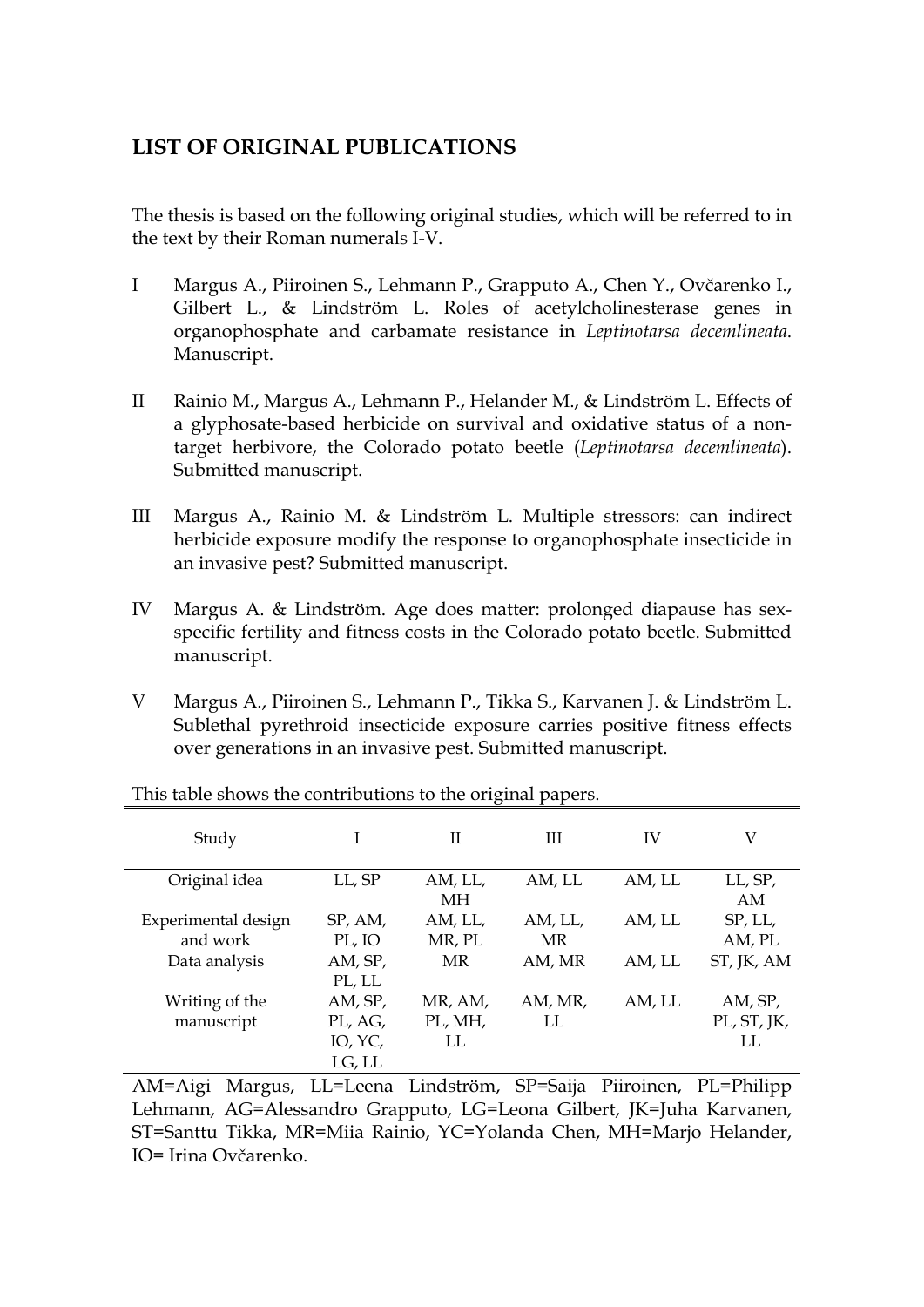# **ABBREVIATIONS**

| acetylcholinesterase enzyme                         |
|-----------------------------------------------------|
| azinphos-methyl                                     |
| azinphosmethyl-oxon                                 |
| bidirectional PCR amplification of specific alleles |
| carbaryl                                            |
| catalase                                            |
| Colorado potato beetle                              |
| glucose-6-phosphate dehydrogenase                   |
| glyphosate based herbicide                          |
| glutathione peroxidase                              |
| glutathione reductase                               |
| glutathione reduced-oxidized                        |
| glutathione S-transferase                           |
| organophosphate                                     |
| principal component analysis                        |
| real-time quantitative PCR                          |
| superoxide dismutase                                |
| total glutathione reduced                           |
|                                                     |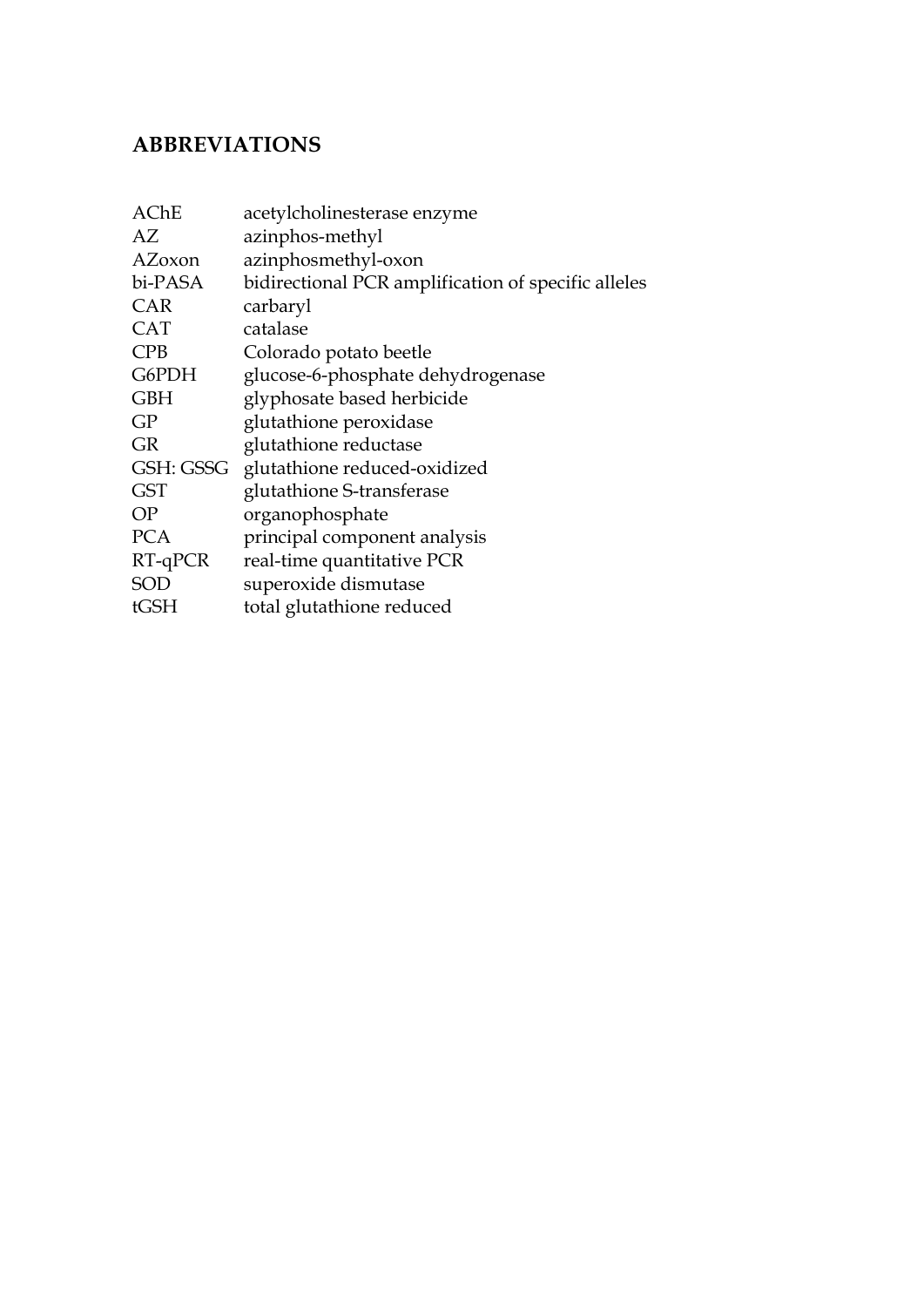*Emale*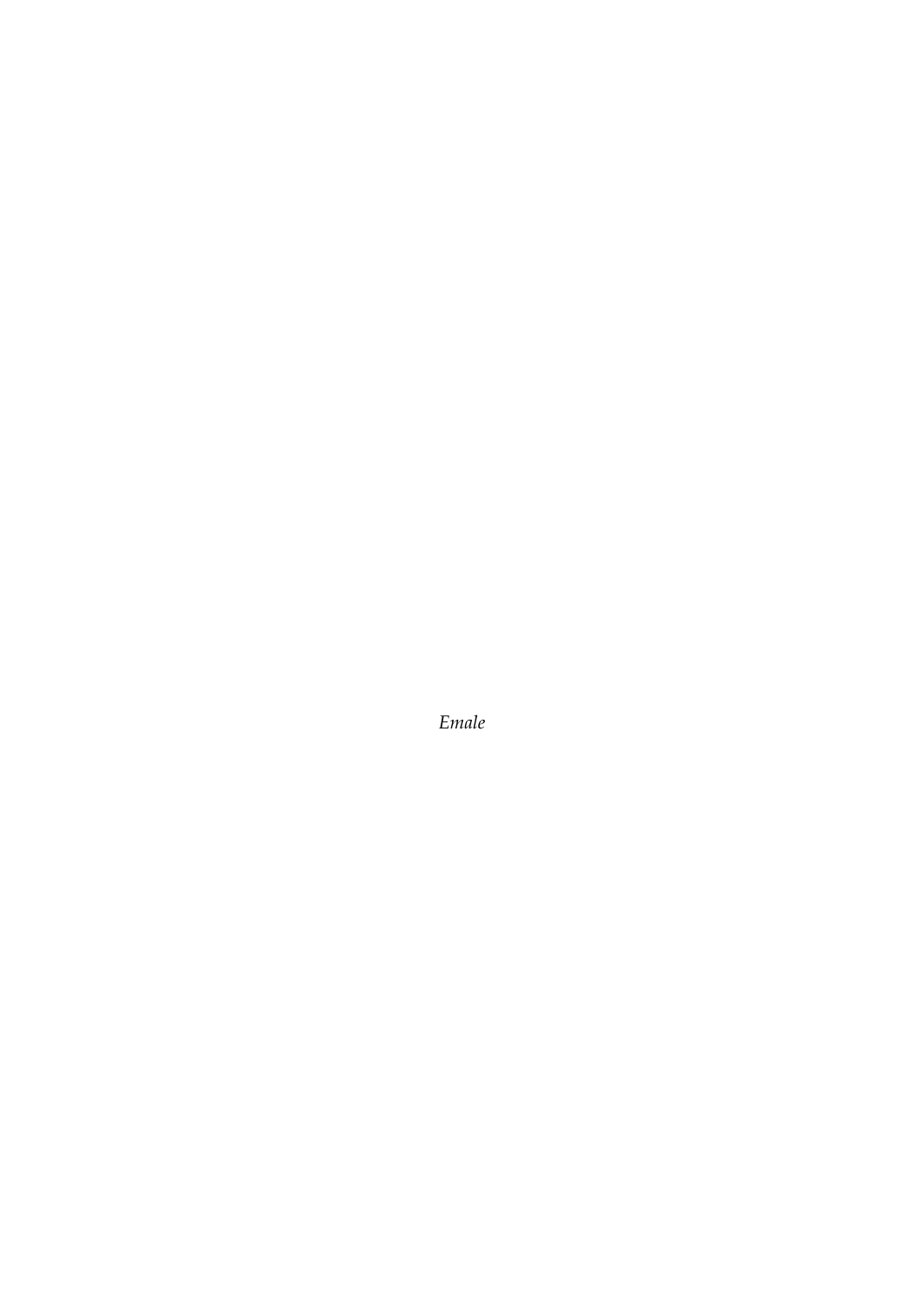# **1 INTRODUCTION**

# **1.1 Species invasions**

Humans have traded and transported different species outside their native range for millennia. The rate of introductions first peaked at the end of the Middle Ages, then at the beginning of the Industrial Revolution, and then again during the past 25 years with the highest rates of introductions (Hulme 2009). The recent increase in invasions has been especially evident among arthropods (Hulme 2009). However, of the many species that are introduced only a few have become successful invaders (Williamson and Fitter 1996). Invasive species are defined as alien species that are introduced deliberately or accidentally to new areas and whose introduction will likely have negative economic, ecological, or environmental impacts, or cause harm to human health and food security (Beck *et al.* 2008, Davis 2009, Paini *et al.* 2016). Nowadays, the spread of invasive species is easier than ever due to human influence and globalization (Perrings *et al.* 2005, Meyerson and Mooney 2007, Hulme 2009). Globalization is associated with increasing trade exchange, global movements, transport of supplies, demand for commodities, immigration, travelling, and human activities, all of which makes it easier for invasive species to "hitch-hike" to new areas where they would never reach without these human activities (Cox 2004). All these factors can contribute to the increased invasion risk, through increased rate and frequency of introductions and dispersal of invasive species. Moreover, the increasing rate of invasions is expected to continue in the future (Lodge *et al.* 2006).

The main factors contributing to the successful establishment of an invasive species have been suggested to be habitat matching, propagule pressure (i.e. a number of repeated dispersals during the invasion) and human affiliation (Jeschke and Strayer 2006, Hayes and Barry 2008). Species associated with humans and from human-influenced habitats are more likely to be introduced to the new areas (Jeschke and Strayer 2006) because most long distant transportation happens between human-induced habitats. Thus,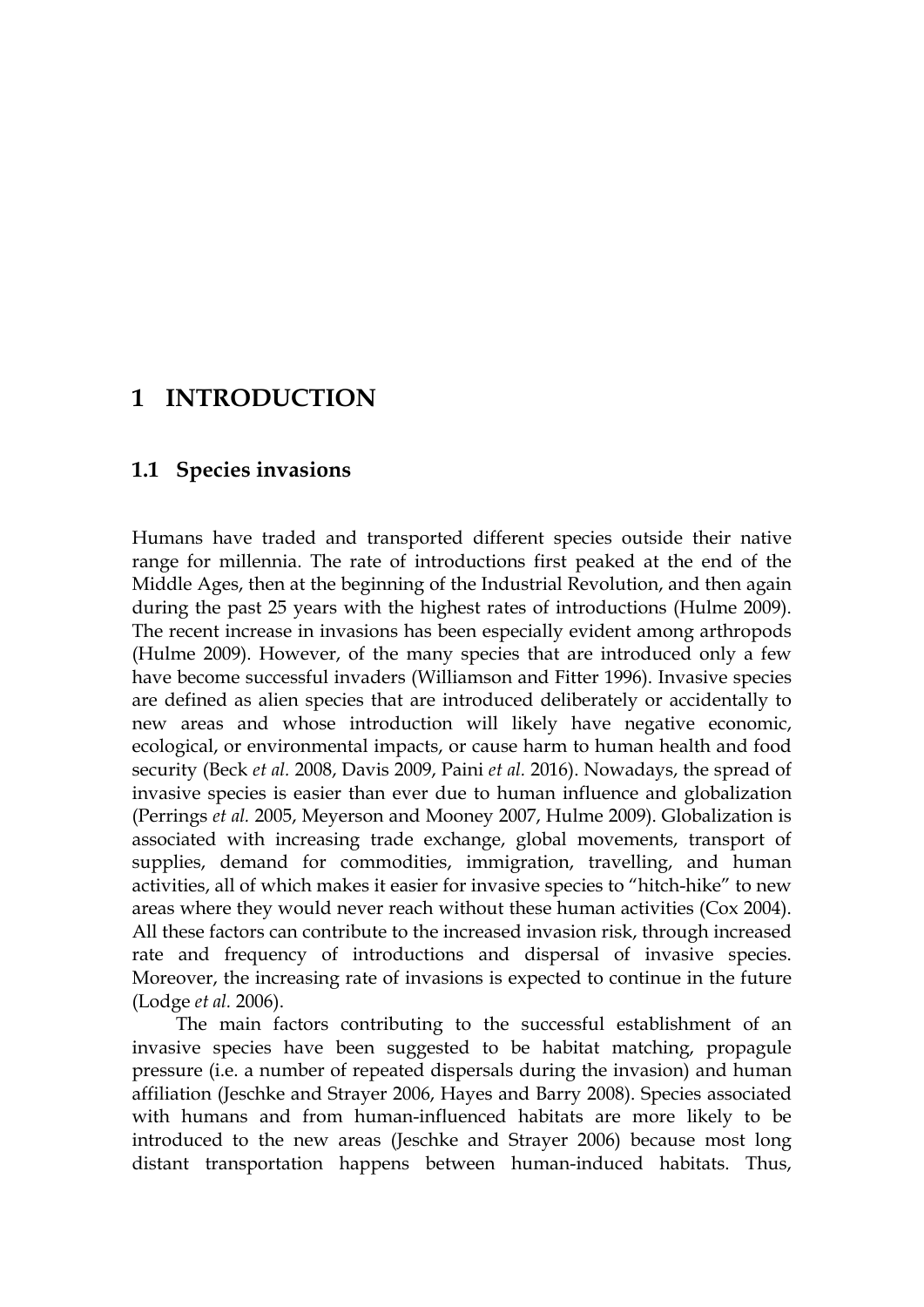populations that are adapted to human-induced environments in their native range could be more successful invading human-induced environments in the introduced range (Hufbauer *et al.* 2012). The invasive species can become preadapted in their native habitat, which could promote invasions in a similar introduced habitat (Hufbauer *et al.* 2012). Propagule pressure is usually positively correlated with genetic variance (Bock *et al.* 2015) and genetically diverse populations are more likely to possess pre-adapted genotypes. Habitat matching is a prerequisite for invasion success, whereas increased propagule pressure can improve the likelihood of invasion success (Hayes and Barry 2008).

Besides habitat matching, adaptation to stress, in the form of high stress tolerance, can be an important factor contributing to invasion success (Lee and Gelembiuk 2008, Hufbauer *et al.* 2012). Stress can be defined as an environmental condition that lies outside the range of the organisms' optimal conditions and challenges its homeostasis maintenance and proper function (Ghalambor *et al.* 2007). Invasive species are introduced to new habitats, where they are exposed to various natural and anthropogenic stressors that may limit or slow down their establishment or further spread (Lee *et al.* 2003, Lee *et al.* 2009). Species that have a higher stress tolerance are expected to persist better until they become adapted to the introduced habitat. Individuals with broad stress tolerance could possess life history traits and/ or phenotypic plasticity that allows acclimation to a wide range of habitats and thus make them successful invaders (Sexton *et al.* 2002). The ability to physiologically tolerate and adapt to several stressors can determine the range limits of invasive species and invasion success (Addo-Bediako *et al.* 2000, Gilchrist *et al.* 2008).

### **1.2 Insecticide resistance**

It is known that human activities can cause strong directional changes to many ecosystems and act as an evolutionary force, especially in commercially important species such as agricultural pests (Palumbi 2001). In agriculture, pesticides are widely used, and thus, form a major abiotic anthropogenic pressure for the invasive pest species. Continuous directional selection of insecticides has resulted in increased rates of evolution of insecticide resistance within different pest species, including invasive pests (Mota-Sanchez and Wise 2018, IRAC 2018). As a result, more than 580 species have become resistant to at least one insecticide and in total to 325 different insecticides (Sparks and Nauen 2015).

Insecticide resistance is defined as a heritable change in the sensitivity to insecticides that leads to failure of an insecticide application to control a pest population (IRAC 2018). Most current insecticides act on muscle and nerve targets, but they can also target the growth, respiration, and midgut (IRAC 2018). Insects can develop resistance to insecticides in many ways, including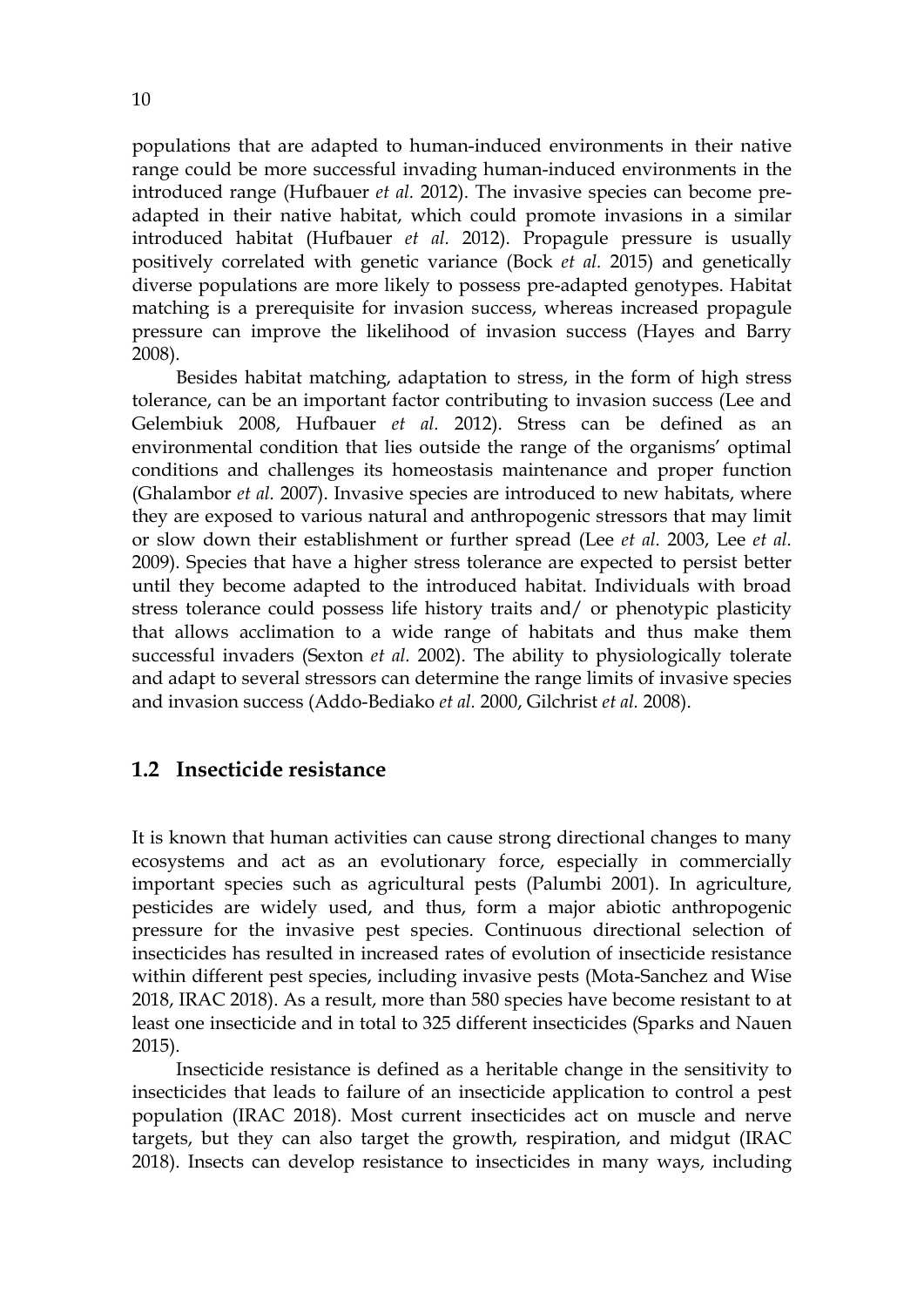metabolic changes, behavioural and physical changes, and most importantly changes in the target sites (Georghiou 1972, Roush and Tabashnik 2012, Sokhna *et al.* 2013). Metabolic resistance is the most common mechanism, and it protects the insect by destroying insecticide molecules or detoxifying insecticides into a less toxic form (Paini *et al.* 2016). There are three main enzymes involved in the detoxification of insecticides: cytochrome P450 monooxygenases, esterases, and glutathione S-transferases (Scott *et al.* 1999, Enayati *et al.* 2005, Paini *et al.* 2016). Behavioural resistance is defined as the ability to avoid or shorten the duration of insecticide exposure through changes in the insects' behaviour (Sparks *et al.* 1989, Sokhna *et al.* 2013). Physical changes, for example, decreased cuticle penetration, help to reduce insecticide absorption into the cells (IRAC 2018). Target site resistance is a result of modifications in the target site that make the insect less sensitive to insecticides. Insecticide resistance is often reported as changes in the target site (ffrench-Constant *et al.* 1993, Zhu *et al.* 1996, Weill *et al.* 2004, Tmimi *et al.* 2018), but resistance can also be caused by many of the aforementioned mechanisms simultaneously (Metcalf 1989).

Insecticides are classified by their mode of action, which includes a specific molecular target site to which the insecticide binds. For example, pyrethroids bind to and disrupt voltage-gated sodium channels in the insect nervous system (Davies *et al.* 2007, Soderlund 2012). A high frequency of single mutations (L1014F) has been identified in many species with pyrethroid resistance (Rinkevich *et al.* 2013). Organophosphate and carbamate insecticides, on the other hand, inhibit acetylcholinesterase (AChE), which is an enzyme that catalyses the hydrolysis of the neurotransmitter acetylcholine. Both qualitative (e.g. mutations in the binding site) and quantitative (e.g. altered gene expression) changes in the target site can confer resistance to insecticides (Fournier *et al.* 1992). The quantitative changes involve point mutations in the two acetylcholinesterase genes (*ace1* and *ace2*) and various mutations have been identified that confer the resistance to OP and carbamate insecticides (Zhu *et al.* 1996, Weill *et al.* 2003, Weill *et al.* 2004, Menozzi *et al.* 2004, Li and Han 2004, Alout *et al.* 2007). The quantitative changes involve changes in gene amplification, for example, an overexpression of the target site genes (Fournier *et al.* 1992, Gao and Zhu 2002). The AChE1 encoded by the *ace1* gene is the main catalytic enzyme in many species (Kim and Lee 2013). Thus, changes in the *ace1* gene expression could contribute to the quantitative changes of the target site, and thus make individuals more resistant.

### **1.3 Effects of sublethal stress**

The emphasis in resistance studies has been to investigate the lethal effects of insecticides (Fox *et al.* 2001, Ffrench-Constant *et al.* 2004). Although the aim of pesticide use is to kill all pests, not all individuals are exposed to lethal doses of insecticides. Pests can also be exposed to sublethal doses (Desneux *et al.* 2007),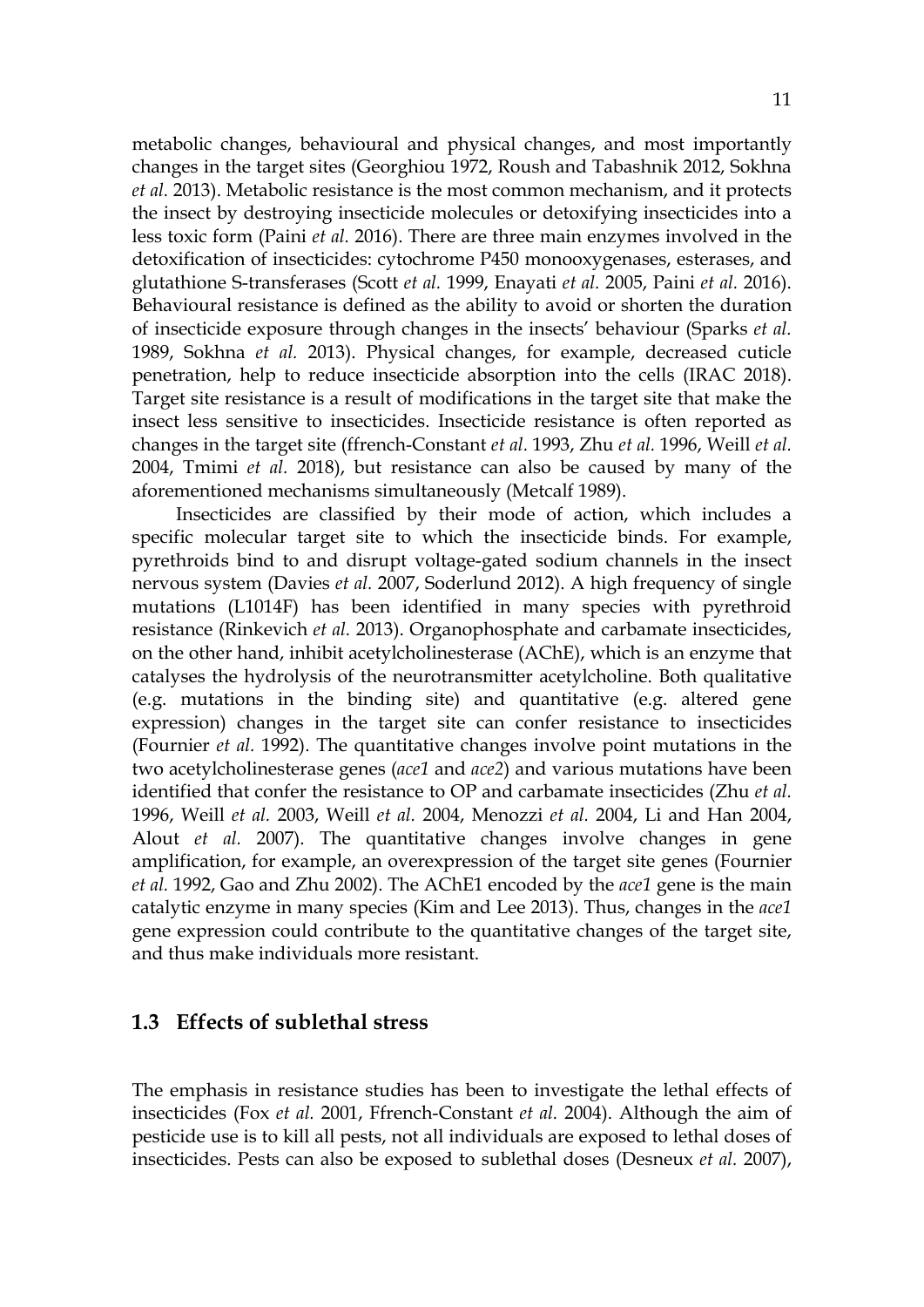for which there is no constant definition in literature. Typically, sublethal means less than lethal insecticide doses/concentrations that are under the median lethal dose (i.e. LD50/LC50) (Desneux *et al.* 2007, de França *et al.* 2017). However, target species are likely exposed to higher sublethal doses and nontarget species to lower sublethal doses. Sublethal insecticide doses (i.e. killing less than 50 % of the population) can be caused by improper insecticide application, or insecticide degradation by rainfall or light, and occur at the edges of the fields, or due to changes in insect pest behaviour (Desneux *et al.* 2005).

Sublethal doses can affect individuals in various ways: by affecting the reproduction, survival and or the genetic constitution of subsequent generations (Moriarty 1969). Through these effects, sublethal stress can have several fitness consequences. Sublethal effects of insecticides can affect the number of eggs produced, oviposition period, development period, larval and pupal weight, adult emergency, fertility, and longevity but also the behaviour and physiology of insects (Lee 2000, Piiroinen *et al.* 2013b, de França *et al.* 2017). Because of their effects on fitness, these sublethal stressful conditions can also be extremely effective in shifting the means of the traits by imposing directional selection (Hoffmann and Hercus 2000). Sublethal insecticide stress can have different fitness consequences depending on the response to the stress.

Three different stress responses have been described previously: negative linear, threshold, and hormetic response (Fig. 1) (Costantini *et al.* 2010). The negative linear model assumes that fitness is decreasing with increasing levels of stress (Fig. 1a). Exposure to sublethal insecticide has been shown to have negative consequences on survival, fecundity, growth, and reproduction (Wang *et al.* 2008, Bao *et al.* 2009, Henry *et al.* 2012, Sandrock *et al.* 2014). The threshold model assumes that low sublethal doses have no effect on fitness until a certain threshold level of stress is met, after which it starts to decrease (Fig. 1b). Lastly, there are hormetic responses, where low sublethal doses induce stimulatory positive effects on fitness but are lethal at higher exposure levels (Costantini *et al.* 2010, Guedes and Cutler 2014). Within the same species, different insecticides can also induce different dose-responses on fecundity (Bao *et al.* 2009).

There is also evidence that some environmental stressors can have beneficial effects at low levels of stress (Cutler *et al.* 2009, Calabrese and Blain 2011, Cutler 2013, Piiroinen *et al.* 2013b, Dickel *et al.* 2018). The hormetic effects have been commonly less than 2-fold fitness increase of the control group and can affect different traits, such as growth, metabolism, immune response, survival, and reproduction (Calabrese and Blain 2011). The size of the effects is constrained by the level of biological plasticity. Hormetic responses can be mediated via cell and/or receptor signalling pathways, changes in stress or antioxidant responses, DNA repair capacity, hormone systems or brain function, and epigenetic changes (Vaiserman 2011, Calabrese 2013). Hormetic effects might be stronger when organisms are exposed in their early life stages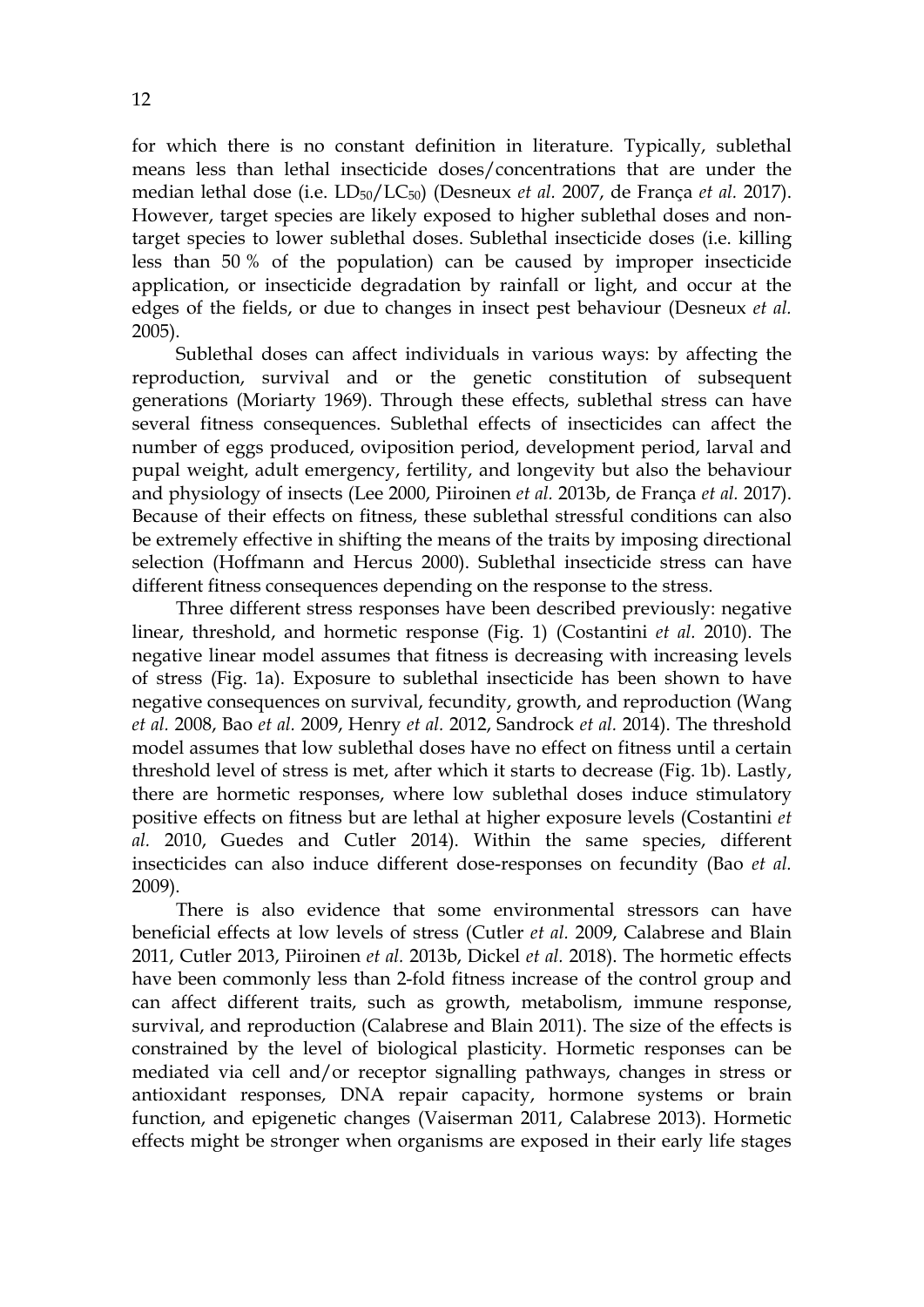as, for example, epigenetic changes can have life-long effects (Vaiserman 2011). Increased fitness due to hormetic effects can be adaptive because the genes coding for the hormetic effects will be selected during evolution (Forbes 2000). This could also mean that not only, insecticide selection but also hormetic effects, can facilitate insecticide resistance. As for already resistant individuals, sublethal doses might induce hormetic effects and thus these genotypes/phenotypes will be selected during evolution.



FIGURE 1 Examples of how increasing levels of stress can affect fitness (adapted from (Costantini *et al.* 2010). a) Linear model, where fitness is decreasing with increasing levels of stress compared to the control; b) threshold model, where fitness does not change until a threshold value after which fitness starts to decline with increasing levels of stress when compared to the control; and c) hormetic model, where low levels of stress increase fitness, while decreasing it at high levels when compared to the control. A dashed line represents the control (i.e. no stress exposure).

### **1.4 Multiple stressors**

Although anthropogenic environments are often considered very simple due to the simplicity of biological interactions within them, pests can be exposed to multiple chemical stressors simultaneously. Besides insecticides, pest species can be exposed to other chemicals used in agriculture, such as herbicides and fungicides (Boyer *et al.* 2006, Lajmanovich *et al.* 2011, Hahn *et al.* 2014). Herbicides are applied up to 15 times more (i.e. in terms of tons of active ingredient) than insecticides (FAO 2016). Glyphosate is the most commonly used active ingredient in herbicides and has been claimed to be safe for animals and humans because it inhibits the shikimate pathway that is found in plants and microbes (Duke and Powles 2008, Duke 2018). However, recent evidence has raised doubts about its safety (Kishore and Shah 1988, Bentley and Haslam 1990, Helander *et al.* 2012). Many studies have shown that glyphosate and its metabolites can have various toxic effects on living organisms, such as changes in physiology, survival, behaviour, and cell functioning (Mesnage *et al.* 2015). Glyphosate is also known to alter oxidative biomarker status, by interfering with the antioxidant system or increasing the production of ROS (Webster and Santos 2015).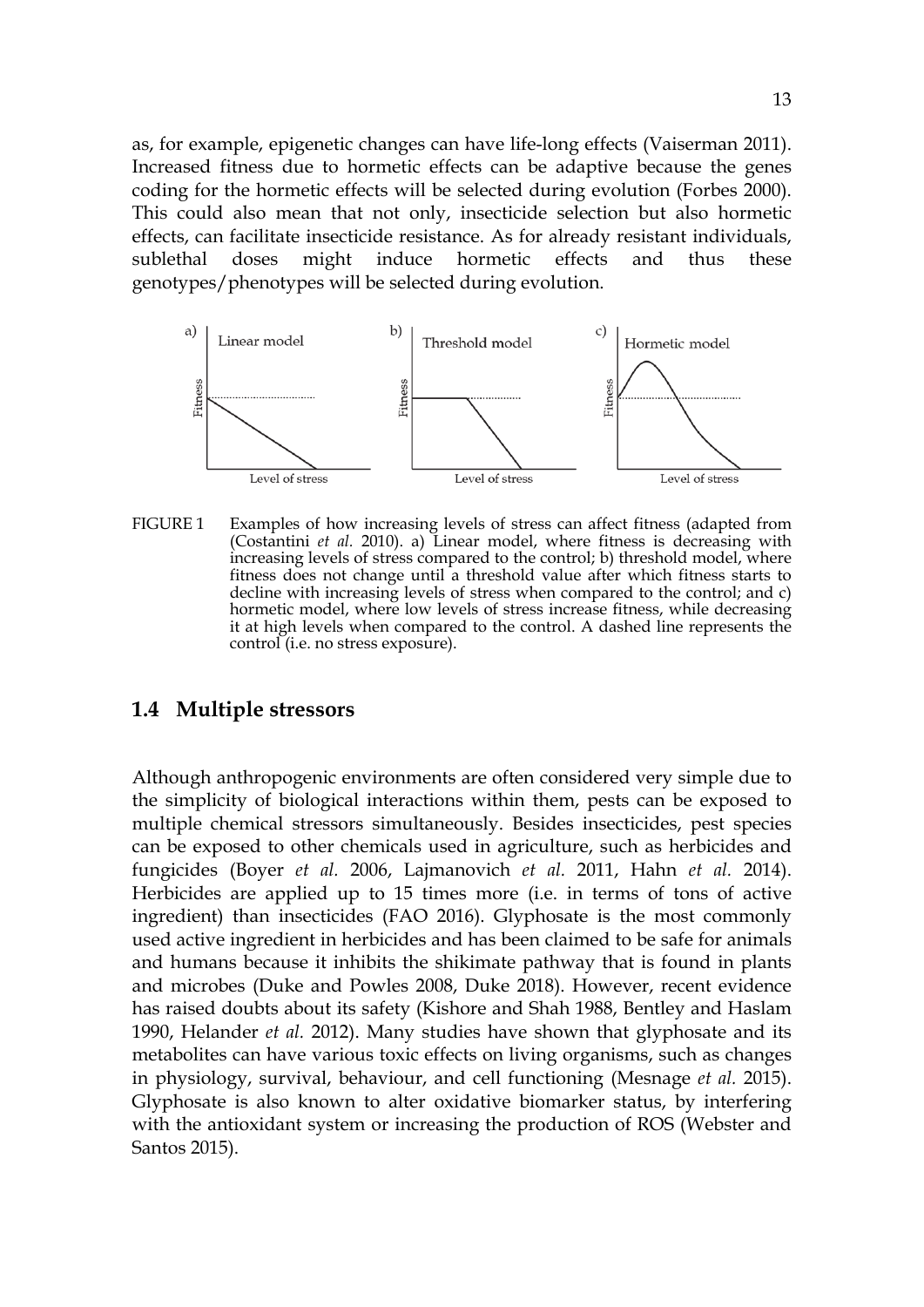

FIGURE 2 Examples of additive and interactive effects. a) Additive effect (white), b) synergistic effect (light grey), and c) antagonistic effect (black) of stressors A and B on performance (adapted from Todgham & Stillman (2013)).

Chemicals that are considered safe can also have interactive effects together with harmful chemicals (Cedergreen 2014). Exposure to multiple stressors can have one of three types of effects: additive, synergistic, or antagonistic (Fig. 2) (Todgham and Stillman 2013). Additive effects occur when exposure to two stressors has a similar effect as the sum of their individual effects (Fig. 2a). These effects occur when two stressors do not interact with each other. Synergistic effects occur when two stressors together have a greater effect than the sum of their individual effects (Fig. 2b) (Piggott *et al.* 2015). Synergistic effects are considered a worst-case scenario for ecosystem management, as even small changes in a single stress response can enhance an individual's performance in an unpredictable way (Todgham and Stillman 2013). Synergistic effects can occur, for example, when exposure to one stressor makes the individual more vulnerable to the other. To illustrate, multiple stressors interacting synergistically have been suggested to drive the ongoing bee colony losses (Potts *et al.* 2010, Goulson *et al.* 2015). An antagonistic effect occurs when two stressors together have a smaller effect than the sum of their individual effects (Fig. 2c) (Folt *et al.* 1999). Exposure to one stressor can mitigate the effect of the other stressor (Folt *et al.* 1999, Crain *et al.* 2008). Alternatively, antagonistic effects can be driven by the dominant stressor, if the effect of the stronger stressor overrides the effect of the weaker stressor (Folt *et al.* 1999, Sala *et al.* 2000). Interactive effects are difficult to predict from the research done with single stressors, due to their non-linear effects.

Extensive research on marine and freshwater systems has shown that interactive (i.e. antagonistic and synergistic) effects are more common than additive effects (Crain *et al.* 2008, Darling and Côté 2008, Piggott *et al.* 2015, Jackson *et al.* 2016). Also, different pesticides have been found to have interactive effects (Pilling and Jepson 1993, Schmuck *et al.* 2003, Anderson and Zhu 2004). For example, exposure to atrazine herbicide was not acutely toxic to the midge (*Chironomus tentans*), but had synergistic interactions with chlorpyrifos, diazinon, and methyl parathion insecticides and thus increased their toxicity (Pape Lindström and Lydy 1997, Belden and Lydy 2000). Another study found that atrazine herbicide had synergistic effects together with several insecticides, which correlated with increased inhibition of AChE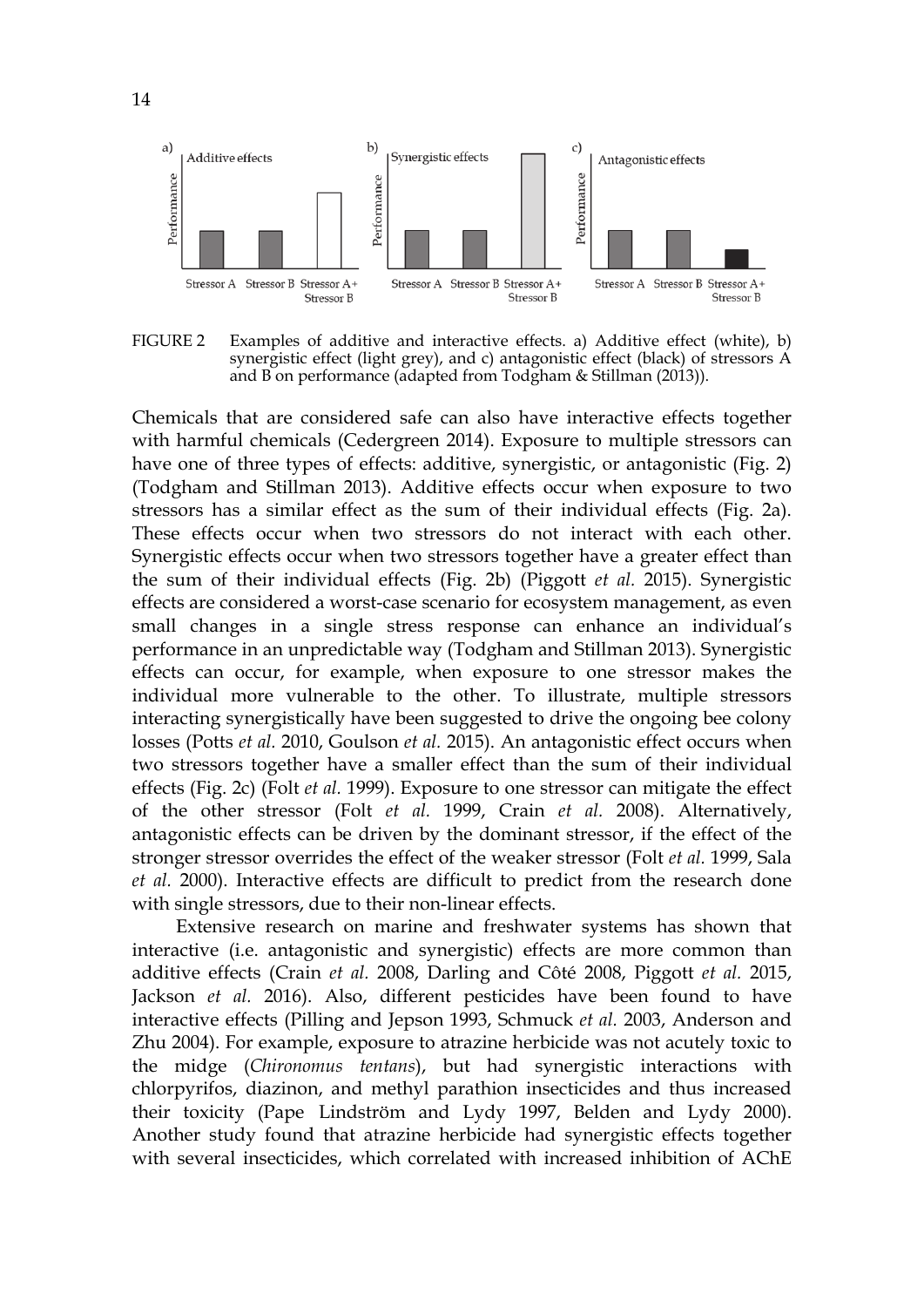activity in the midges (*Chironomus tentans*) (Anderson and Zhu 2004). In addition, exposure to atrazine herbicide and chlorpyrifos insecticide led to a decrease in antioxidant enzyme activities (Xing *et al.* 2012). Since interactive effects are difficult to predict from studies investigating single stressors, it is important to investigate possible interactive effects as they can contribute to invasion success. While negative synergistic effects are expected to decrease stress tolerance, antagonistic effects can be advantageous, as exposure to one stressor can make the individual more tolerant to the other stressor. Moreover, it is important to identify the possible mechanisms by which exposure to one stressor could modify the response to another stressor and thus have interactive effects (Todgham and Stillman 2013).

### **1.5 Transgenerational effects**

Sublethal insecticide stress can induce changes in parents that can be transmitted to their offspring. It is well known that parental phenotype and genotype can affect offspring phenotype (Mousseau and Fox 1998, Bonduriansky and Day 2009). There could be several epigenetic mechanisms, also in addition to maternal effects, that could underlie these transgenerational effects (Mousseau and Fox 1998, Brevik *et al.* 2018). For example, epigenetic effects are heritable phenotypic changes that could involve changes in gene expression but also suppression and silencing of the genes (Davis 2009). Thus parental effects can directly stimulate the expression of advantageous phenotypes or lead to hormetic priming, and thus drive evolution (Brevik *et al.* 2018). Besides epigenetic effects, parents can provide a range of inputs that contribute to offspring fitness and development through direct and/or indirect resource provisioning. These inputs can affect egg nutrition, amount of yolk, enzymes, and mRNA (Mousseau and Fox 1998, Grindstaff *et al.* 2003, Bonduriansky and Day 2009, Badyaev and Uller 2009, Shea *et al.* 2011).

Parental effects can be adaptive and persist in a population for generations if they increase the fitness (i.e. survival or reproduction) of their offspring (Marshall and Uller 2007). Adaptive evolution requires that parents provide a source of information about the future that makes their offspring better suited to their environment (Shea *et al.* 2011). Insecticides are commonly used to control invasive pest species and thus transgenerational effects can be mediated via similar stressors in both generations. Exposure to sublethal insecticides could have both positive and negative within- and transgenerational effects. For example, parental exposure to sublethal  $(LC_{25})$  doses of chlorantraniliprole (i.e. ryanoid) insecticide had negative within- generational effects on diamondback moths (*Plutella xylostella*) but also induced negative effects in their offspring that were never directly exposed to the insecticides (Guo *et al.* 2013). Such effects can have drastic effects on populations and invasion success. Exposure to sublethal concentrations of imidacloprid (i.e. neonicotinoid) insecticide-induced positive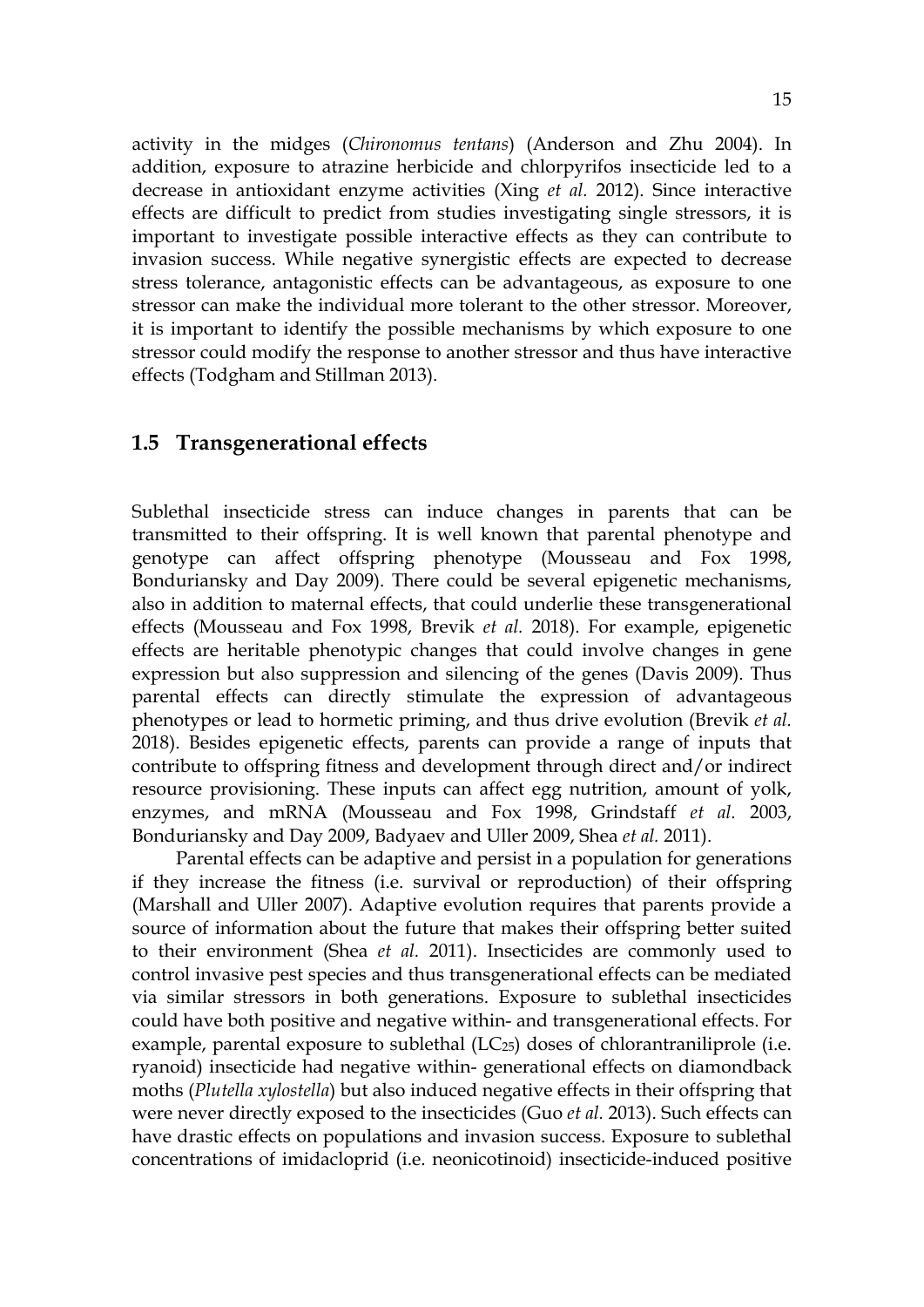transgenerational responses on the green peach aphid (*Myzus persicae*) and as a result total reproduction was doubled after four generations when compared to the control group (Ayyanath *et al.* 2013). Indeed, hormetic responses could act as a mechanism that allows organisms to cope better with subsequent exposure to a similar stressor (Calabrese *et al.* 2007). In addition, other studies have confirmed that stress-induced effects can often persist for many generations through parental inheritance and thus accelerate adaptive evolution (Badyaev 2005).

Environmental conditions can also differ between generations as parents and offspring can be exposed to different stressors. A reduction in parental environmental quality could lead to selfish maternal effects, anticipatory maternal effects, or bet-hedging maternal effects (Marshall and Uller 2007). In the case of selfish maternal effects, exposure to stress can lead to reductions in offspring quality and performance as maternal fitness is increased at the expense of offspring fitness (Marshall and Uller 2007). Anticipatory maternal effects suggest that mothers adjust the phenotype of their offspring according to local environmental conditions to maximise offspring fitness (Fox *et al.* 1997, Agrawal *et al.* 1999). A meta-analysis on that topic suggested there was overall weak evidence for anticipatory maternal effects, however, the effect was stronger when the environment matched between the parents and offspring (Uller *et al.* 2013). As a third option, mothers with a bet-hedging strategy produce offspring with a wide range of phenotypes, to increase the probability of offspring survival and thus maximise their own fitness (Kudo 2001; Marshall & Uller 2007). This strategy can be induced when the mother experiences varying or unpredictable environmental conditions (Crean and Marshall 2009).

One bet-hedging strategy could be diversified bet hedging, for example, diapause duration. Diapause is an adaptation that allows individuals to skip environments they are poorly adapted to (Danks 1987). Moreover, prolonged diapause occurs when individuals skip one or more breeding seasons (see e.g. (Danks 1987, Hanski 1988). For those species that have prolonged diapause, up to 68 % of individuals can prolong their diapause, most often for 2 years (Danks 1987, Hanski 1988, Menu and Debouzie 1993). Prolonged diapause allows individuals to skip environmental conditions they are poorly adapted to and thus act as a buffer against stochastic environmental conditions or poor breeding seasons and ensure the survival of the marginal population (Takahashi 1977, Mahdjoub and Menu 2008, Salman *et al.* 2016). Definitions of diapause emphasize that diapause is programmed to arrest development and reproduction (Tauber and Tauber 1976, Danks 1987, Saunders 2002). Studies comparing diapausing to non-diapausing individuals have found that diapause has no or positive effects on reproduction and fertility (Jansson *et al.* 1989, Senanayake *et al.* 2000). Still, additional age-related effects, and effects on offspring fitness and stress tolerance caused by prolonged diapause have received less attention. Parental age has been shown to affect offspring fitness and viability. For example, maternal as well as grand-maternal age has a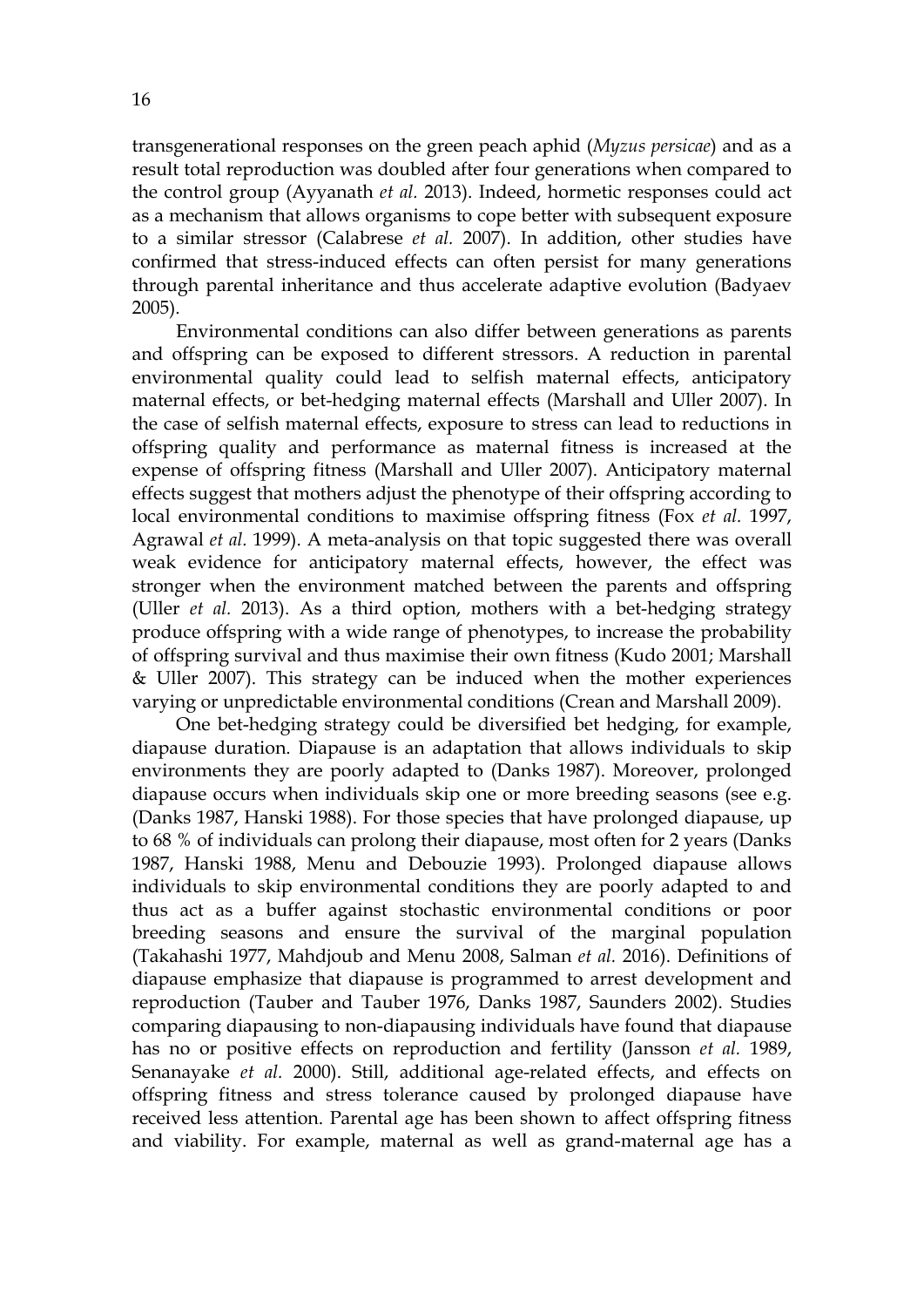negative effect on progeny viability in *Drosophila serrata* (Hercus and Hoffmann 2000). Similar maternal age effects have been found before, known as the `Lansing effect`, which means that an older mother produces short-lived offspring ((Priest *et al.* 2002) and references therein). Besides affecting offspring viability and longevity, maternal age can also affect offspring sensitivity to environmental stress. For example, older red flour beetles (*Tribolium castaneum*) produced offspring with lower starvation tolerance (Halle *et al.* 2015). Additionally, environmental stressors were shown to alleviate the effects of maternal age in the *Drosophila serrata* (Hercus and Hoffmann 2000). The authors suggested that increased larval development time in the stress environment, which allowed the offspring to obtain more resources and thus counter the negative effects of the maternal age.

Besides mothers, fathers can also affect offspring fitness - these are called paternal effects (Crean and Bonduriansky 2014). Fathers can affect offspring via many non-genetic factors (cytoplasmic or epigenetic), proteins or lipids transferred during ejaculation of semen (Avila *et al.* 2011, Kumar *et al.* 2013). However, paternal effects are usually suggested to be smaller than maternal effects, as sperm contributes to a smaller quantity of cytoplasm to the zygote than eggs (Priest *et al.* 2002). Also, paternal effects are often mediated via maternal effects (Crean and Bonduriansky 2014), which can possibly mitigate negative paternal effects. Few studies that have been investigating both maternal and paternal effects have concluded that maternal effects have a larger influence on offspring than paternal effects (Butz and Hayden 1962, Priest *et al.* 2002). There is also evidence that paternal effects can be stronger than maternal effects when exposed to increased temperatures because high temperatures can cause DNA damage and a reduction in fertilization (Guillaume *et al.* 2016) that mothers cannot mitigate.

### **1.6 Aims of the thesis**

The objective of my thesis was to examine how exposure to anthropogenic stressors (i.e. insecticides and herbicides), multiple stressors and transgenerational effects the life-history, physiological, or genetic traits associated with fitness and stress tolerance in the Colorado potato beetle (*Leptinotarsa decemlineata*). The Colorado potato beetle (*Leptinotarsa decemlineata*, Say.) is an invasive pest of potato that originated from Mexico (Alyokhin *et al.* 2012), or from the USA (Izzo *et al.* 2017). Adaptation to cultivated Solanaceous plants has allowed the species to invade North America, Europe and Western Asia (EPPO 2006, CABI 2018) and with the help of global warming and host availability, the beetle is expected to invade further towards northern Europe, China, Australia, South Africa, and North America (Wang *et al.* 2017). As a pest species, the beetle has been under insecticide control and has currently developed resistance to more than 50 active ingredients used in insecticides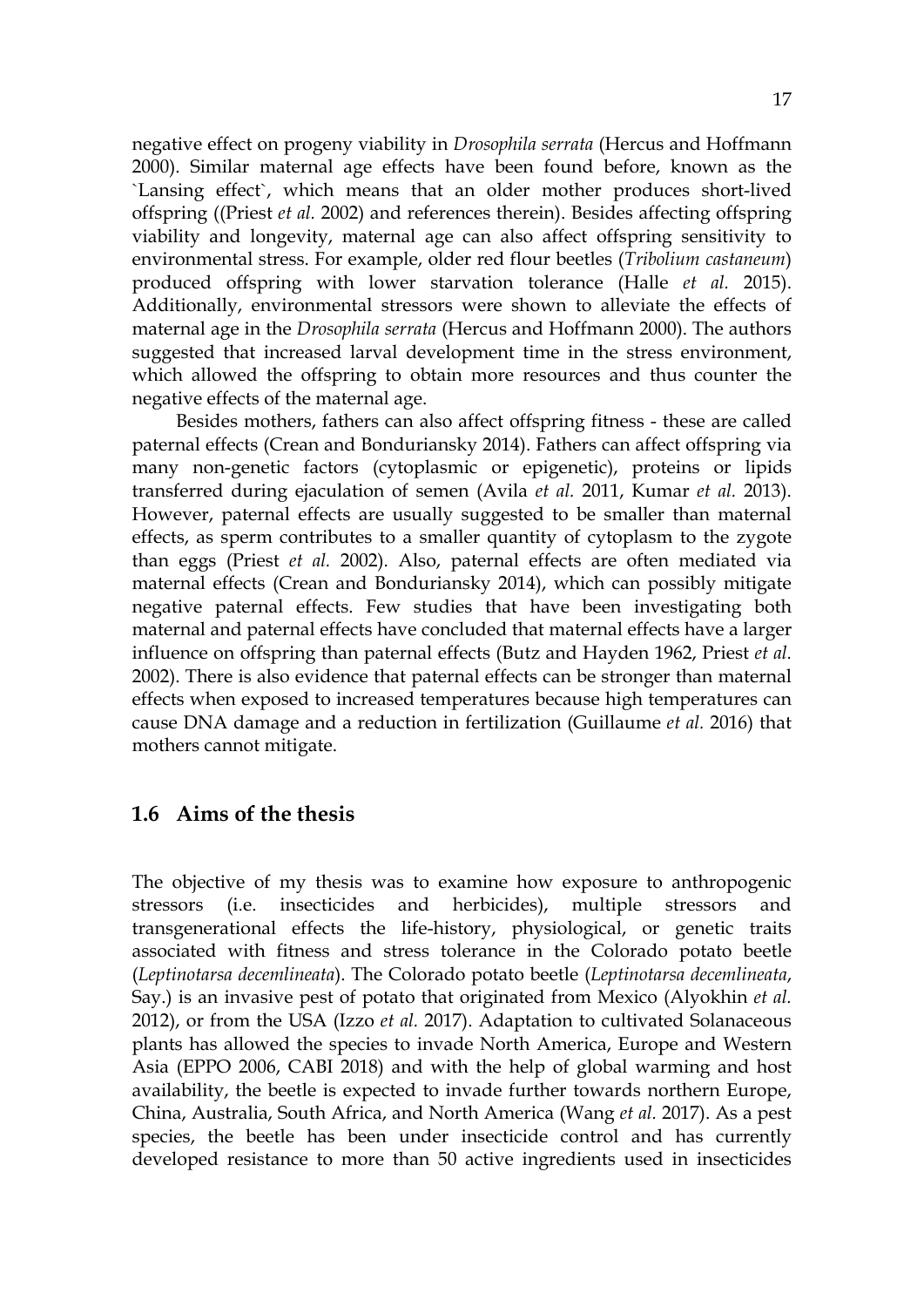(Mota-Sanchez and Wise 2018). The first aim of my thesis was to understand the role of the organophosphate (OP) and carbamate insecticide target sites between two populations that differ in their resistance to these insecticides (study I). Insecticides are known to act on specific target sites and acetylcholinesterase is the target for two commonly used organophosphate and carbamate insecticide classes. I investigated the role of the acetylcholinesterase genes (*Ldace1* and *Ldace2*) by comparing two populations that differ in their resistance to carbamate and organophosphate (OP) insecticides. Besides comparing the two populations I also studied the effects of sublethal doses of these insecticides on the acetylcholinesterase genes. So far, resistance in the CPB has been based on non-synonymous point mutations (S291G, R30K) in the *Ldace2* gene (Zhu *et al.* 1996, Zhu and Clark 1997, Piiroinen *et al.* 2013a). However, the beetle also possesses a *Ldace1* gene, which was recently suggested to be the main target site of the OP insecticides (Revuelta *et al.* 2011). In many species, AChE1, encoded by the *ace1* gene has been described as the main catalytic enzyme and the main target site of the insecticides (Revuelta *et al.* 2011, Lu *et al.* 2012, Kim and Lee 2013).

Besides insecticides, pest species can be also exposed to other chemicals used in agriculture, for example, herbicides. (i.e. herbicides and fungicides). In the second study (II) I aimed to investigate the effects of direct glyphosatebased herbicide (GBH) exposure on survival and oxidative status biomarkers. Previous studies have found that glyphosate and GBH-s can have various toxic effects on non-target species (Glusczak *et al.* 2006, Glusczak *et al.* 2007, Samanta *et al.* 2014, Herbert *et al.* 2014). Besides single effects, herbicides could possibly have interactive effects together with insecticides (see Fig. 2). In the third study (III), I investigated whether exposure to indirect GBH via food has interactive effects together with an OP insecticide. I used a full factorial design, to study single, as well as possible interactive effects, of these two chemicals on survival, acetylcholinesterase gene expression, and oxidative status biomarkers. Previous studies have shown that atrazine herbicide can increase the toxicity of the insecticides while having no effect alone (Pape Lindström and Lydy 1997, Belden and Lydy 2000).

The effects of insecticide stress can be complicated by the stressors and environmental conditions experienced by the previous generations (Parsons 1991, Piiroinen *et al.* 2013b). In the last two studies (studies IV, V) I aimed to investigate transgenerational effects on offspring fitness and stress tolerance. In particular, the aim of the fourth study (IV) was to investigate the effects of prolonged diapause on female and male fertility, and offspring fitness-related traits and stress tolerance. The previous studies comparing the diapausing CPBs to non-diapausing beetles have found that diapausing beetles show either increased fertility or no effects on fertility (Peferoen *et al.* 1981, Jansson *et al.* 1989). However, the transgenerational effects of prolonged diapause in this species are poorly understood. Prolonging diapause can be costly due to losses of metabolic resources, additional mortality and loss of reproductive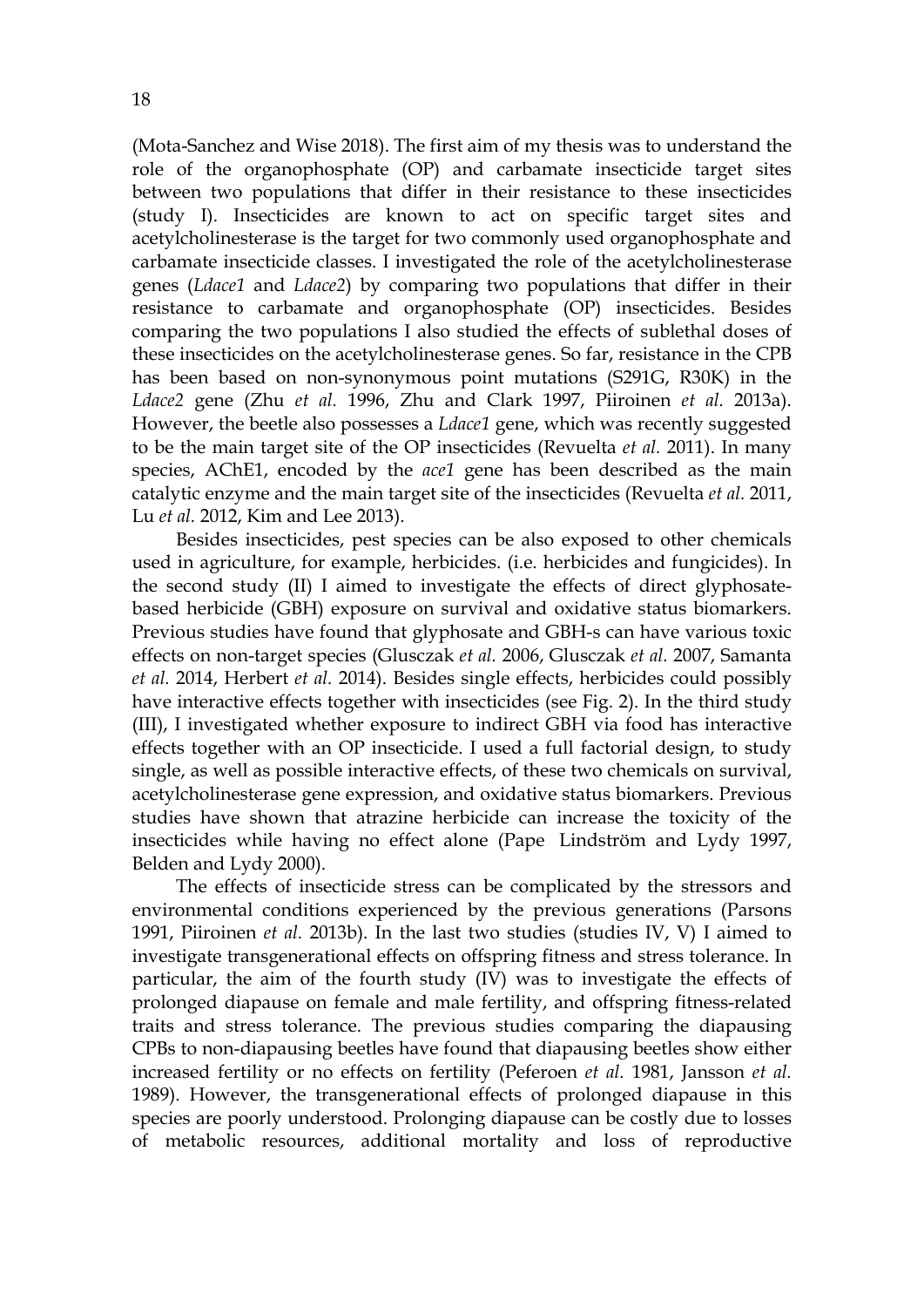opportunities (Danks 1987, Matsuo 2006). Yet, prolonging diapause would allow species to skip poor environmental conditions they are poorly adapted to and can thus ensure the survival of the marginal population (Mahdjoub and Menu 2008, Salman *et al.* 2016).

The aim of the fifth study (V) was to investigate the transgenerational effects of insecticide exposure. Exposure to insecticide stress can lead to epigenetic and phenotypic modifications that can be transferred into the subsequent generation and may contribute to the rapid evolution and invasion success of the invasive species (Brevik *et al.* 2018). Exposure to stress can increase similarity between generations and make offspring better fitted to their environment and thus accelerate adaptive evolution (Badyaev 2005). On the other hand, exposure to stress can be costly for the parental generation and thus result in decreased offspring performance (Marshall and Uller 2007), which can also make the offspring more vulnerable to within-generational stress exposure.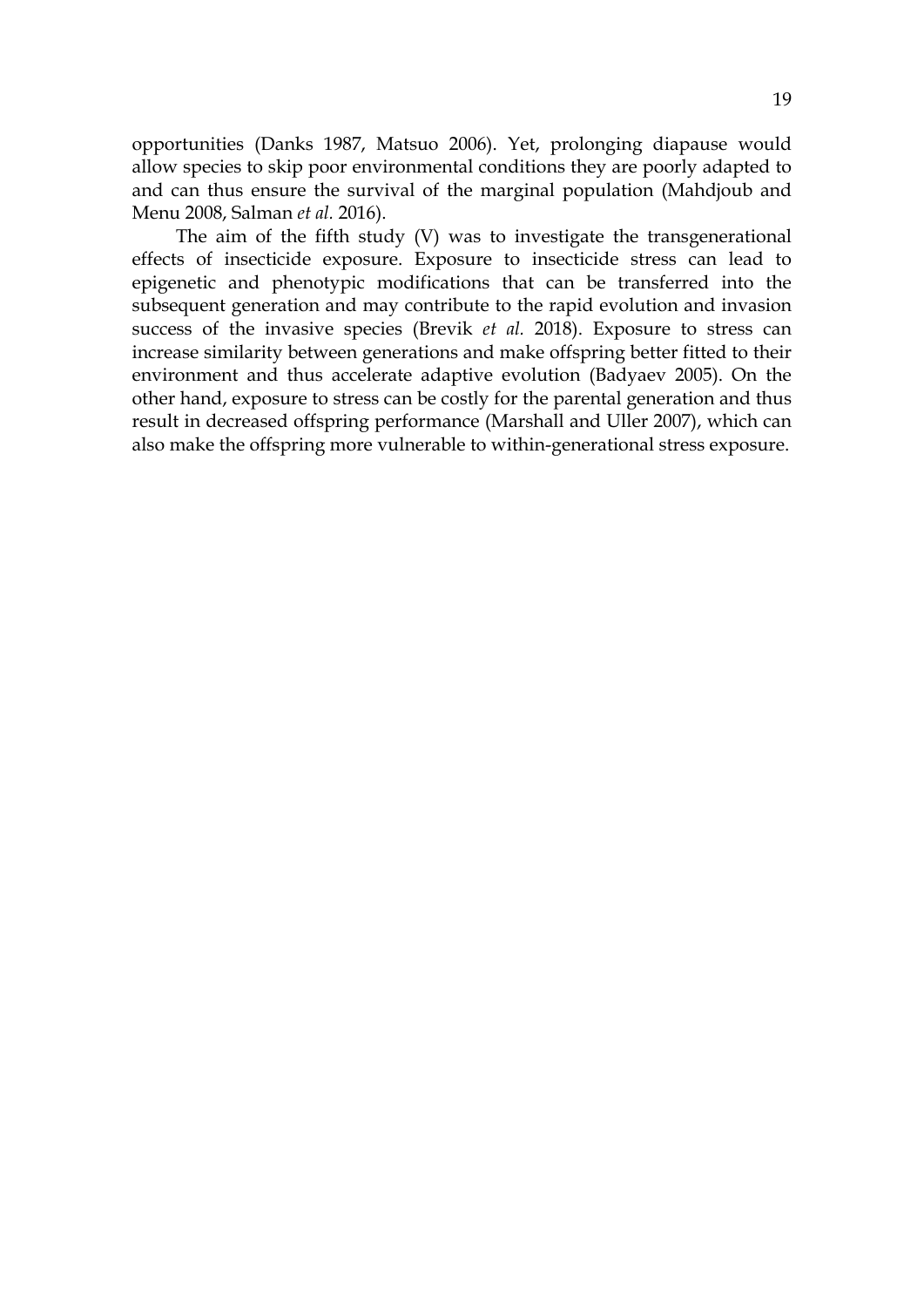## **2 MATERIALS AND METHODS**

### **2.1 Study animal and rearing conditions**

The study species used in this thesis is the invasive Colorado potato beetle, *Leptinotarsa decemlineata* (Coleoptera: Chrysomelidae). This species is a notorious pest of potato (*Solanum tuberosum*) (Alyokhin *et al.* 2012). The Colorado potato beetle (henceforth CPB) is considered native to Mexico (but see (Izzo *et al.* 2017)) where it mainly feeds on buffalo bur (*Solanum rostratum*) (Hsiao 1981, Casagrande 1987). However, adaptation to potatoes has allowed this species to rapidly spread and increase its distribution, and the CPB is currently damaging potato crops all over Europe, North America, and is spreading towards Asia (Weber 2003, CABI 2018). Moreover, with global warming and host availability, the beetle is expected to increase its geographic range towards northern Europe, China, Australia, South Africa, and northern America (C. Wang *et al.* 2017).

The life cycle of the CPB consists of four stages, as in all insects with complete metamorphosis. The beetle has four larval instars after which they burrow into the soil to pupate (Boiteau and Le Blanc 1992). Adult beetles usually emerge from soil 1 - 2 weeks later (Boiteau and Le Blanc 1992). Whether the adults start to reproduction or prepare for diapause depends on the day length at adult emergence (Hsiao 1981, Lehmann *et al.* 2012, Lehmann *et al.* 2014). Reproduction is induced by long day photoperiods and diapause by the critical short photoperiod which varies with latitude (Senanayake *et al.* 2000, Lehmann *et al.* 2015). Diapause is a very important adaptation of the CPB as it allows it to skip harsh winter conditions. The CPB has facultative reproductive adult diapause (Alyokhin *et al.* 2012). The decision to enter diapause in the CPB is initiated by the critical short photoperiod but also by decreasing temperature, and changes in food quality (De Wilde *et al.* 1959, Voss *et al.* 1988, de Kort 1990, Lehmann *et al.* 2012). Diapause as mentioned above is terminated in the CPB when temperatures rise above 10  $\rm{^{\circ}C}$  (de Kort 1990). However, individuals can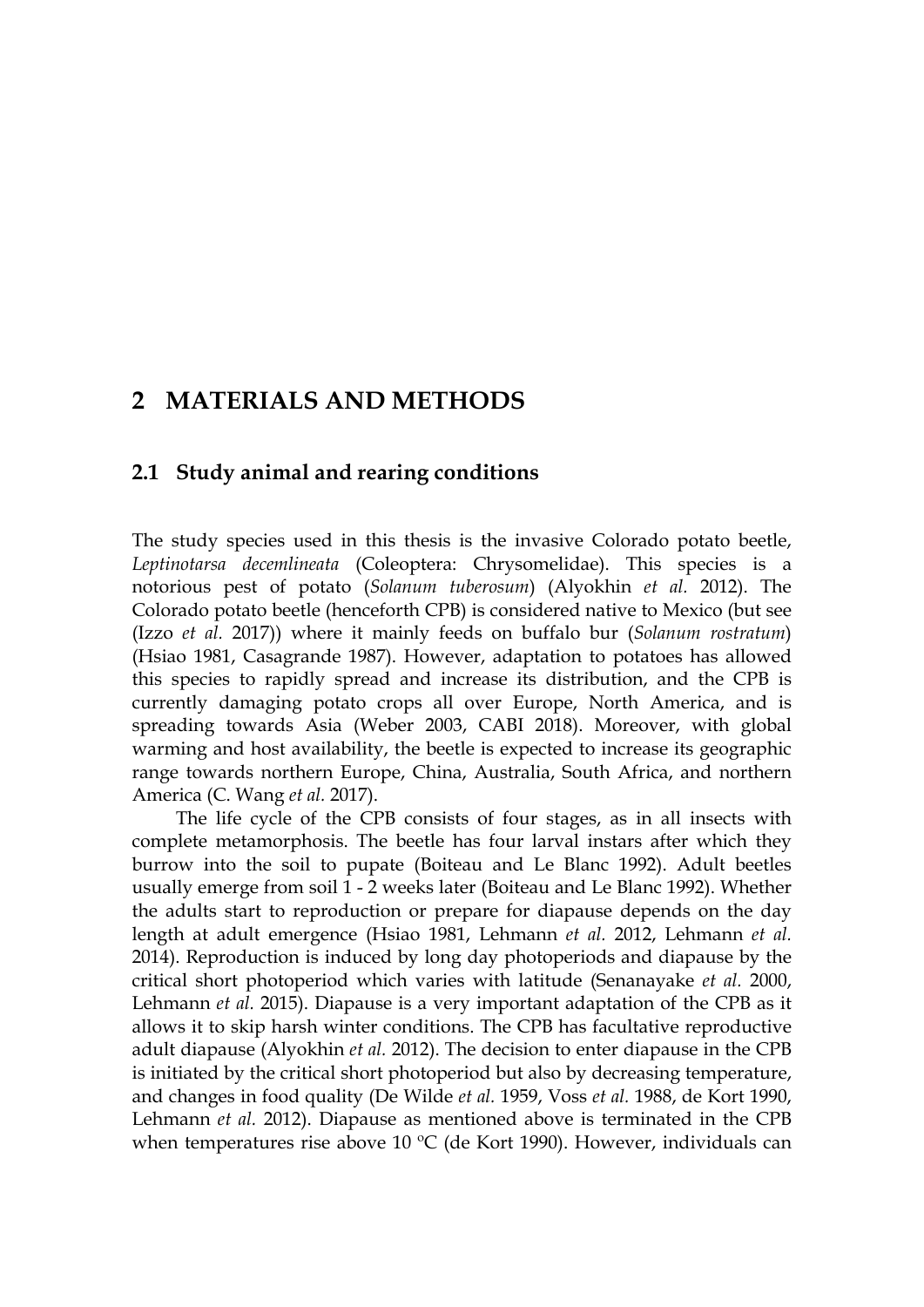prolong their diapause for more than a year, and even up to 9 years (Tauber and Tauber 2002). Due to the long diapause occurrence, the CPB is suggested to be an excellent study species to study ageing (Peferoen *et al.* 1981). Beetles start oviposition within 4 - 6 days after diapause termination (Peferoen *et al.* 1981). Adult females are highly productive and can lay between 300 and 800 eggs ((Harcourt 1971), pers. obs.). Moreover, the species can be multivoltine in more southern latitudes (Boiteau and Le Blanc 1992). This complicated life-history together with its high reproduction rate makes the CPB a challenging pest to control (Alyokhin *et al.* 2008). Thus, the CPB has been under pesticide control (Alyokhin *et al.* 2008). Extensive use of pesticides and intensive pesticide selection pressure has led to the development of insecticide resistance. The CPB has currently developed resistance to more than 50 active ingredients used in insecticides (Mota-Sanchez and Wise 2018).

I used six different beetle populations collected in potato fields near Vermont (USA: 44º 43' N, 73º 20' W), Belchow (Poland: 52º 01' N, 20º 34' E), Padua (Italy: 45° 48' N, 12° 07' E), Emmen (Netherlands: 52° 54' N, 6° 51' E) in 2010, Ufa (Russia; 54° 44' N, 56° 00' E,) in 2009, and Petroskoi (Russia; 61° 49' N, 34° 10' E) in 2006. For the rearing of the lab population, unrelated beetles in each generation (overwintered generation) were mated randomly within the population and each pair, i.e. family, was reared separately in a Petri dish (Ø 92 mm, Sarstedt, Germany) lined with moisturized filter paper and fed daily with fresh potato leaves (*Solanum tuberosum* var. Van Gogh I, V and var. Challenger, II-IV). Pairs were checked daily for eggs and for egg-hatching, and larvae were reared in family groups until adulthood. Larvae (15 - 30 larvae per family) were reared on whole potato plants in the greenhouse at  $23\text{ °C}$  or in climate chambers. Beetles were maintained at a constant temperature of 23 ºC and under a long day regime of 18 h light and 6 h dark in the controlled climate chambers (Type B1300, Weiss technic, Reinkirchen-Lindenstruth, Germany until 2016 and from 2017 onwards Growth Chamber FH-1300, Hi-Point, Taiwan). Emerging adults were sexed (female, male) and weighed  $(\pm 0.1 \text{ mg})$ AM100, Mettler Toledo, USA), and were thereafter grown individually under short day conditions of 12 h light and 12 h dark to initiate diapause (Lehmann *et al.* 2012). After the adults stopped eating, at around 10 days old, they were transferred into jars containing moistened peat and overwintered individually. Overwintering was initiated and terminated by increasing or decreasing the temperatures gradually by 5 degrees in two-week intervals and finally at  $5^{\circ}$ C dark in the climate chambers. Overwintering mortality in our laboratory populations has been around 30 %, which should minimize the overwintering selection of the beetles in the laboratory (Lehmann 2013).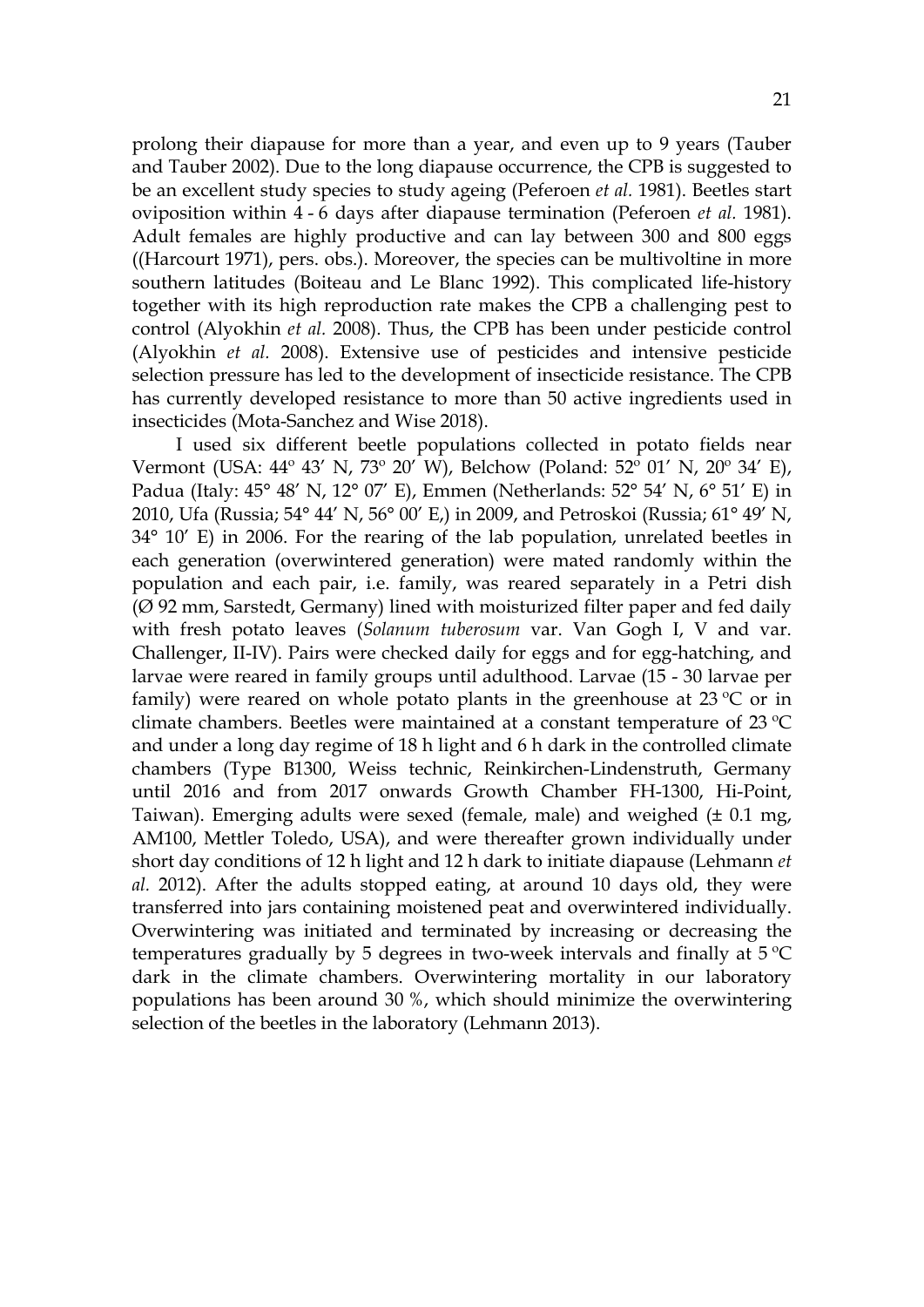### **2.2 Anthropogenic stressors**

#### **2.2.1 Insecticide bioassay (study I)**

Bioassays were conducted to determine the population resistance to insecticides (see (Ovčarenko *et al.* 2014)). I wanted to find the population resistance levels for two commonly used insecticides azinphos-methyl (AZ, ChemService, West Chester, USA) and carbaryl (CAR, Sigma-Aldrich, Missouri, USA) to investigate the role of two acetylcholinesterase genes in the insecticide resistance of the CPB. AZ belongs to organophosphate- and CAR to a carbamate insecticide subgroup, nevertheless both are known as acetylcholinesterase (AChE) inhibitors (IRAC 2018). For the bioassays, I used six different CPB populations (Belchow, Emmen, Padua, Petroskoi, Ufa, and Vermont). To investigate the population sensitivity to insecticides, 95 - 260 larvae per population were divided and exposed to 4 - 8 different insecticide concentrations, ranging from 0.0075 – 30 µg for AZ and 0.06 – 90 µg for CAR. Based on the bioassay results, Vermont and Belchow populations were selected for further studies as they differed significantly in their resistance to both AZ and CAR insecticides.

#### **2.2.2 Insecticide treatment**

To study the effects of sublethal insecticides, late second or early third instar larvae were exposed to three different insecticides AZ (studies I, III-IV), CAR (study I) and Decis (study V). I used two different insecticide application techniques: topical application and filter paper technique. In the topical application technique (studies I, III, IV), 3 µl of insecticide was applied topically to the dorsal abdominal segment. The insecticides and concentrations used in the studies were 0.375 or 0.0075 µg of AZ and 1.5 or 0.15 µg of CAR for Vermont and Belchow population (study I), 0.75 µg, and 0.369 µg of AZ (study III and study IV). I used 3 µl of acetone as a control (studies I, III, IV) because insecticides were diluted in acetone.

In the filter paper technique, 1 ml of insecticide solution was pipetted onto filter paper ( $\varnothing$  70 mm, grade 1002) on a Petri dish and allowed to absorb before the larvae in family groups were placed on the filter paper (study V). Larvae were exposed to either 1 ml of 1.59 µg Decis, pyrethroid insecticide solution (Decis, Aventis CropScience, Copenhagen, Denmark) or 1 ml of acetone as a control. The filter paper technique allowed the treatment of many larvae at the same time, while the topical application is a good technique when treating only a few larvae at a time because it allows the use of smaller amounts of insecticide.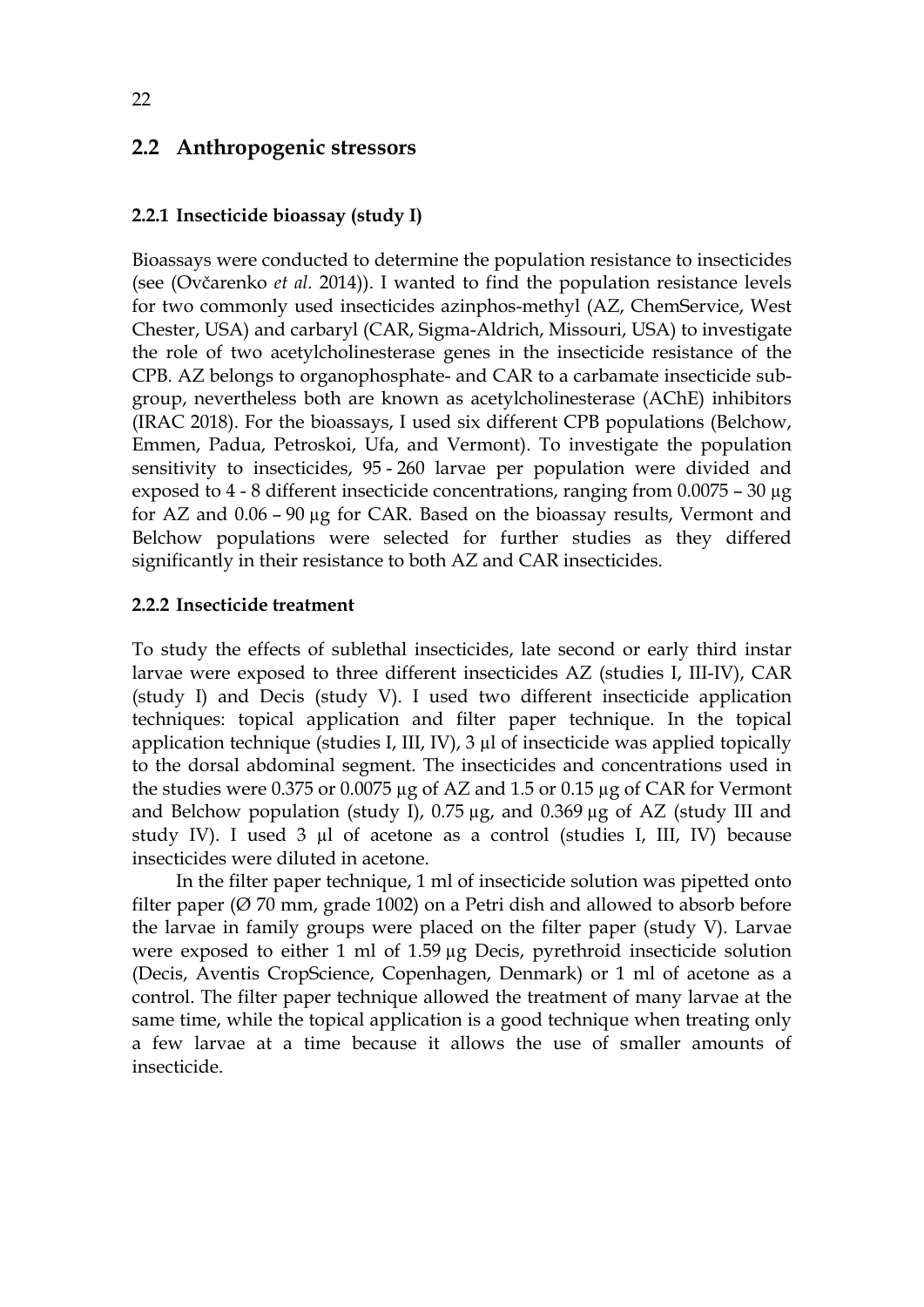#### **2.2.3 Direct and indirect herbicide treatment**

To study the effects of glyphosate-based herbicide (GBH) on a non-target species I used two different exposure treatments, direct and indirect exposure. The CPB can be exposed to direct GBH, for example via herbicide wind drift or when it is applied to the field nearby potato fields (Felix *et al.* 2011), or to indirect GBH via food, as the plants can uptake glyphosate from the soil (Helander pers. comm.). In case of direct GBH exposure (study II), I pipetted 3  $\mu$ l of the GBH (Roundup Bio, glyphosate concentration 360 g/l, Monsanto, USA) on the dorsal abdominal segment on second instar larvae. Larvae were divided equally between three different treatments and five time periods (2 h, 24 h, 48 h, 72 h, and 96 h). The three treatments were: 1) high herbicide concentration  $(100 \%)$ , 2) low concentration  $(1.5 \%)$ , and 3) control group (water). The 1.5 % herbicide concentration was chosen based on manufacturer recommendation as this is the concentration used in the fields for weed control.

In the indirect herbicide exposure group, 1- day old larvae were reared on potato (var. Van Gogh) grown in GBH exposed soil (Study III). For that, I sprayed the soil with GBH (Roundup Bio) following the manufacturer´s instructions (4 l/ha). Eleven days after spraying I planted the potatoes into GHB exposed or control soil. Potatoes were grown in natural conditions in Jyväskylä, Finland (62° 13´ N; 25° 44` E). Thus, larvae were exposed to GBH via food intake.

#### **2.3 Life-history traits and physiological measurements**

#### **2.3.1 Life-history traits (Studies I, II, III, IV, V)**

Life-history traits are traits that affect an organism´s survival and reproduction. In my thesis, I studied the effects of insecticides on various traits. For example, I recorded survival in different life stages (larvae, pupa, and adult stage; studies I-V) and larvae-to-adult survival (study IV) after exposure to different insecticides. I calculated larvae-to-adult development time (in days; studies IV, V), and measured emergence body mass (mg; studies IV, V), body mass at the age of 7, 10 and 14 days (mg; studies IV, V), body mass before mating (mg; study IV), and recorded mating success (study IV). I also estimated offspring production by counting the number of egg batches, the number of eggs, and the number of larvae hatched (study IV). All these traits were chosen because they can be important for the fitness and invasion success of the CPB (Piiroinen *et al.* 2011, Piiroinen *et al.* 2013b, Piiroinen *et al.* 2014). Life-history traits such as the number of eggs laid and the number of larvae hatched affect reproduction directly, while body mass and development time (i.e. time to maturity) have been shown to affect reproduction, survival and overwintering survival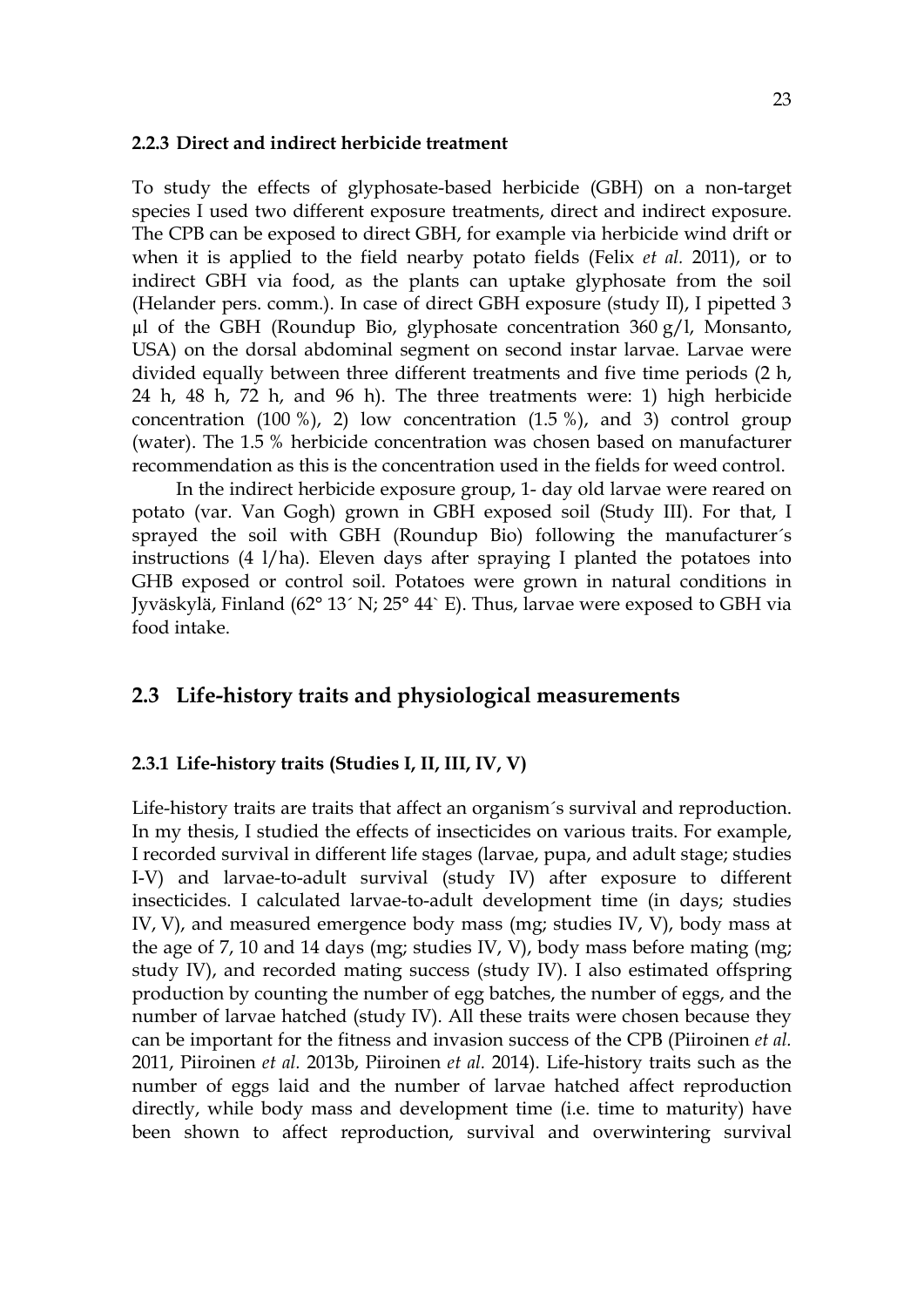(Piiroinen *et al*. 2011; Honěk 1993). However, both of these can be important measures of fitness and thus affect the invasion success of the CPB.

#### **2.3.2 Remaining AChE enzyme activity (Study I)**

I measured the AChE enzyme activity to investigate the population sensitivities to insecticides. AChE enzyme activity was measured from individual larvae. For the measurement, a larva was put into an Eppendorf tube containing 200 µl of ice-cold  $1 \times PBS$  buffer (pH 7.5) containing 0.5 % (v/v) Triton X-100. Samples were homogenized by crushing the samples for 2 - 3 minutes with the homogenizing stick and sonicated for 40 seconds, thereafter centrifuged at 13000 rpm for 20 minutes at 4  $^{\circ}$ C. Protein concentration was measured with NanoDrop ND - 1000 spectrophotometer (NanoDrop Technologies, USA). All samples were normalized to a protein concentration of 15 mg/ml. Normalized samples were used for the enzyme activity inhibition analysis. AChE enzyme activity (%) was determined against the control by using improved Ellman et al. (1961) method, following the instructions described in the QuantiChrom<sup>TM</sup> Acetylcholinesterase Assay Kit (DACE - 100; BioAssay Systems, USA). Both insecticides were obtained from Pestanal analytical standard from Sigma-Aldrich (Missouri, USA). Insecticide stock solutions (in ethanol ~100 %) were diluted in water to concentrations of  $250 \mu M$  and  $12.9 \mu M$  for AZoxon and CAR respectively so that the concentration of the ethanol in the final solution was  $\leq$  1 %. Then the reaction mixture of 15  $\mu$ l supernatant and 2  $\mu$ l of the enzyme inhibitor was added to the 190 µl of Working Reagent. This reaction mix was incubated at RT for 2 minutes. After that, I measured absorbance at 2 and 10 minutes at 405 nm with Victor X4 2030 multiplate reader (PerkinElmer, USA). Samples were measured in triplicates.

#### **2.3.3 Oxidative stress biomarker status measurements (Studies II, III, IV)**

I used larval homogenates to measure several oxidative status biomarkers, glutathione S-transferase (GST), glutathione peroxidase (GPx), and glutathione reductase (GR) homologs, catalase (CAT), glucose-6-phosphate dehydrogenase (G6PDH), total glutathione reduced (totGSH), glutathione reduced-oxidized (GSH:GSSG), superoxide dismutase (SOD), and oxidative damage (lipid hydroperoxides) in the CPB (studies II, III, IV). I studied the homologous enzymes for three markers GST, GPx, and GR since insects do not have these enzymes. However, since these markers seem to be very similar I measured the activities using the same kits as the original ones.

I used pooled larvae (studies II, III) and adult (study IV) samples for the oxidative status biomarker measurements. Pooled larvae samples contained larvae of the same age and were pooled within a family, treatment, and replicate. Adults were analysed individually (study IV). All oxidative status biomarkers were measured in triplicates so that the intra-assay coefficient of variability (i.e. CV %) was lower than 15 % using 96 - well (CAT, lipid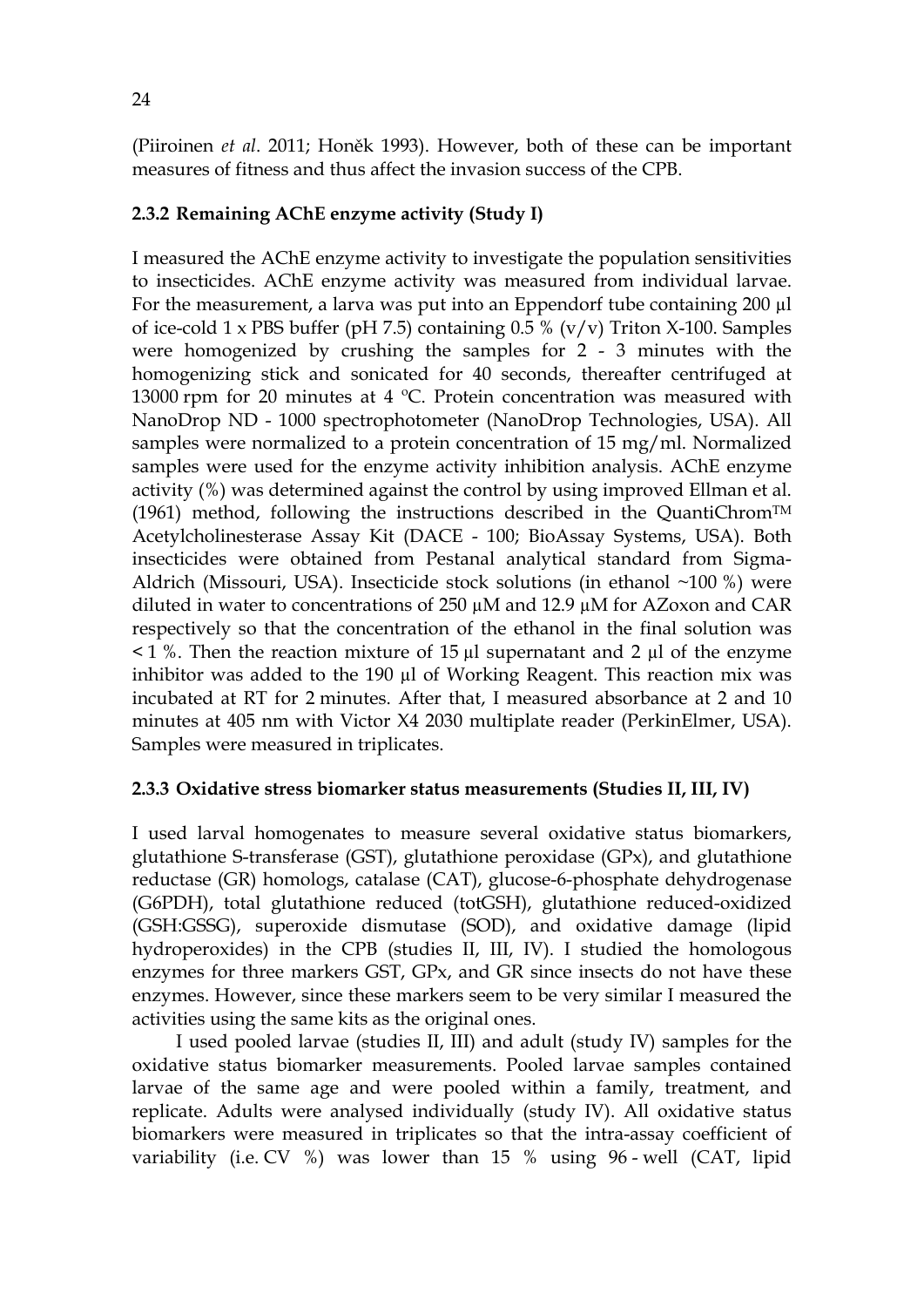hydroperoxides) or 384 - well (G6PDH, GPx, GR, totGSH, GSH:GSSG, GST and SOD) plates with an EnVision microplate reader (PerkinElmer, Finland) as described previously by Rainio et al. (2013, 2015). For inter-assay precision, I included three control samples on each plate using the range of 0.8-1.2. Before measurement, all samples were homogenized in KF buffer (0.1 M K2HPO4 + 0.15 M KCl; pH 7.4). To minimize the sample volume, I used smaller reagent volumes than recommended in the manufacturer´s instructions.

I measured G6PDH according to the protocol described by Noltmann et al. (1961). I measured GPx, SOD and GR, using the kits from Sigma (Sigma Chemicals, USA) by following the manufacturer´s instructions. I measured the ratio of GSH: GSSG and totGSH, using ThioStar® Glutathione Fluorescent Detection Kit (K005-FI, Arbor Assays, USA). From all the samples I also measured the total protein concentration (mg/ml), using BCA (bicinchoninic acid) according to the Smith et al. (1985), with an EnVision microplate reader at an absorbance of 570 nm. Protein concentrations were estimated by using BSA (bovine serum albumin, Sigma Chemicals, USA) as a standard.

Samples for lipid hydroperoxides measurement were homogenized in 125 µl methanol using 1 - 2 larvae per homogenate (depending on the weight of the larvae). Lipid hydroperoxides were measured using the FOX-2 method with some modifications (Nourooz-Zadeh *et al.* 1996, Bou *et al.* 2008). I used 45 µl of the sample and 5 µl 10 mM thiamine pyrophosphate (TPP), or methanol, and 950 µl of FOX reagent (Vuori *et al.* 2015). Before adding the FOX reagent, samples were incubated in TPP for 30 min and further incubated for 2h before measurement. A standard was prepared using cumene hydroperoxides at different concentrations (0/8/16/32/64/96/128/160 mM) (Sigma Chemicals, St. Louis, USA). Samples were measured with an EnVision plate reader in triplicate (CV < 10 %, in all cases). The results were normalized by the weight of the body mass of the used sample.

#### **2.3.4 Relative lipid and water content measurements (Study V)**

The amount of lipid reserves is the primary source of energy during diapause (Hahn and Denlinger 2007). The CPB should have acquired and stored a sufficient amount of lipid reserves by the age of 10 days (de Kort 1990, Piiroinen *et al.* 2011, Lehmann *et al.* 2012). Total lipid content and water content were measured from the adult beetles at the age of 14 days to investigate whether within- and/or transgenerational insecticide stress exposure has any effect on the energy reserves (study V). The Folch method (1957) was used to estimate the total lipid content, with modifications by Lehmann et al. (2012). I first weighed (fresh weight) the adult beetles, then dried them for 72 h at 55 °C (preextraction weight) and reweighted them again. Thereafter, lipids were extracted by placing the dried beetles into 20 ml glass vials filled with 10 ml of chloroform: methanol solution (ratio 2:1) for 72 h at the RT. After that beetles were dried for another 72 h at 55 °C (post-extraction weight). Relative lipid content (%) was calculated by subtracting post-extraction weight from pre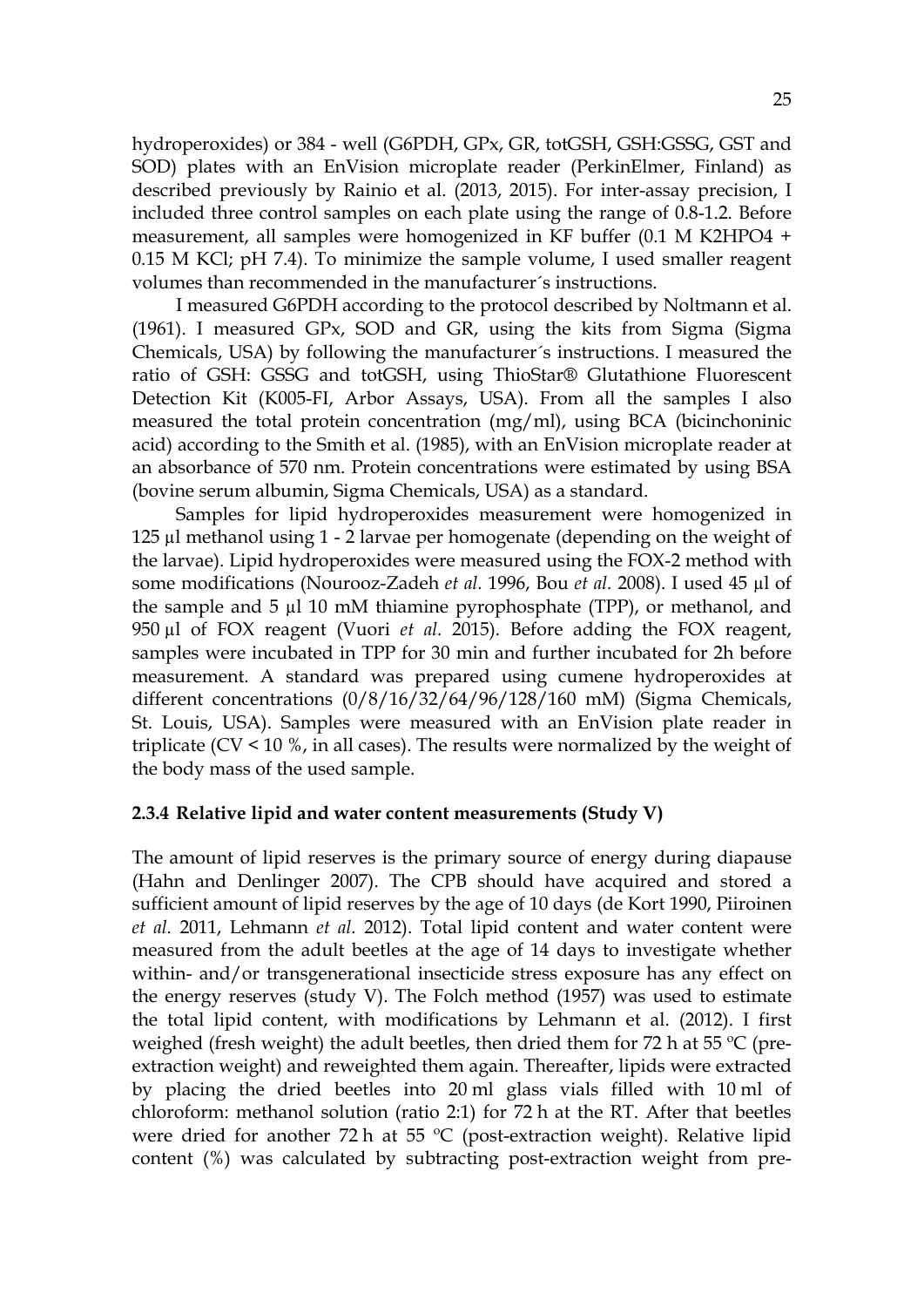extraction weight and diving it by fresh weight. Relative water content was found by subtracting pre-extraction weight from fresh weight and diving it by fresh weight. Dry mass was calculated by dividing the post-extraction weight by the fresh weight.

### **2.4 Genetic analyses**

#### **2.4.1 Population genetics (Study I)**

The differences in the two acetylcholinesterase genes (*Ldace1* and *Ldace2*) were investigated in two populations: Vermont (USA) and Belchow (Poland). I adopted basic genetic methods. To begin this process, total RNA was extracted from 38 whole larvae ( $N_{Vermont}$ =19;  $N_{Belchow}$ =19). RNA was extracted using the TriReagent (Sigma, Aldrich, USA) and RNeasy Mini Kit (Qiagen, Germany). RNA extraction was followed by a DNase treatment, which is recommended for applications that are sensitive to small amounts of DNA (i.e. RT-qPCR). RNA purity and concentration were measured with a NanoDrop ND-1000 (NanoDrop ND-1000 spectrophotometer (NanoDrop Technologies, USA). RNA quality and integrity were measured with an Agilent 2100 Bioanalyzer (Agilent, USA). Thereafter, all RNA samples were diluted to the same final concentrations  $100 \text{ ng}/\mu$ l. Complementary DNA (i.e. cDNA) was synthesized from 100 ng of RNA using an iScript cDNA synthesis kit (Bio-Rad, USA) following the manufacturer´s instructions. Isolated cDNA was used for sequencing. Primers were designed for the AChE genes based on sequence available in Genbank (Ace1: JF343436.1; Revuelta et al. 2011) (Ace2: L41180.1; Zhu & Clark, 1995) as described by Lehmann et al. (2014). Polymerase chain reactions (PCR) were performed in a 25  $\mu$ l reaction, containing 4  $\mu$ l of cDNA, 1 x Dream buffer (Thermo Fisher Scientific, USA), 1 µM of forward and reverse primer, 0.2 mM dNTPs, and 0.2 U of Dream Taq polymerase (Thermo Fisher Scientific, USA). Thermal cycling conditions were 94 °C for 3 min, then 35 cycles at 94 °C for 45 s, 56 °C for 1 min 30 s, and 72 °C for 1 min 30 s. PCR products were purified using exonuclease (Exonuclease I, Thermo Fisher Scientific, USA) and shrimp alkaline phosphatase (SAP, Thermo Fisher Scientific, USA), or by extracting PCR products from the 1 % agarose electrophoresis gel. Sequencing reactions were performed using a BigDye Terminator v3.1 Cycle sequencing kit (Thermo Fisher Scientific, USA). Sequencing reactions were performed in a 20  $\mu$ l reaction, containing 3-10  $\mu$ l of purified PCR product, 3.75  $\mu$ l of 5 x BigDye Sequencing buffer, 0.5 µl of  $2.5 \times$  Ready Reaction Premix, and 1µl of 3.2 µM primer. Sequencing reaction was purified with ethanol/EDTA/sodium acetate precipitation and diluted in formamide. Thereafter samples were run in the 16- capillary ABI Prism 3130xl genetic analyser (Thermo Fisher Scientific, USA).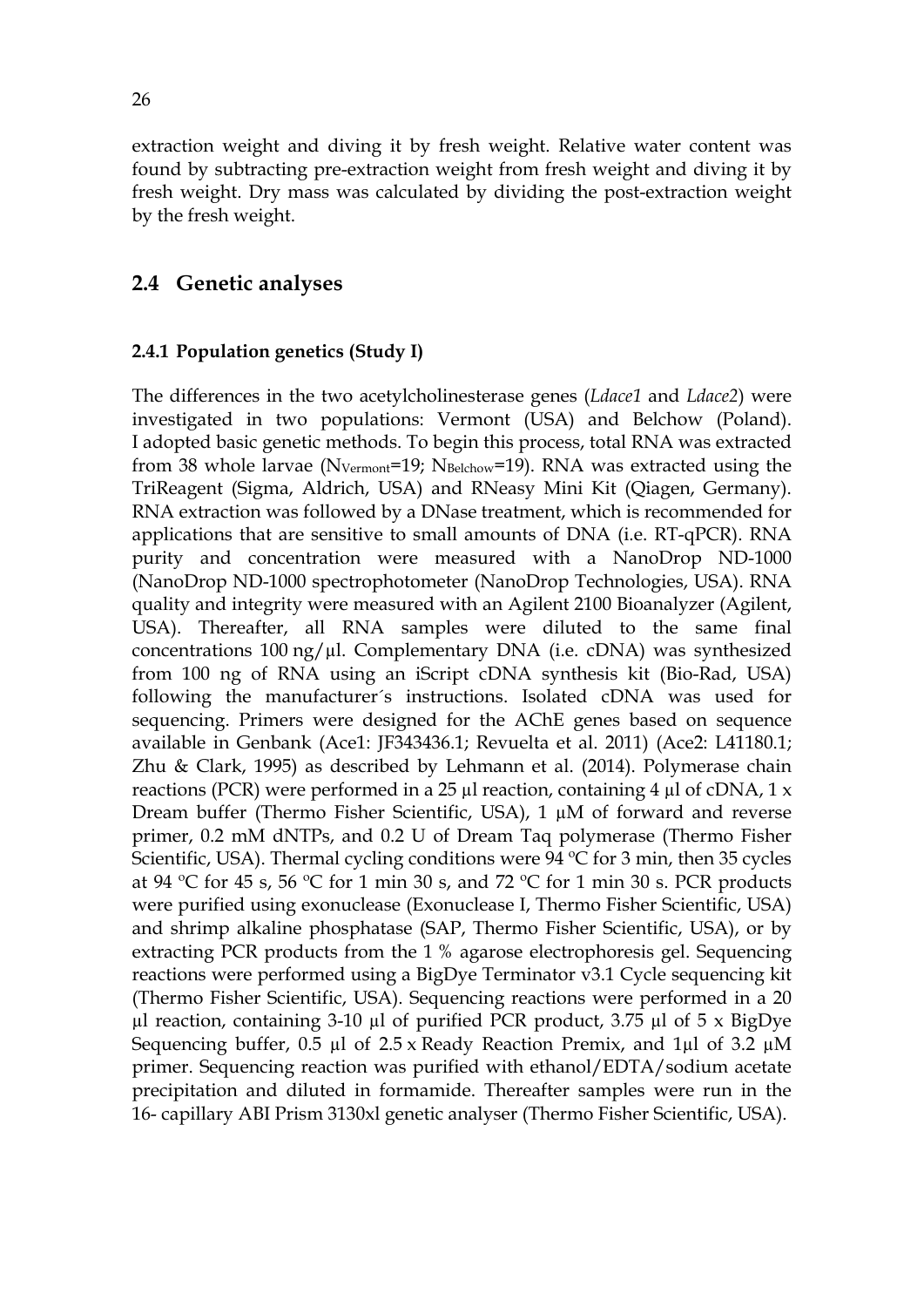#### **2.4.2 Quantitative real-time PCR (Studies I, III)**

The differences in the *Ldace1* and *Ldace2* genes between the two populations (I), GBH and insecticide treatment groups (III), were estimated using quantitative real-time PCR (qPCR). First, the total RNA was extracted from whole larvae as described earlier. The qRT-PCR reactions were performed using SYBR Green Supermix kit (Bio-Rad, USA). The qRT-PCR reactions were performed with a total volume of 20  $\mu$ l, by using 5  $\mu$ l of cDNA (diluted 1:4), 10  $\mu$ l of 2 x SYBR Green Supermix,  $0.5 \mu M$  of forward and  $0.5 \mu M$  of reverse primers, and  $3 \mu I$  of nuclease-free water in study I. The qPCR reactions were performed with a total volume of 20  $\mu$ l, by using 5  $\mu$ l of cDNA (diluted 1:4), 10  $\mu$ l of 2 x SYBR Green Supermix,  $1 \mu$ l of forward and  $1 \mu$ l of reverse primers, and  $3 \mu$ l of nuclease-free water in study III. The qPCR reactions were run with a Bio-Rad CFX96 instrument. Cycling conditions were the same for both studies 95 ºC for 3 min, followed by 40 cycles of 95 °C for 10 s, 56 °C for 10 s and 72 °C for 30 s. The melt curve was measured from 65  $\degree$ C to 95  $\degree$ C to check the purity of the qPCR reaction. Ten (individual larvae) (study I) and eight biological replicates (study III) with three technical replicates were included for each population and/ or treatment group. Positive pooled samples were included for inter-run calibration. Amplification efficiencies were calculated using 2- fold serial dilutions of pooled cDNA samples.

Primers used for qPCR were designed based on sequences of an annotated transcriptome of CPB (Kumar *et al.* 2014) and sequences available in Genbank (*Ldace1*, JF343436.1; (Revuelta *et al.* 2011); *Ldace2*, L41180.1; (Zhu and Clark 1995)) using Primer 3 according to Lehmann et al. (2014).

### **2.4.3 Bi-PASA genotyping (Study III)**

Bi-PASA (i.e. bi-directional PCR amplification of specific allele) is a genotyping method designed by Clark et al. (2001) to detect the S291G mutation in the CPB. The mutation results in a serine to glycine amino acid change in the Ldace2 gene and is associated with increased AChE and with decreased insensitivity to OP and carbamate insecticide in the CPB (Zhu *et al.* 1996). Bi-PASA genotyping method is used to detect this mutation and it employs four different primers, two allele-specific primers at the mutation site and two outer primers that are allele-nonspecific. I obtained all the primers for the bi-PASA method from Clark et al. (2001). I extracted DNA from the adult legs with a Qiagen DNeasy Blood & Tissue Kit (Qiagen, Germany) reagents and Kingfisher magnetic particle processor. PCR mixture and thermal cycle programs were prepared according to the procedure of Clark et al. (2001).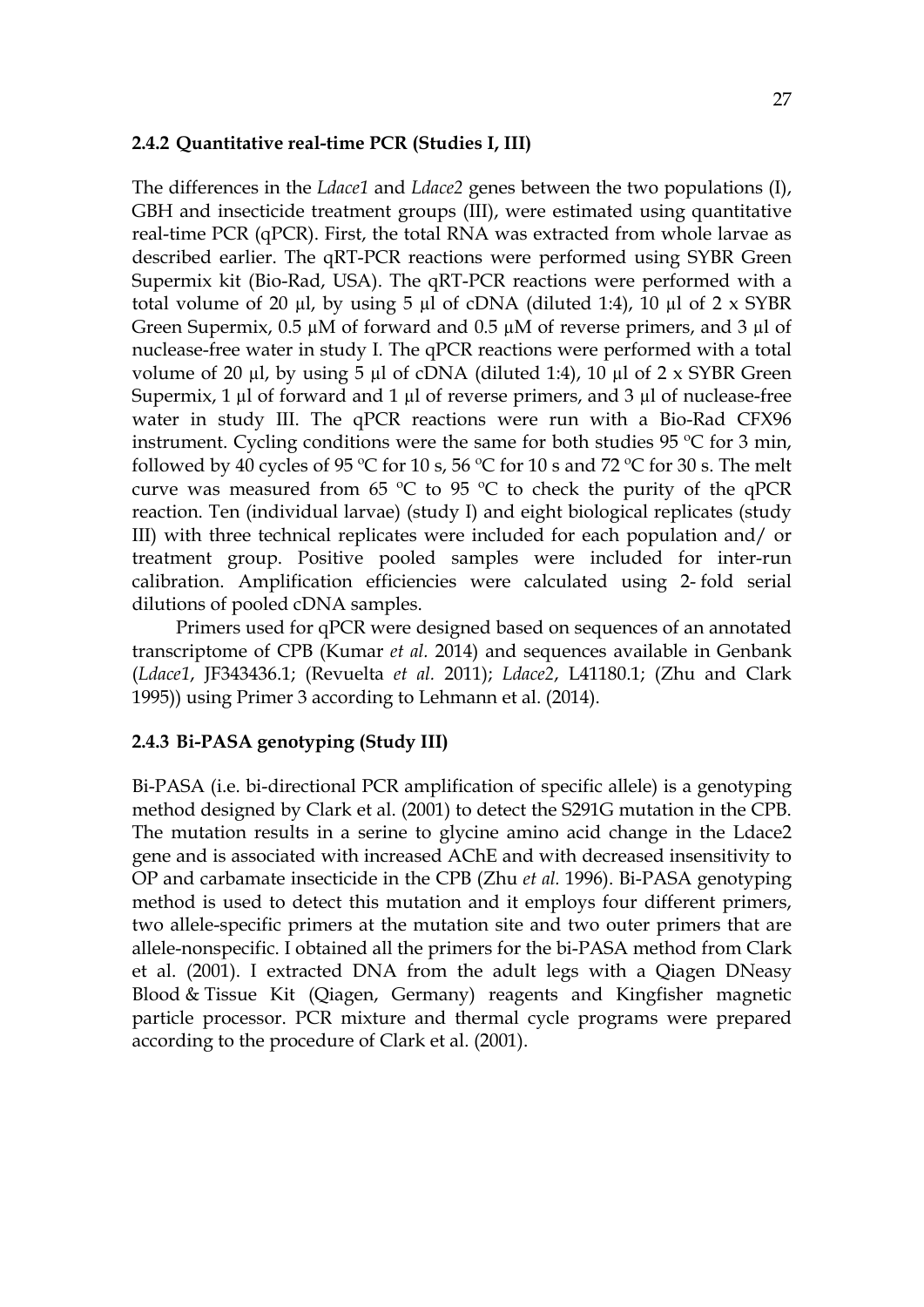### **3 RESULTS AND DISCUSSION**

### **3.1 The role of the two acetylcholinesterase genes in the insecticide resistance (study I)**

For a long time, the CPB was considered to have only one acetylcholinesterase *Ldace2* gene, orthologous to the *Drosophila melanogaster* gene (Zhu and Clark 1995). Its resistance, to both OP and carbamate insecticides, was considered to arise from point mutations (S291G and R30K) in this *Ldace2* gene (Zhu and Clark 1995, Zhu and Clark 1997, Piiroinen *et al.* 2013a). However, recently it was reported that the CPB also has another acetylcholinesterase *Ldace1* gene, orthologous to *Anopheles gambiae* gene and paralogous to *Drosophila melanogaster* gene (Revuelta *et al.* 2011, Piiroinen *et al.* 2013a). Moreover, the *Ldace1* gene is more expressed than the *Ldace2* throughout all life stages (embryo to adult) and therefore it was suggested to be the main contributor to AChE activity and could act as a primary target for the OP insecticides (Revuelta *et al.* 2011). I aimed to investigate the role of these genes in two populations that differ in their resistance to OP and carbamate insecticides.

The bioassay results showed that the Vermont population is 107- to 20- times more resistant (i.e. the difference in their resistance levels based on the  $LD_{50}$  dose) to  $AZ$  and  $CAR$  insecticides than the Belchow population (I). These differences could arise from the three non-synonymous point mutations in the *Ldace2* gene (R30K, Y54H, and S291G) that were previously associated with insecticide resistance (Zhu *et al.* 1996, Zhu and Clark 1997, Piiroinen *et al.* 2013a). I found that the Vermont population had a higher frequency of a S291G mutation (when both homozygous and heterozygous individuals are included) and it possessed a R30K mutation which was lacking from the Belchow population. These findings were consistent with that of Piiroinen et al (2013a), who found a higher frequency of a S291G mutation in the USA population (94.7 %) when compared to European populations (71 %). The R30K mutation has been previously found only in the USA population and been suggested to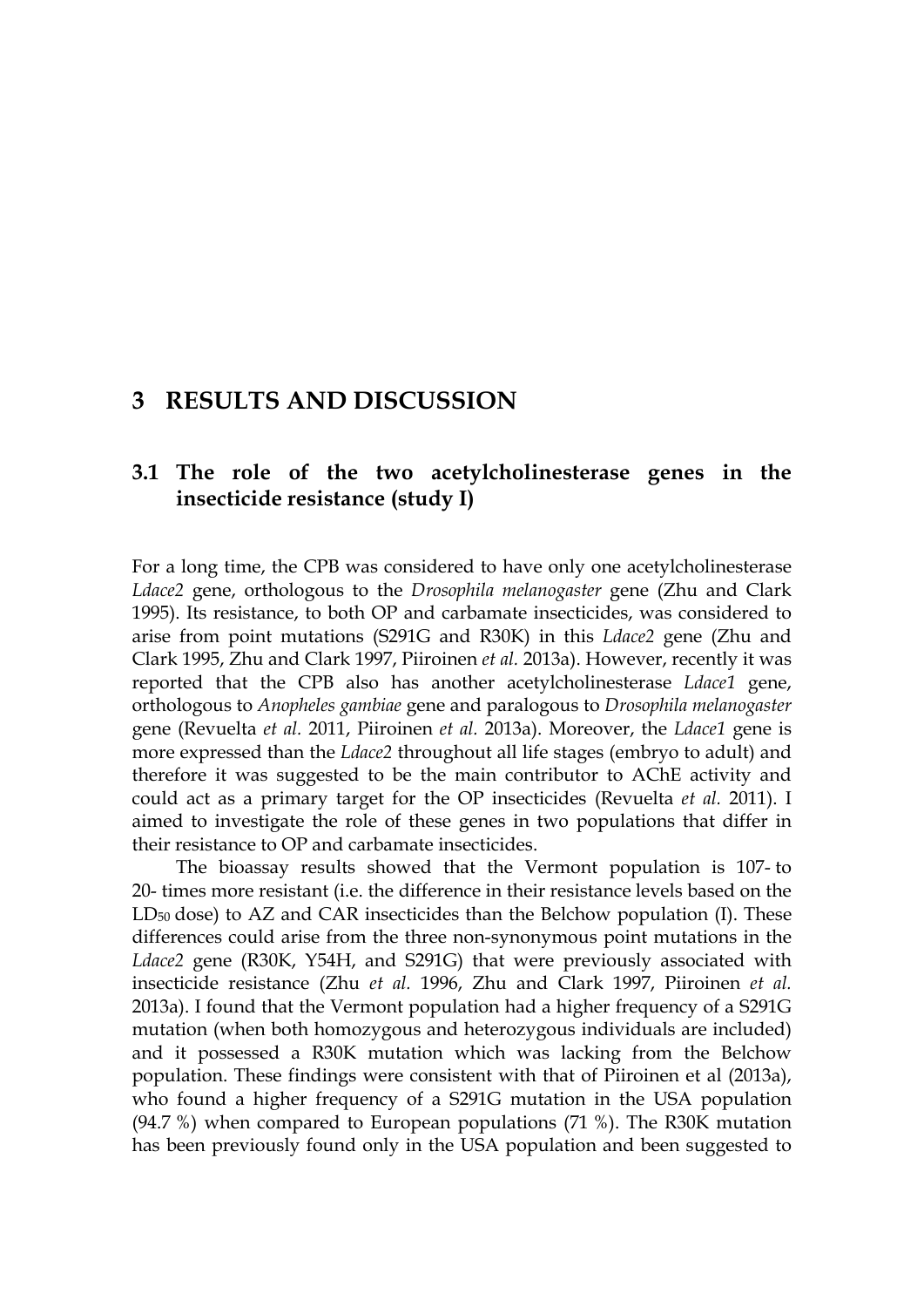enhance AChE2 insensitivity in combination with a S291G mutation (Kim *et al.* 2007). I found a Y54H mutation in the Belchow population that was lacking from the Vermont population. The Y54H mutation has been previously found only in the European populations, but its role is unknown (Piiroinen *et al.* 2013a). However, it seemed to occur in the individuals carrying a S291G mutation, thus it could be associated with insecticide resistance.

In addition, I found two non-synonymous mutations G192S and F402Y in the *Ldace1* gene only from the Vermont population. These mutations have not been described for the CPB before. Different species (i.e. *Bemisia tabaci*, *Plutella xylostella*, *Chilo suppressalis*, *Culex tritaeniorhynchus*, *Myzus persicae*, *Culex pipiens*, *Anopheles gambiae*) that are resistant to OP or carbamate insecticides are known to possess similar point mutations in the *ace1* gene that were responsible for target site insensitivity, which makes the individuals more resistant to insecticides (Mutero *et al.* 1994, Walsh *et al.* 2001, Nabeshima *et al.* 2003, Russell *et al.* 2004, Weill *et al.* 2004, Baek *et al.* 2005, Alout *et al.* 2007, Alon *et al.* 2008, Jiang *et al.* 2009). Since both of these mutations occur in the more resistant Vermont population, and it could be hypothesized that these mutations also play a role in the resistance to OP and carbamate insecticides in the CPB. However, their role compared to mutations in the *Ldace2* gene in insecticide resistance needs to be studied further.

Besides target site mutations, overexpression of the target sites can make individuals resistant to insecticides (Gao and Zhu 2002). I found that the *Ldace1* gene was significantly more expressed than the *Ldace2* gene. Second, the *Ldace1* gene is significantly more expressed in the Vermont population when compared to the Belchow population. In general, in insects that possess both AChE-s, the transcription level of AChE1 is 2- to 250- fold higher than of AChE2 in many species, such as *Plutella xylostella*, *Blattella germanica*, *Helicoverpa assulta*, *Pediculus* spp., and *Cimex lectularius* (Baek *et al.* 2005, Kim *et al.* 2006, Seong *et al.* 2012, Kim and Lee 2013). These results suggest that AChE1 encoded by the *ace1* gene might be more important than AChE2 in different species. However, I show for the first time that intensive insecticide use can also select for higher *ace1* expression within species, between different populations. Last, I found that the *Ldace2* gene was similarly expressed in the control group in both populations. However, the *Ldace2* gene is more sensitive to AZ insecticide in Belchow when compared to Vermont.

I found that the organophosphate insecticides can still inhibit AChE activity in both populations. AZoxon inhibited AChE activity more effectively in the Belchow population when compared to the Vermont population. No differences between in AChE inhibition between the populations were detected when inhibited with the CAR insecticide. This could be due to smaller differences between the populations in the resistance to CAR insecticide when compared to AZ or due to the insecticide doses I used. Alternatively, differences could be due to the difference in the insecticide inhibitory actions. OP-s are inhibiting the AChE in a non-reversible way, but carbamates split the enzyme by hydrolysis in a reversible way (Čolovic *et al.* 2013). Due to the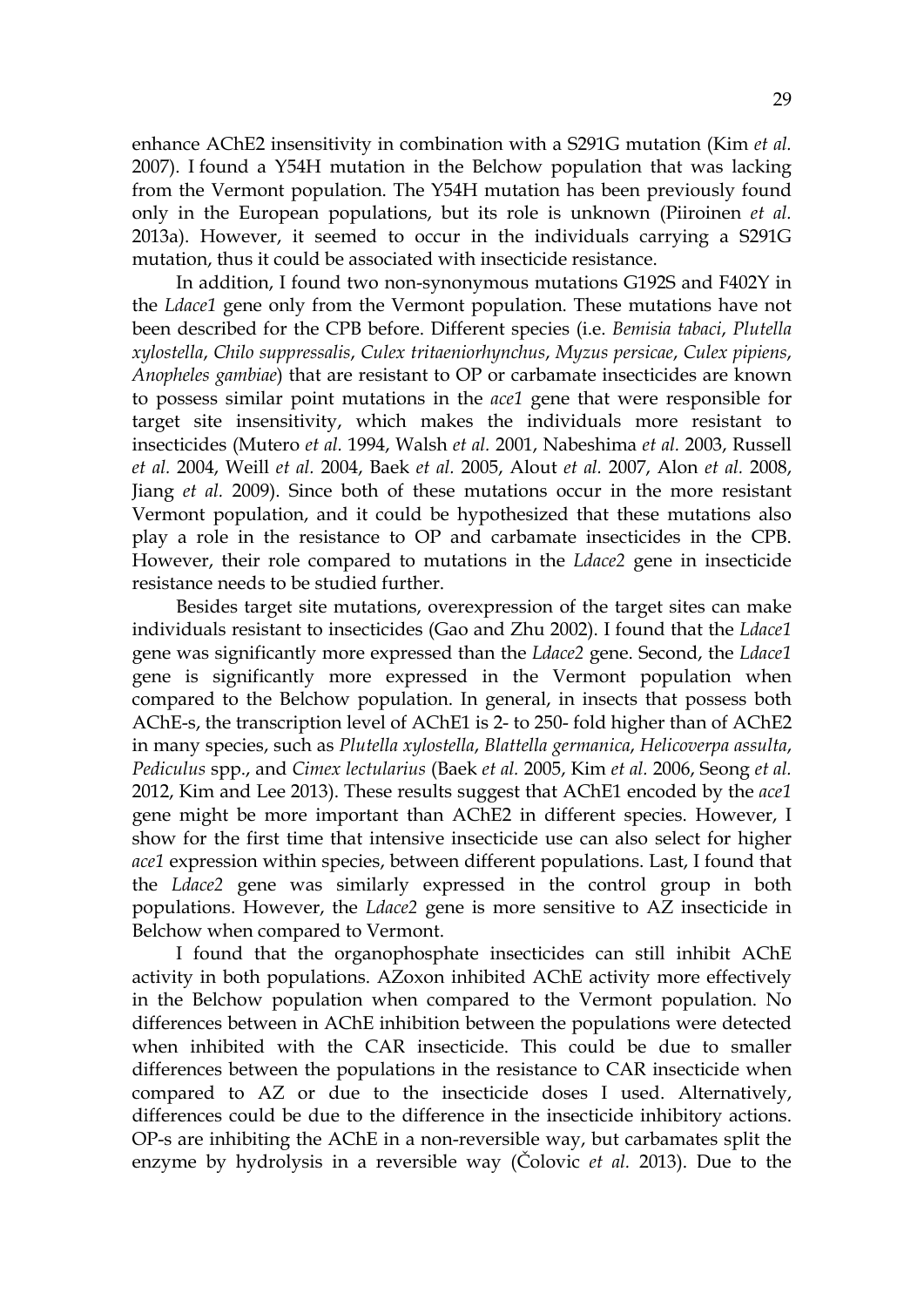reversible AChE inactivation, carbamates are considered safer than OP (Gupta 2006).

Overall, my results suggest that populations can differ in their response to insecticide exposure in all levels tested. I found that the more resistant Vermont population possesses a higher frequency of a S291G mutation in the *Ldace2*, two non-synonymous mutations in the *Ldace1* gene and has higher baseline *Ldace1* gene expression than the less resistant Belchow population. Moreover, the Belchow population is less tolerant to sublethal insecticide stress as sublethal AZ exposure induced changes in the *Ldace2* gene expression and AChE activity. Given these population-level differences in the resistance and insecticide stress tolerance, it is not arbitrary to study the resistance status of pest populations that invade new areas, as resistant individuals that are also more tolerant could be more successful at invading.

#### **3.2 Direct and indirect effects of herbicides (studies II, III)**

In addition to insecticides, pest insects can be exposed directly or indirectly to other anthropogenic stressors like herbicides, for example, glyphosate-based herbicide (GBH). I found that the Belchow population was more sensitive to direct exposure to high concentrations of GBH, while no differences were found in the Vermont population (study II). Glyphosate is also an organophosphate and previous studies have shown that it can inhibit AChE activity (Glusczak *et al.* 2006, Lajmanovich *et al.* 2011) which is also the target site of OP insecticides. Thus, it is not unexpected that the population that is more sensitive to OP insecticides is also more sensitive to high concentrations of GBH. However, the beetles are not likely to be exposed to such high concentrations as used in the study. Low, field realistic concentrations had no effect on survival (study II). Similarly, indirect low GBH exposure had no effect on survival (study III). These results are in line with previous studies that have found no direct toxic effects of low GBH doses on invertebrates (Haughton *et al.* 2001, Michalková and Pekár 2009, Le Mer *et al.* 2013, Thompson *et al.* 2014, Baker *et al.* 2014, Salvio *et al.* 2016). However, many studies on invertebrates have also found sublethal and toxic effects of various glyphosate products (Castilla *et al.* 2008, Contardo-Jara *et al.* 2009, Schneider *et al.* 2009, Benamú *et al.* 2010, Castilla *et al.* 2010, Evans *et al.* 2010, Janssens and Stoks 2017). I followed the survival for up to 5 days, thus further research is still needed to assess the possible long-term effects of GBH exposure.

At the physiological level direct and indirect GBH exposure had no effect on glutathione metabolism (e.g. GPx, GR, GST, and tGSH activities), or antioxidant enzymes (e.g. CAT and SOD activities) in either of the studied populations (studies II, III). However, direct GBH exposure increased lipid hydroperoxides levels after 2 h, suggesting oxidative damage after exposure (study II). This effect was not visible after 24 h and 96 h, suggesting that larvae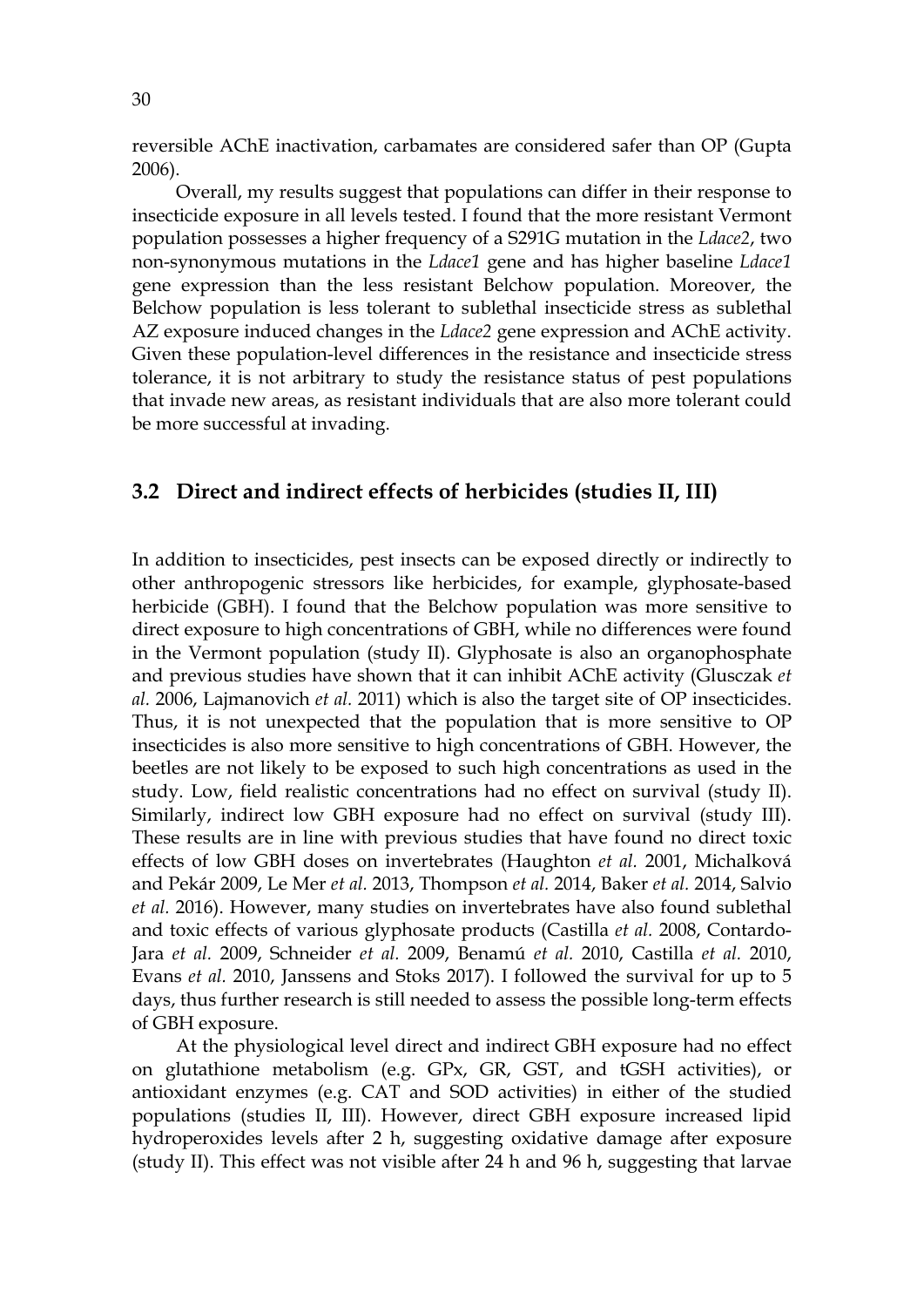with high hydroperoxides levels died, or that decreased hydroperoxides levels in the later time points are associated with a better detoxification system in the older larvae (at 96 h).

The Vermont population had overall slightly higher enzyme activities (CAT and SOD) and lower lipid hydroperoxides levels, suggesting that they have a more effective antioxidant defence than the Belchow population. CAT and SOD enzymes are related to ROS regulation, and lipid hydroperoxides with oxidative damage (Fridovich 1978, Ercal *et al.* 2001, Halliwell and Gutteridge 2015). This result suggests that intensive insecticide use can select for higher oxidative status biomarkers activity. Exposure to OP insecticides has been shown to induce changes in oxidative status biomarkers (Lukaszewicz-Hussain 2010). Previously, it has been shown that insecticide resistance in the CPB includes reduced penetration, enhanced metabolism, target site insensitivity and increased excretion and behavioural changes (Alyokhin 2009). In addition, an increased antioxidant defence could be related to increased insecticide tolerance, however, the effectiveness of the defence to insecticides should be investigated further (Lukaszewicz-Hussain 2010).

These results demonstrate that the less resistant Belchow population is more sensitive to high doses of GBH than the Vermont population. While the more resistant population is also more tolerant to other anthropogenic stressors. This could be due to higher resistance to OP insecticides, and/ or due to more effective antioxidant defence. Nevertheless, low field-realistic doses had no short-term effects on the survival and oxidative status biomarkers of the CBP. However, the long-term effects of GBH should be still studied to confirm its safety.

#### **3.3 Herbicide and insecticide effects (study III)**

The main concern of different authorities has been to investigate the interactive effects of harmful chemicals, while chemicals that are considered safe have received less attention (Cedergreen 2014). However, they can have interactive effects together and increase or decrease the effects of harmful chemicals (Anderson and Zhu 2004, Boyer *et al.* 2006) in a non-additive way (i.e. antagonistic, synergistic; Fig. 2) that can be difficult to predict. I aimed to investigate whether indirect GBH exposure via food ingestion can affect the response to an OP insecticide (study III). I identified two mechanisms 1) gene expression and 2) oxidative stress by which GBH could possibly modulate a response to the insecticide.

First, I found that GBH alone inhibited the *Ldace1* gene expression, while together with the insecticide this inhibitory effect disappeared. This suggests that the two chemicals have an antagonistic effect. An antagonistic effect can be driven by the dominant stressor (Folt *et al.* 1999, Sala *et al.* 2000), in this case, the insecticide, as the effect of the insecticide overrides the effect of GBH. In line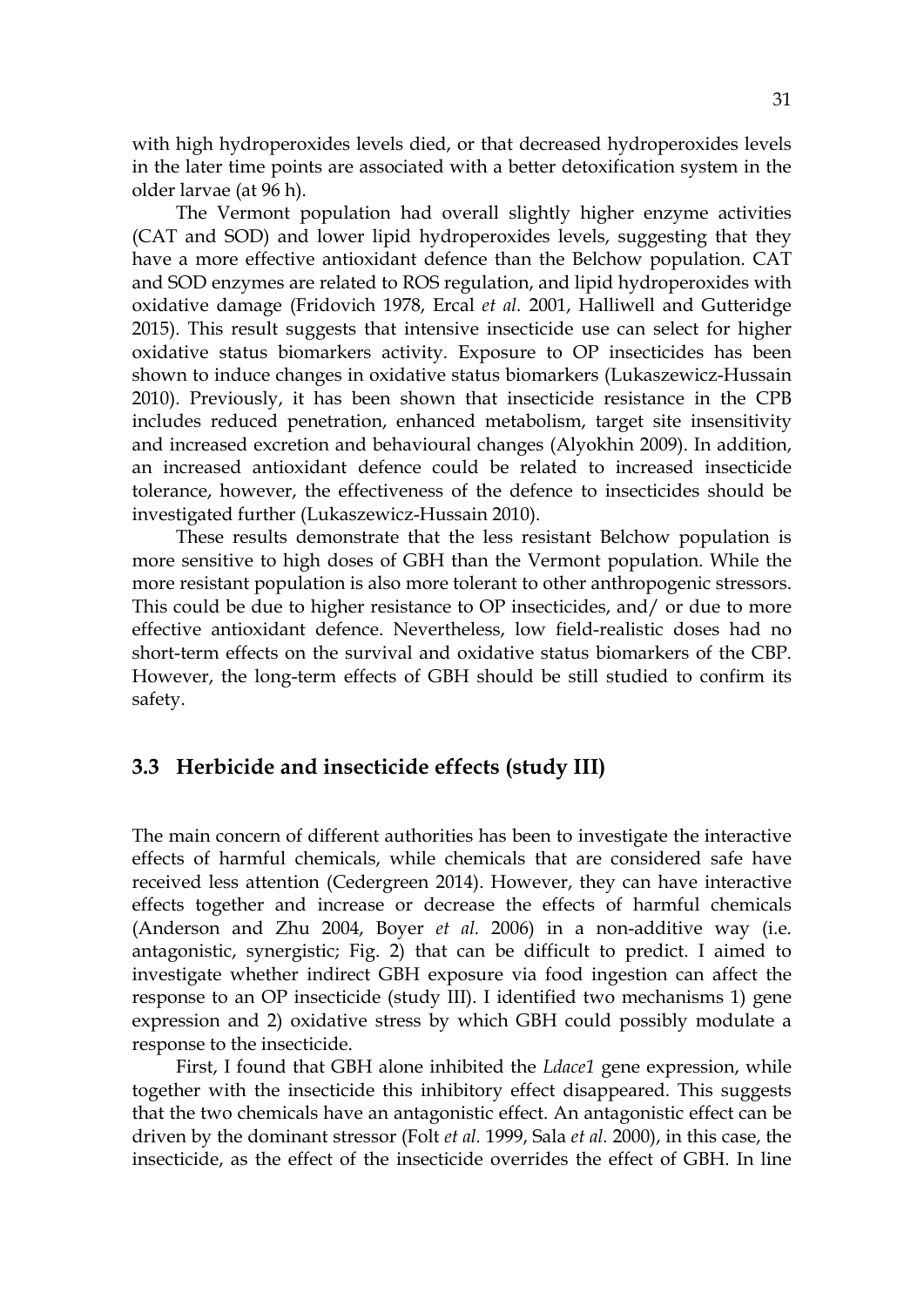with this, I found that insecticide exposure selected for individuals carrying the S291G mutation in the *ace2* gene previously connected to insecticide resistance (Zhu *et al.* 1996), thus selecting for individuals with higher resistance to the insecticide and perhaps selecting against those with low *Ldace1* gene expression levels. Antagonistic effects, in general, are suggested to be challenging for pest management unless they are driven by the dominant stressor (Folt *et al.* 1999). If the insecticide stress is the dominant stressor, then the GBH will likely not interfere with pest management.

Second I found that exposure to both chemicals resulted in a decrease in the oxidative status biomarkers (e.g. GPx, GR, CAT) compared to exposure to the GBH and insecticide alone. This small effect could be a positive synergistic effect because the levels of oxidative status biomarkers were lower when exposed together. On the other hand, it could also mean that the exposure to both chemicals inhibited the oxidative status biomarkers activity. Negative synergistic effects can occur when exposure to one stressor selects for individuals that are more sensitive to the other stressor (Crain *et al.* 2008). Nevertheless, positive synergistic effects could occur when exposure to two stressors has a positive beneficial effect, in our case reducing oxidative stress. Positive synergistic effects are less common (Piggott *et al.* 2015). In general, negative synergistic effects are usually a big concern due to the cumulative effects of the two stressors (Coors and De Meester 2008). Moreover, positive interactive effects could be a big concern in pest management if the exposure to GBH makes individuals more resistant to insecticide stress. However, the observed effect was small and warrants more studies to form a stronger conclusion about the direction of synergistic effects.

Since the effects I found were rather small and did not affect the overall survival, as no interactive effects were found on survival, the effect of multiple stressors on the population level can be difficult to estimate. Survival was recorded for 3 hours after insecticide exposure, which might underestimate the effect on survival. In addition, I used a resistant population that is also more tolerant to sublethal insecticide exposure (study I, (Piiroinen *et al.* 2013a)), thus possible interactive effects might be underestimated as the insecticide has a smaller effect on the resistant population. In addition, I used a very low GBH concentration.

It seems that even though I managed to identify two possible mechanisms by which the GBH could modify the response to the insecticide, these do not seem to affect the overall survival. Therefore, even though the agrochemicals can have interactive effects, the fate of the population can be difficult to predict. Nevertheless, it is important to investigate the possible interactive effects of chemicals when aiming at an ecologically relevant risk assessment in a multivariate world.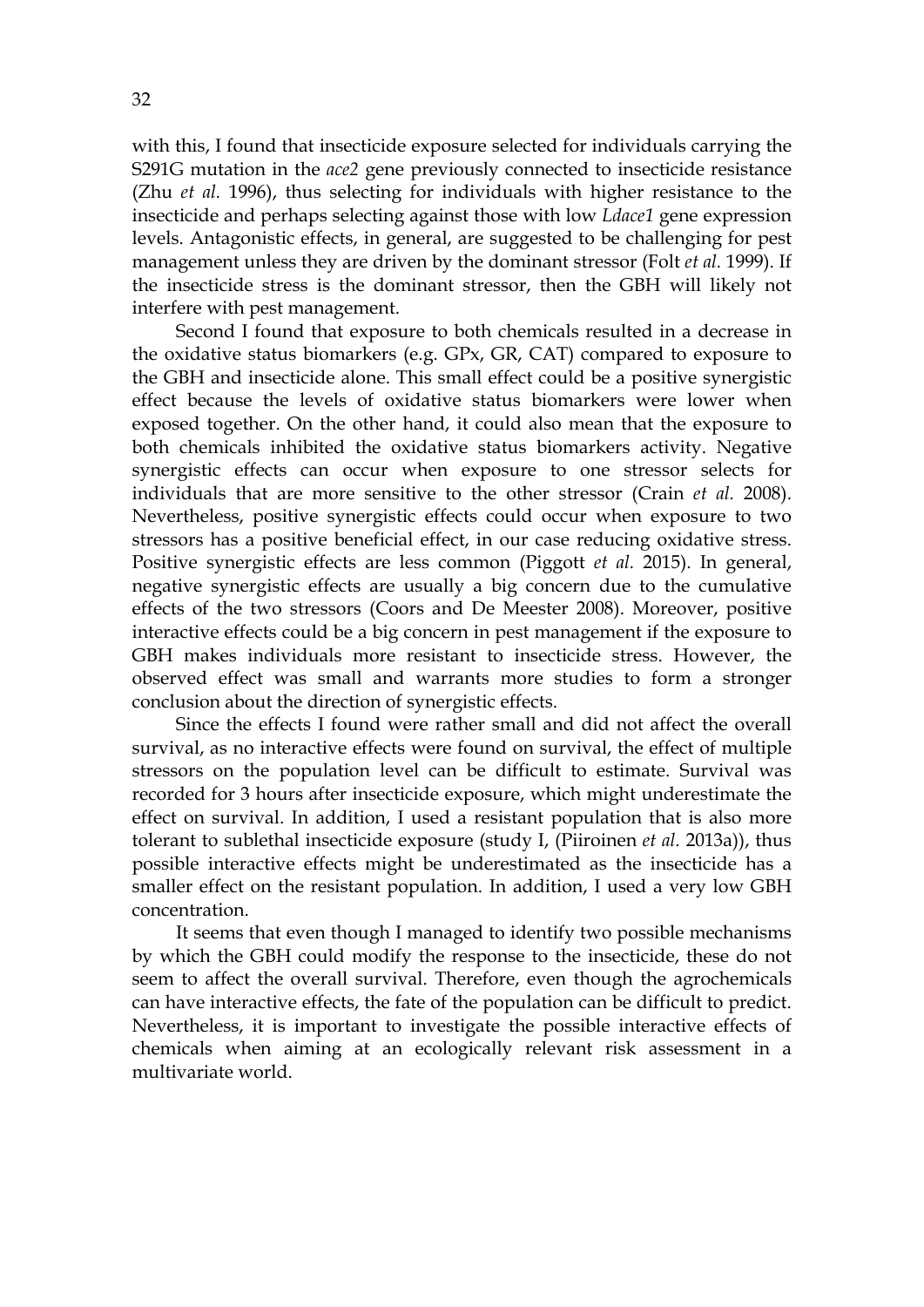### **3.4 Transgenerational effects (studies IV, V)**

#### **3.4.1 Prolonged diapause and sublethal insecticide (study IV)**

Prolonged diapause could allow individuals to skip environmental conditions they are poorly adapted to and could, therefore, buffer against population declines (Mahdjoub and Menu 2008, Salman *et al.* 2016). However, it could bring additional age-related costs. This study set out to investigate the effects of prolonged diapause on fertility, offspring survival, offspring insecticide tolerance, and fitness. I found that prolonged diapause is costly for females, as older females are less fertile (i.e. they produce fewer egg-batches and fewer eggs with lower hatching rates) and their offspring suffered from higher larvaeto-adult mortality. Prolonged diapause in males had no such effects and old males produced a similar amount of offspring with similar larvae-to-adult survival as the ones that did not prolong their diapause. Studies on age effects have shown decreased egg size and hatching, in addition to decreased fertility with increasing age (Fox 1993, Fox and Dingle 1994, Hercus and Hoffmann 2000, Yanagi and Miyatake 2002, Fox *et al.* 2003). Furthermore, studies have shown that older mothers produce offspring with shorter lifespans or lower larvae-to-adult survival (the `Lansing effect`) (Hercus and Hoffmann 2000, Marshall *et al.* 2010, Lind *et al.* 2015). Thus, this study demonstrates that prolonged diapause in the CPB has similar effects to ageing. The age-related effects on offspring production and offspring larvae-to-adult survival have been suggested to be bigger in females than males, since producing eggs in females is more costly than producing sperm (Royer and McNeil 1993). In addition, paternal effects can be mediated via maternal effects and thus mothers can mitigate the possible negative effects of the older fathers (Crean and Bonduriansky 2014).

Parents that had prolonged diapause did not prime their offspring to increase their insecticide stress tolerance. Nevertheless, they also did not produce offspring with decreased stress tolerance. I found that both mothers and fathers that had prolonged their diapause produced offspring with higher adult emergence body mass. In general, older mothers are known to produce bigger offspring (Priest *et al.* 2002, Marshall *et al.* 2010) and can be subject to the progeny size-number trade-off. In addition, mothers with prolonged diapause might be able to compensate for their lower fertility by producing bigger offspring. However, since both parents produced bigger offspring, there could be specific effects of prolonged diapause behind the increased body mass of the offspring. These results suggested that prolonging diapause can be advantageous for the offspring because higher body mass has been associated with higher overall mating success, fertility, overwintering survival, and fitness (Stearns 1992, Kingsolver and Huey 2008, Lehmann *et al.* 2012).

Prolonged diapause allows individuals to skip environmental conditions, but has sex-specific effects on fertility and offspring viability. Parental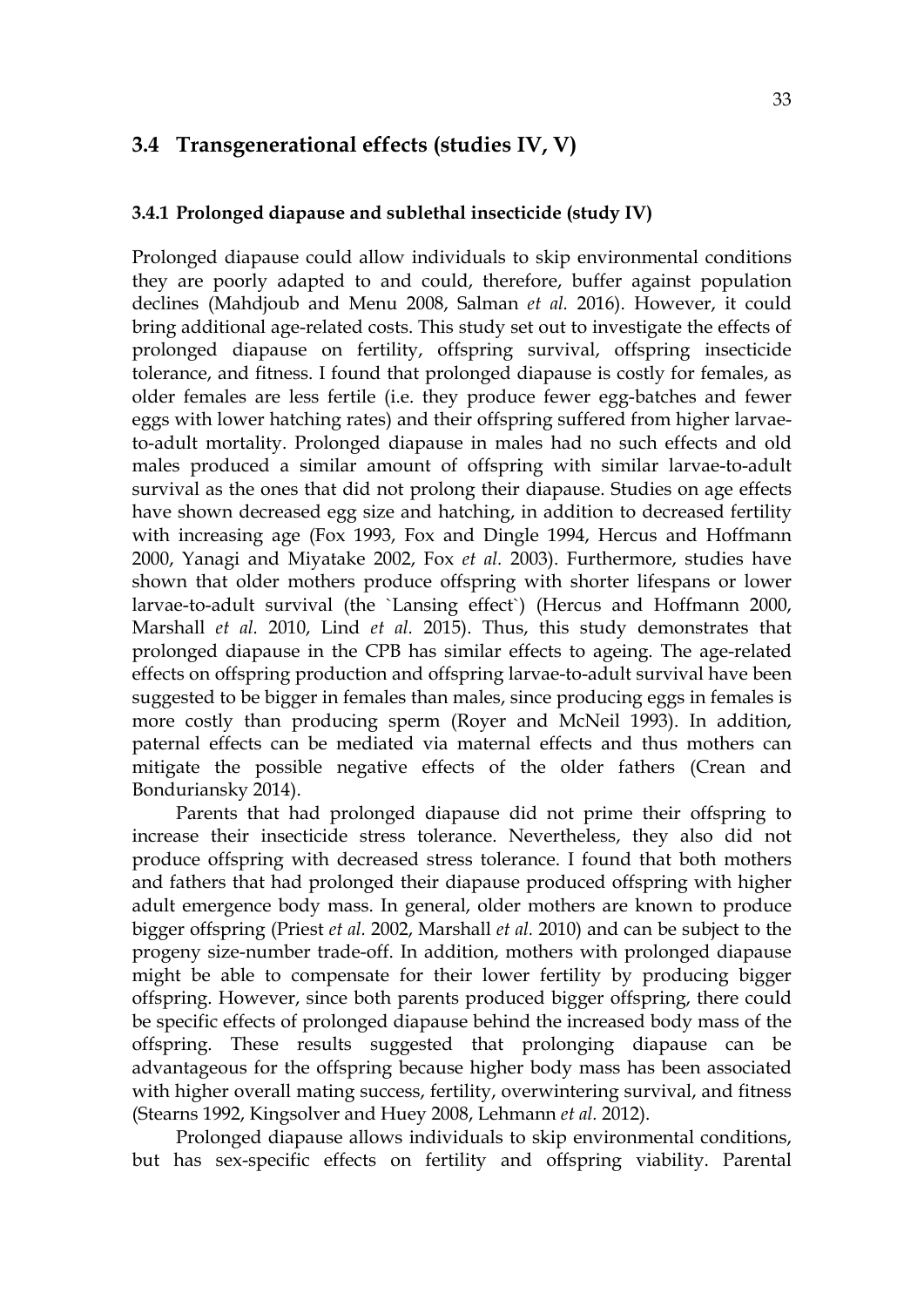prolonged diapause has no disadvantage for the offspring insecticide stress tolerance, but it is advantageous as it increases their body mass. These results indicate that prolonged diapause can be one factor contributing to increased invasion risk as it can buffer against bad environments and thus contribute to the population dynamics of the invasive species.

#### **3.4.2 Transgenerational sublethal insecticide exposure (study V)**

In agriculture, pesticides are used repeatedly to manage pest populations. This extensive use of pesticides leads to pesticide resistance (Whalon *et al.* 2008, Sparks and Nauen 2015, Mota-Sanchez and Wise 2018). It has been suggested that insecticide-induced hormetic effects can also contribute to resistance by promoting the growth of the resistant population (Guedes *et al.* 2017). However, less is known about the potential transgenerational effects of sublethal insecticide exposure. I found out that stressful, sublethal pyrethroid insecticide exposure has both positive within- and transgenerational effects on the fitness-related traits of the CPB. Within the generation, the insecticide-stressed individuals had higher adult survival and females had higher body mass than those not exposed to stress. Insecticide-stressed mothers had positive transgenerational effects on their offspring. Offspring whose mothers were insecticide-stressed had higher larval survival and female offspring were heavier as adults when compared to those not exposed to stress. These findings suggest that females are more susceptible to stress than males and that maternal stress has a stronger effect on daughters. Other studies have also found that females are more sensitive to stress than males (Hercus *et al.* 2003, Sørensen *et al.* 2007, Piiroinen *et al.* 2013b, Tejeda *et al.* 2014). Sex-specific differences in sensitivity to stress may be due to sexual size dimorphism (Blanckenhorn 2005), hormetic effects that are induced partly by different mechanisms in females and males (Hercus *et al.* 2003), or sex-linked pyrethroid resistance mechanisms (Argentine *et al.* 1995).

Positive transgenerational effects could be mediated via hormetic effects. For example, exposure to sublethal pyrethroid insecticide of resistant maize weevils (*Sitophilus zeamais*) leads to an increase in the net reproductive rate, which could lead to population growth in the population at that dose (Guedes *et al.* 2010). Alternatively, an increase in maternal fitness in the first generation can lead to increased fitness of the offspring (Marshall and Uller 2007). Despite the exploratory nature, this study reveals that exposure to sublethal insecticide doses can lead to increased survival and fitness-related traits. Thus, these effects can contribute to the persistence of populations under stress-inducing environments (Räsänen and Kruuk 2007, Hufbauer *et al.* 2012). More importantly, high stress tolerance and/ or organismal flexibility of invasive species could contribute to population dynamics and thus facilitate invasions (Hufbauer *et al.* 2012). Here I show that exposure of the CPB to stressful sublethal pyrethroid insecticide can induce positive within- and transgenerational effects manifested as higher survival and higher female adult body mass, which may have implications for the invasion success of the species.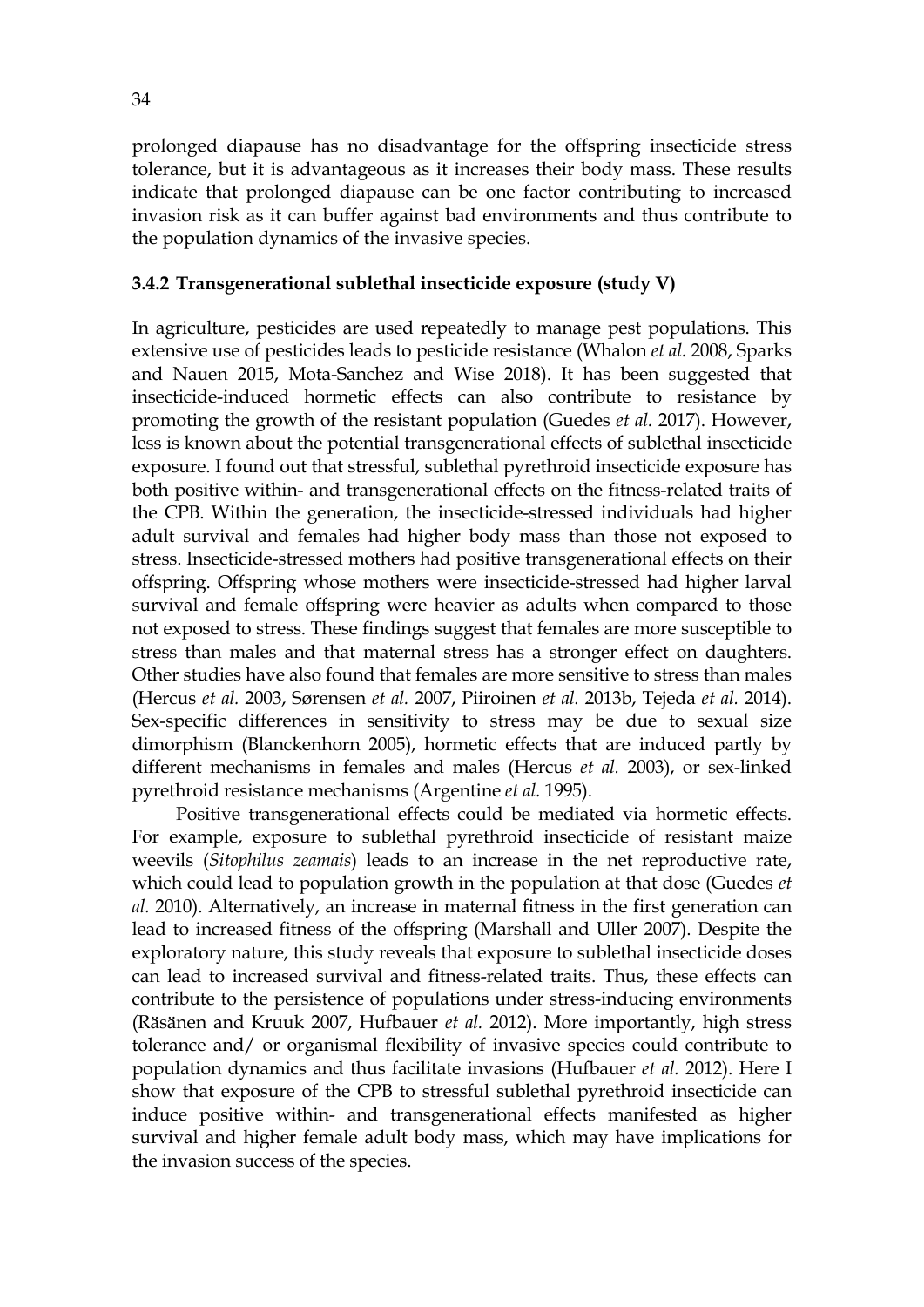### **4 CONCLUSIONS**

The aim of my thesis was to investigate the role of anthropogenic stressors on the stress tolerance and fitness-related traits of an invasive pest, the Colorado potato beetle. My aim was to investigate the consequences of insecticide and herbicide exposure on the OP and carbamate insecticide target sites, physiological stress, and various life-history traits. I focused on studying the effects of i) anthropogenic stressors (i.e. insecticides or herbicides) (study I-II), ii) multiple anthropogenic stressors (study III) and iii) the effects of prolonged diapause on the offspring stress tolerance (study IV), and iv) within- and transgenerational effects of the sublethal insecticide stress exposure (study V).

I found that with intensive insecticide use we have not only selected for higher insecticide resistance but also for higher stress tolerance to sublethal insecticides exposure and to high doses of GBH herbicides. The more resistant population possessed both qualitative and quantitative changes in the OP and carbamate insecticide target sites (study I), and higher antioxidant defence (study II). This demonstrates that exposure to anthropogenic stress seems to increase stress tolerance in the invasive species. Individuals with higher stress tolerance are expected to tolerate similar stressors in new environments or when they are introduced to a new area. This is not a trivial problem, as biological invasions are increasingly recognized (especially among arthropod species), and an increasing number of pests have become resistant to insecticides (Whalon *et al.* 2008, Hulme 2009, Sparks and Nauen 2015). Moreover, pest species are also likely exposed to insecticides in their introduced range. For the more resistant population, the used insecticide doses in the introduced area could be sublethal. Thus, higher stress tolerance of a population could mean increased invasion success and thus I propose that it would be important to investigate the resistance status of the invading population.

Insecticide resistance to insecticides is usually confirmed by the changes in the target site, however many other changes, such as an increase in metabolic resistance, cuticle thickening and changes in insecticide penetration can occur in the resistant population. These all can contribute to higher stress tolerance.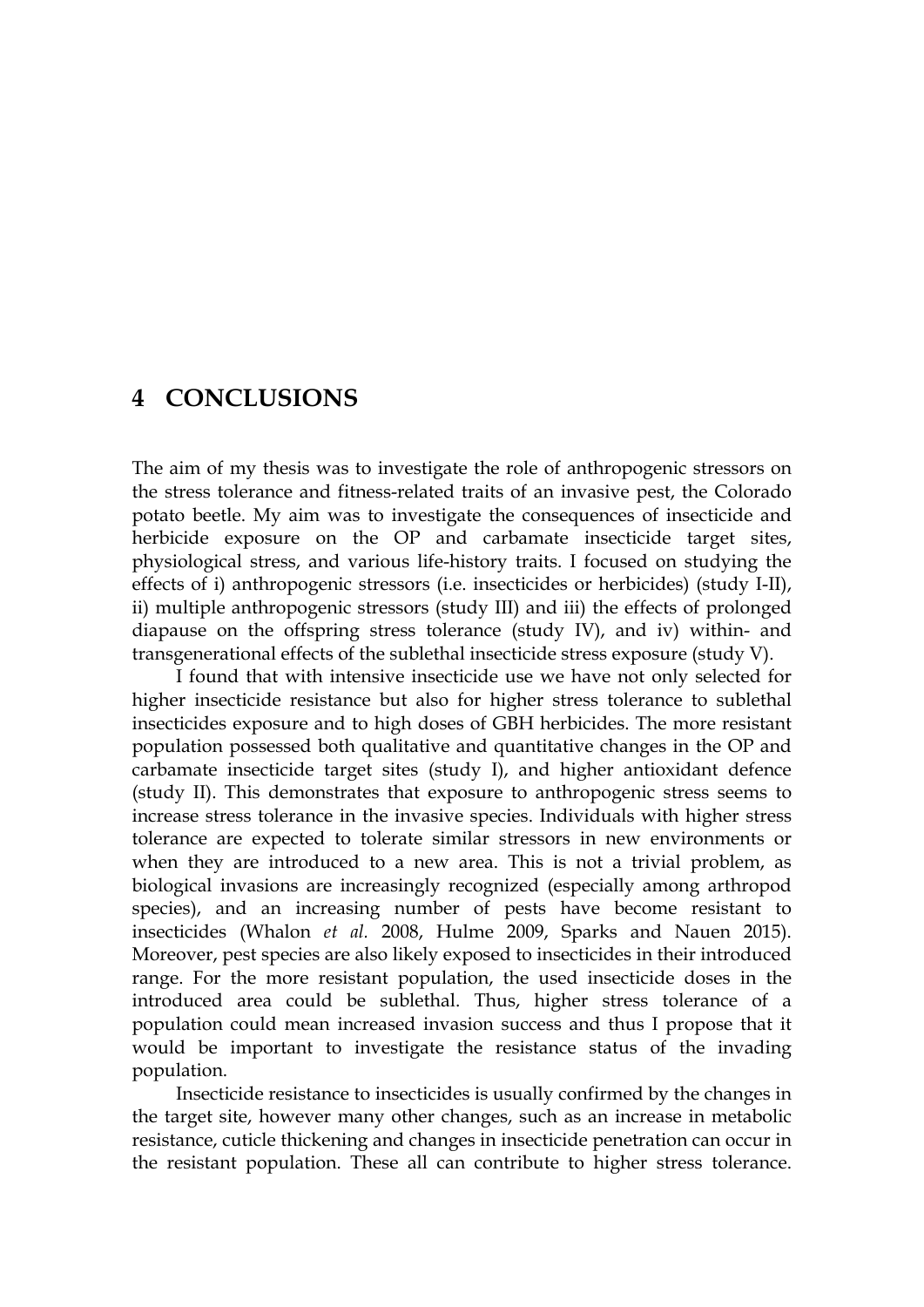Changes in the target site can make individuals more resistant to insecticides that act on the same target site, also known as cross-resistance. While changes in the other resistance mechanisms could also contribute to the overall more effective xenobiotics metabolism or avoidance. For example, I found that more resistant population had higher baseline antioxidant defence, thus they might be better at tolerating oxidative stress. However, whether higher antioxidant defence comes from intensive insecticide use alone, needs to be confirmed, as well the role of oxidative stress biomarkers on insecticide tolerance.

Second, I found that exposure to multiple stressors can have various interactive effects. I found that two stressors can have different types of interactive effects, and thus their short-term effects at a population level can be difficult to predict. I studied the short-term effects because different stress responses are often induced quickly after being exposed to the stressor. However, in order to estimate their population-level effects, long-term monitoring would give a more accurate view of the overall effects (i.e. survival or reproduction) at the population level. However, during longer monitoring, changes in survival and reproduction could be also due to exposure to other stressors. Thus, the effects of low sublethal doses and other stressors might be difficult to disentangle. Alternatively, interactive effects could be studied by using a less resistant population. The effects of different stressors might occur faster in a population that is more vulnerable to the different stressors. In general, we should investigate the possible interactive effects of multiple stressors because studies on single stressor can underestimate their consequences in a multivariate world.

Third, prolonged diapause had sex-specific effects on fertility. However, parents with prolonged diapause produced offspring with equal insecticide stress tolerance, but with increased body mass. Prolonged diapause can be an important strategy for invasive species as it allows individuals to skip poor environmental conditions and thus decrease the risk of reproductive failure. The ability to spread the risk of failed reproductions could be an important strategy of invasive species in order to maintain high population densities, or as an alternative strategy for dispersal, even if individuals might suffer from higher mortality when prolonging their diapause. This might be important, especially for individuals in the introduced range, when they are insufficiently adapted (i.e. when invading towards northern latitudes) to unfamiliar environmental (for example colder summer temperatures) conditions which are likely to increase the risk of reproductive failure (see from (Sol *et al.* 2012)). This ability to spread the risks over multiple generations can contribute to the maintenance of the population and thus invasion success of the invasive species.

Fourth, sublethal insecticide doses have both positive within- and transgenerational effects, which could contribute to invasion success. This study demonstrated that low sublethal doses had small within generational effects. However, the maternal insecticide stress exposure significantly increased their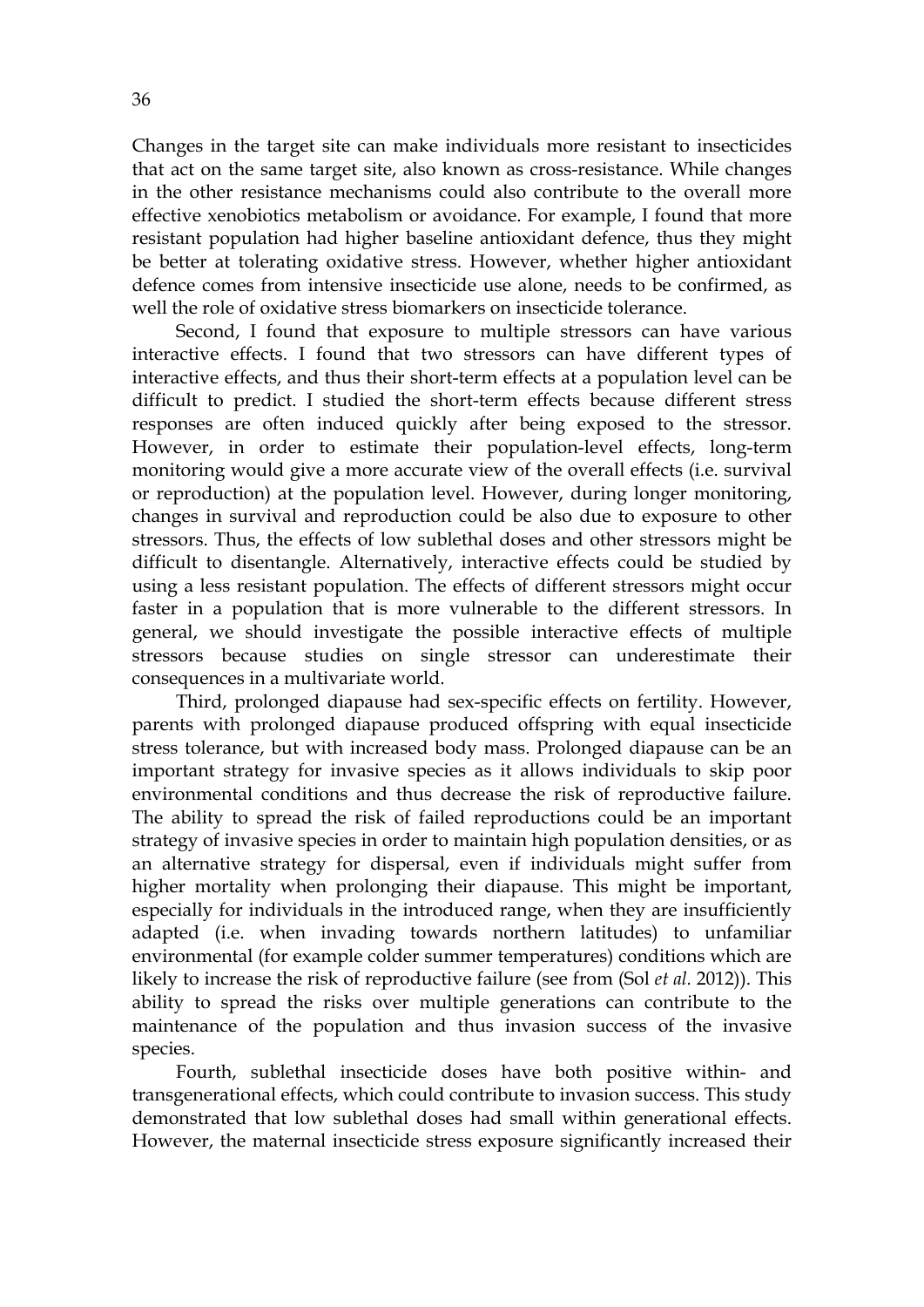offspring survival, and lead to increased body mass of their female offspring. Positive sublethal effects can be induced by hormetic effects that have positive effects on fitness. Positive fitness effects can persist in the population for generations and can be extremely effective at imposing directional selection. These positive effects of insecticide stress can contribute to the rapid evolution and invasion success of the CPB when these involve epigenetic modifications that are stable and heritable (Brevik *et al.* 2018).

To conclude exposure to anthropogenic stressors can affect genetic, physiological and fitness-related traits that can contribute to the stress tolerance of the CPB. Increased human activity and pesticide resistance among invasive species confirm that we need to pay more attention when applying insecticides, not to lead to unwanted pesticide resistance and selection for higher stress tolerance and possibly invasion success.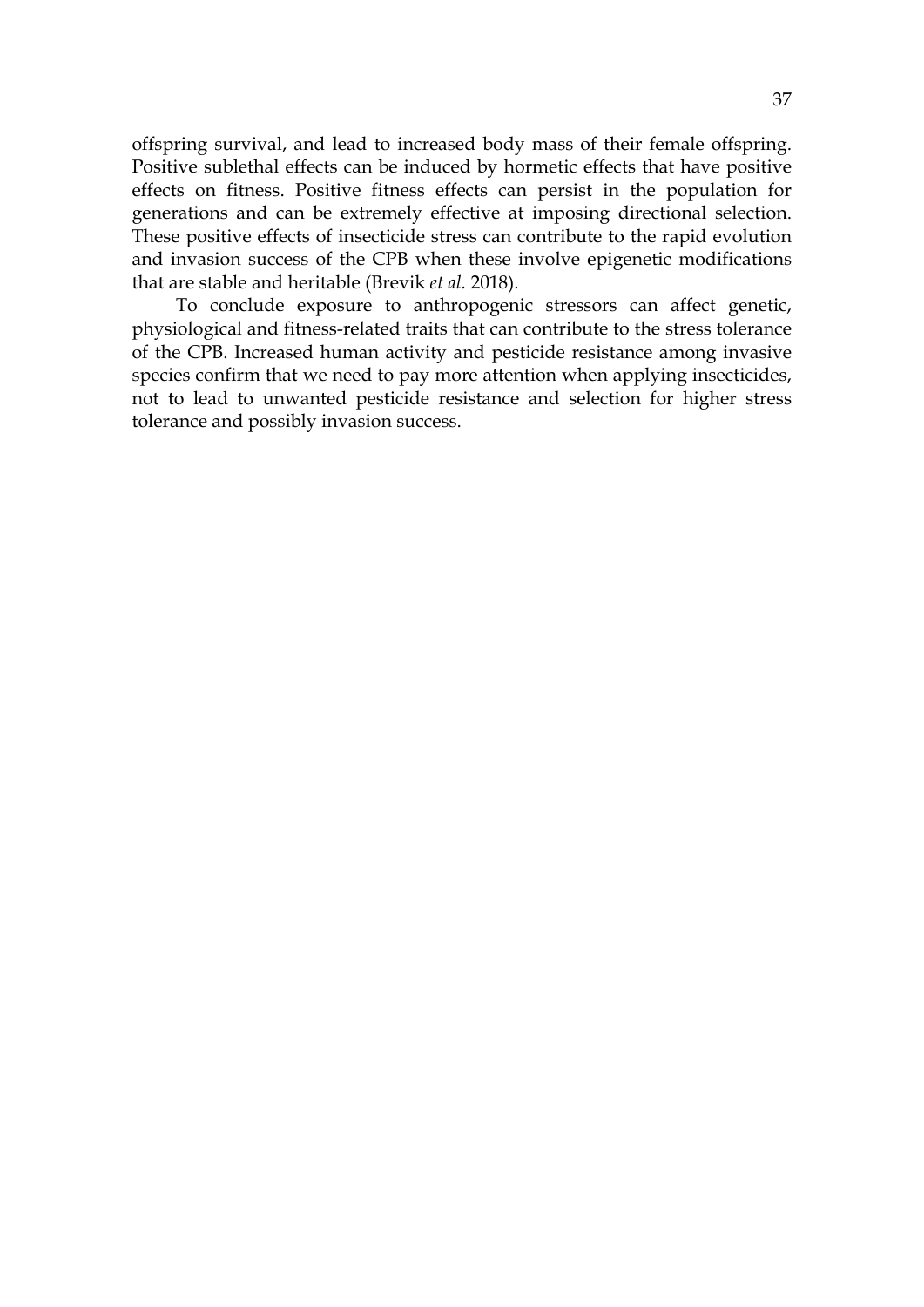#### *Acknowledgements*

First of all, I would like to express my sincere gratitude to my supervisor Prof. Leena Lindström, for your guidance, patience, knowledge and for your continuous support and encouragement throughout my PhD studies. Thank you for the opportunity to work in your group and for everything you have taught me about research and academic life. You have been a truly inspiring supervisor. I would also like to thank the Centre of Excellence in Biological Interactions and the Department of Biological and Environmental Science for funding my PhD studies.

I am very grateful to Prof. Helen Roy for accepting the invitation to be my opponent, and to Docent Tero Klemola and Prof. Heikki Hokkanen for preexamining and providing feedback on my thesis. I would like to thank Jari Haimi for his help with finalizing my thesis. I would like to thank my follow-up group members Dalial Freitak and Tarmo Ketola for following my progress during my PhD studies, and for providing me with a good dose of realism and optimism during my studies. I would like to thank Emily Burdfield-Steel for proofreading my thesis and Hannah Alice for designing the thesis cover.

Many great people have been helping me along the way, thus I would like to thank all the co-authors: Philipp Lehmann, Saija Piiroinen, Miia Rainio, Juha Karvanen, Santtu Tikka, Alessandro Grapputo, Marjo Helander, Leona Gilbert, Yolanda Chen and Irina Ovčarenko for their ideas and insightful comments, but also for their critique and difficult questions that made me widen my research from various perspectives. Without your valuable comments, feedback and support it would not have been possible to conduct this research. I would like to thank Philipp Lehmann and Saija Piiroinen, for teaching me all the valuable laboratory skills needed in the Invasion Biology Lab. I would like to thank Alessandro Grapputo for an opportunity to visit his lab in Padova and for helping me with genetic analyses. I would like to thank Miia Rainio for our collaborations and for teaching me how to analyse the oxidative status biomarkers. I would also like to thank Docent Anne Lyytinen for all her practical help during my studies.

I would like to thank my collaborators Eeva-Riikka Vehniäinen (Jyväskylä University), Marjo Helander, Kari Saikkonen, and Irma Saloniemi (Turku University). I would like to thank Külli Hiiesaar (Estonian University of Life Sciences) and Stefan Kühne (Julius Kühn-Institut) for providing me with beetle samples. I would like to acknowledge all the summer workers, for your precise and hard work in the lab. Special thanks to Susanne Varjola, Emmi Räsänen, Sandra Savinen, Agnese Comellato, Jemina Nevala, Kati Kivisaari and Juho Niva.

I would like to thank all the heads of the Ecology and Evolutionary Biology section, especially Johanna Mappes, Mikko Mönkkönen and Janne Kotiaho. I would like to thank all my colleagues at the Department of Biological and Environmental Science and people in the Darwin club. Special thanks to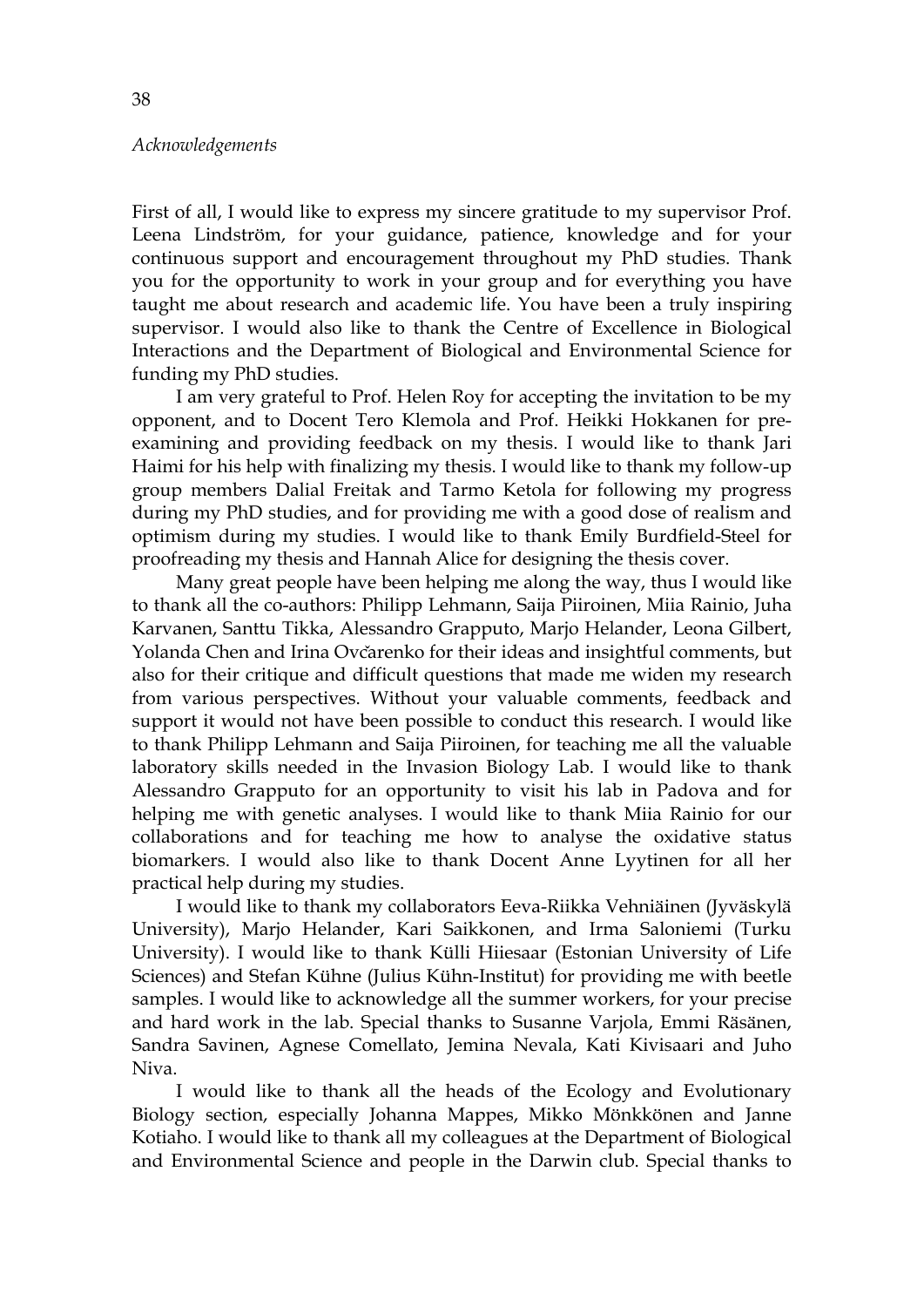Roghaieh Ashrafi, Carita Lindstedt-Kareksela, Emily Burdfield-Steel, Juha Ahonen, Sari Viinikainen, Elina Virtanen, Hannele Kauranen, Venera Tyukmaeva, David Hopkins, Alex Lee, Sara Calhim and Emily Knott. I would also like to thank all the fellow PhD students as well as the Sauna & Support group. Thanks to Sebastiano De Bona, Piret Avila, Franziska Dickel, Katja Rönkä, Claire Cayol, Eija Lönn and Tähti Pohjanmies. I would also like to thank my close friends for their unconditional friendship.

Last but not least, I would like to thank my family: my parents Diana and Mihkel, my sister Reet, and Mikko for supporting me throughout my PhD studies. I would especially like to thank my mother, who has never stopped believing in me, and Mikko for providing me with unfailing love and support. I am truly fortunate to have you in my life!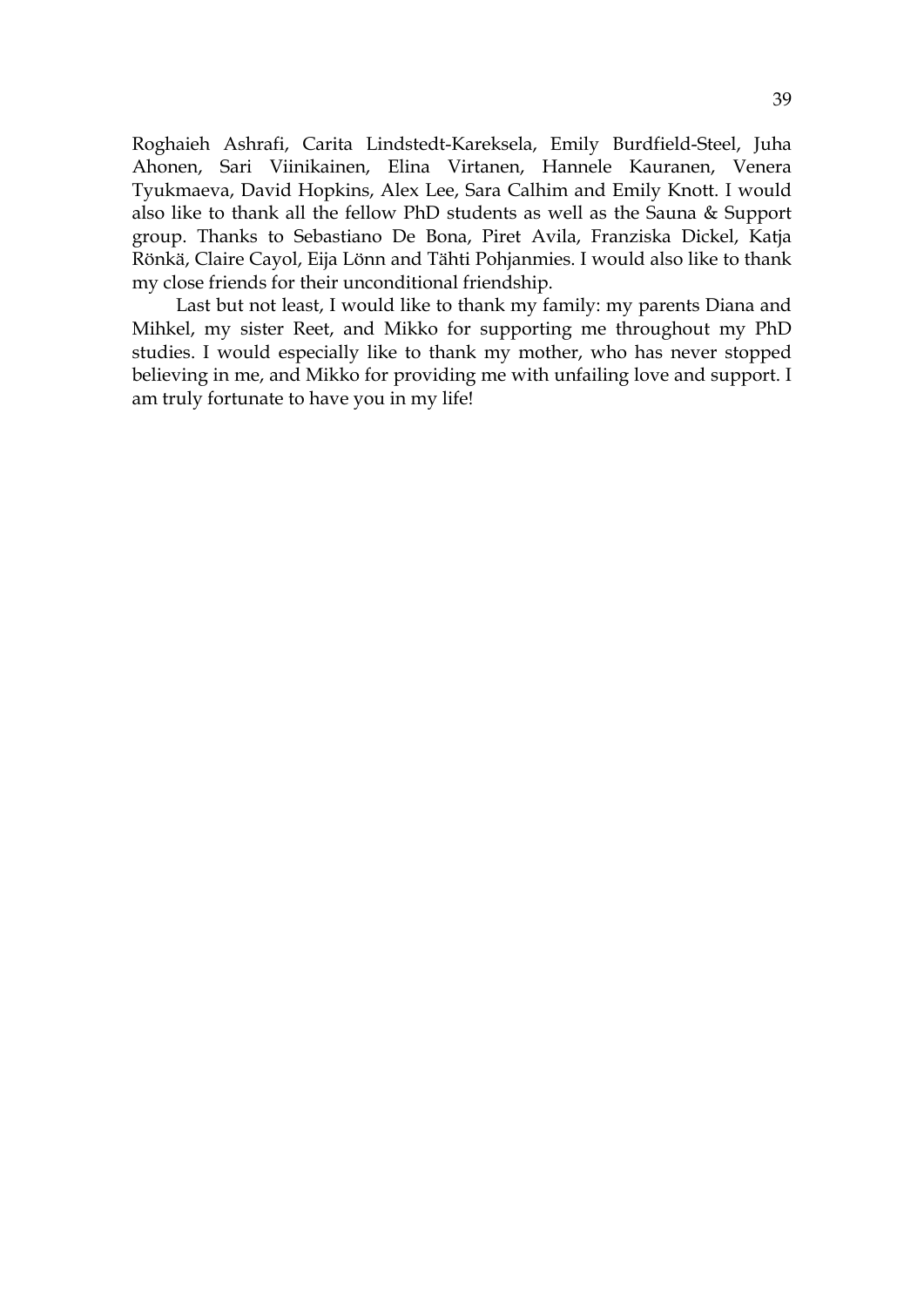# **YHTEENVETO (RÉSUMÉ IN FINNISH)**

#### **Stressinsietokyky ja vieraslajin invaasio**

Ihmisen levittämät vieraslajit ovat yksi merkittävimmistä uhkista ja kasvavista ongelmista luonnon monimuotoisuudelle. Vieraslajit voivat uhata alkuperäislajistoa monella tapaa, mm. kilpailemalla samoista resursseista, levittämällä tauteja ja loisia sekä muutoin muovaamalla niiden elinympäristöä. Hyvän kilpailukykynsä ja stressinsietokykynsä ansiosta monet vieraslajit valtaavatkin tilaa ja resursseja alkuperäislajistolta levitessään uusille alueille. Useat vieraslajit ovat myös tuholaisia, ja niitä vastaan käytetään erilaisia torjunta-aineita sekä niiden alkuperäisillä että myös uusilla levinneisyysalueilla. Toistuva torjunta-aineiden käyttö puolestaan johtaa monien tuholaislajien vastustuskyvyn ja stressinsiedon kasvamiseen. Levittäytyvät tuholaiset tarjoavat mahdollisuuden tutkia, kuinka paljon ihmistoiminnan muokkaamiin ympäristöihin sopeutuminen (mm. tuholaistorjuntaan sopeutuminen) edistää vieraslajien leviämistä uusiin ympäristöihin.

Torjunta-aineiden käyttö tähtää tuholaispopulaatioiden hävittämiseen. Pitkään onkin tutkittu millaisia muutoksia torjunta-aineiden erilaiset käyttöpitoisuudet aikaansaavat tuholaisissa, ja miten nopeasti tuholaiset kehittyvät vastustuskykyisiksi torjunta-aineille. Käytännön toiminnassa torjunta-aineen pitoisuus voi kuitenkin vaihdella siten, että kaikki yksilöt eivät altistu suositelluille pitoisuuksille, vaan osa yksilöistä voi altistua paljon haluttua pienemmille pitoisuuksille (sublethal). Altistuminen näille ei-tappavalle pitoisuuksille voi johtaa kuitenkin stressireaktioon ja sitä kautta vaikuttaa yksilöihin monella tapaa. Tällaisen stressin vaikutukset eivät aina ole pelkästään negatiivisia. Positiiviset eli hormeettiset vaikutukset voivat näkyä yksilön suurempana kelpoisuutena, kuten parempana lisääntymismenestyksenä. Lisäksi ihmisen luomissa ympäristöissä tuholaiset voivat altistua useille kemiallisille stressinaiheuttajille samanaikaisesti.

Useat tutkimukset ovat osoittaneet, että turvallisiksi ajatellut kemikaalit voivat lisätä haitallisempien kemikaalien vaikutusta. Nämä vaikutukset voivat näkyä altistuneiden yksilöiden jälkeläisissä. Esimerkiksi ei-tappavan tuholaistorjunta-aineen aiheuttama stressi voi aiheuttaa perinnöllisiä epigeneettisiä muutoksia. Tällaiset muutokset voivat johtaa geenin ilmentymisen muutoksien lisäksi myös geenien toiminnan estämiseen tai vaimenemiseen. Kelpoisuutta lisäävät epigeneettiset muutokset voivat siirtyä vanhemmilta jälkeläisille, mikä taas voi tukea hyödyllisten fenotyyppien ilmentymistä ja siten ohjata evoluutiota.

Tässä väitöskirjassa selvitin antropogeenisten stressinaiheuttajien roolia stressinsietokyvyssä ja vieraslajien kelpoisuuteen liittyvissä ominaisuuksissa koloradonkuoriaisella. Koloradonkuoriainen on perunan paha tuholainen, joka on erittäin kestävä monia tuholaistorjunta-aineita vastaan. Se ei ole vielä kuitenkaan levinnyt Suomeen. Lisäksi tutkin altistumisen vaikutuksia fysiologiseen stressiin ja useisiin elinkierron vaiheisiin. Tutkimuksessani keskityin tar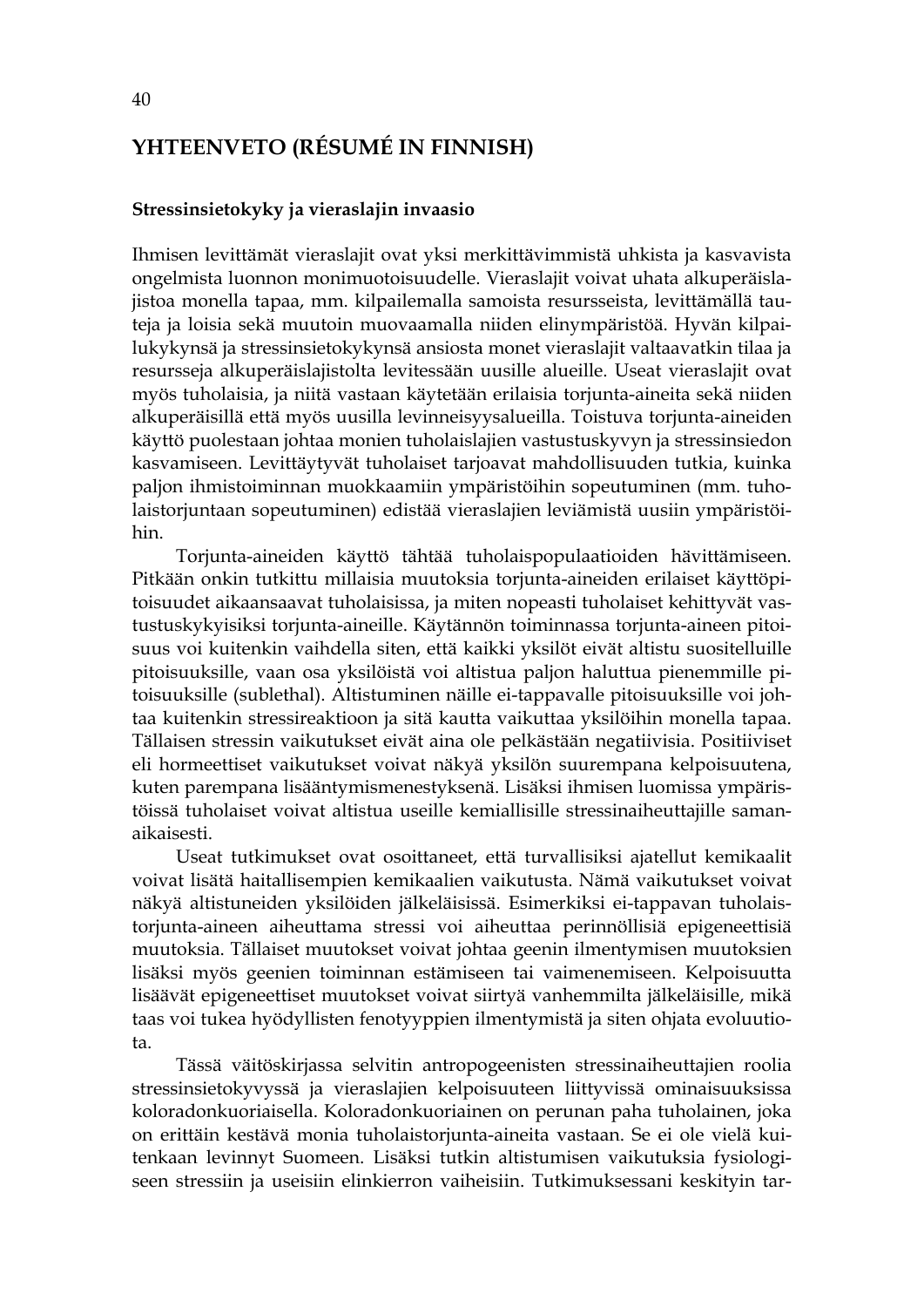kastelemaan i) antropogeenisten stressinaiheuttajien (tuholais- ja rikkakasvientorjunta-aineiden) (tutkimukset I-II) ja ii) useiden antropogeenisten stressinaiheuttajien (tutkimus III) vaikutuksia sekä iii) pitkittyneen diapaussin vaikutuksia jälkeläisten stressinsietokykyyn (tutkimus IV) ja haitallisen tuholaistorjuntaaineen altistumisen aiheuttamia sukupolvien sisäisiä ja välisiä vaikutuksia (tutkimus V).

Verratessani eri tavalla vastustuskykyisiä populaatioita toisiinsa havaitsin, että intensiivinen torjunta-aineiden käyttö ei ole ainoastaan aiheuttanut korkeampaa vastustuskykyä torjunta-aineille, vaan johtanut myös korkeampaan stressinsietokykyyn. Vastustuskykyisemmällä populaatiolla oli sekä laadullisia (pistemutaatiot) että määrällisiä (geeniekspressio) muutoksia organofosfaatti- ja karbamaattitorjunta-aineiden kohdealueilla *ACHe1* ja *ACHe2* asetyylikoliiniesteraasia koodaavissa geeneissä (tutkimus I) sekä korkeampi antioksidanttipuolustus (tutkimus II). Näin ollen ne voisivat paremmin sietää oksidatiivista stressiä. Altistuminen ihmisen aiheuttamalle stressille näyttääkin lisäävän torjuntaaineresistenssin lisäksi vieraslajien stressinsietokykyä.

Yksilöiden, joilla on korkeampi stressinsietokyky, oletetaan sietävän samankaltaisia stressinaiheuttajia myös levittäytyessään uusiin ympäristöihin joko omatoimisesti tai ihmisen avustuksella. Tämä on merkittävä ongelma, sillä biologiset levittäytymiset ovat lisäntyneet maailmanlaajuisesti (myös niveljalkaisilla), ja kasvava määrä tuholaislajeja on kehittynyt vastustuskykyisiksi torjunta-aineille. Lisäksi tuholaislajit ovat todennäköisesti altistuneet samankaltaisille torjunta-aineille levittäytymisalueellaan. Vastustuskykyisemmille populaatioille niiden levittäytymisalueilla käytetyt torjunta-aineannokset eivät välttämättä ole kuolettavia. Näin ollen populaation korkeampi stressinsietokyky voi mahdollistaa paremman levittäytymismenestyksen. Tästä syystä olisikin tärkeää tutkia levittäytyvän populaation vastustuskykyä.

Altistuminen useille stressinaiheuttajille voi aiheuttaa monenlaisia yhdysvaikutuksia. Tutkimuksessani selvisi, että rikkakasvien torjunta-aineiden käytöllä voi olla erilaisia yhdysvaikutuksia tuholaistorjunta-aineiden kanssa (tutkimus IV). Kuoriaiset, joita altistettiin ensin rikkakasvien torjunta-aineille ja sen jälkeen tuholaistorjunta-aineille havaittiin antagonistisia vaikutuksia torjuntaaineiden kohdealueiden geeniekspressiossa mutta synergistiä vaikutuksia oksitatiivisissa biomarkkereissa verrattuna tilanteeseen, jossa kuoriaisia altistetiin vain yhdelle stressinaiheuttajalle. Vaikka tutkimuksessa tutkittiin lyhyen altistusajan (3 h) vaikutuksia, viittaa kahden tai useamman stressitekijän tulokset siihen, että niiden vaikutuksia populaatiotasolla voi olla hankala ennustaa. Tutkin lyhytaikaisia vaikutuksia, koska erilaiset vasteet voidaan saada aikaan nopeasti stressinaiheuttajalle altistumisen jälkeen. Kuitenkin arvioitaessa niiden populaatiotason vaikutuksia, pitkäaikaisella tarkastelulla saataisiin tarkempi arvio kokonaisvaikutuksista (esim. selviytyminen ja lisääntyminen).

Ihmistoiminta voi johtaa myös elinkiertostrategioiden muutoksiin. Pitkittynyt diapaussi voisi olla vieraslajeille tärkeä strategia, koska sen avulla ne voivat siirtää lisääntymistä yli huonojen ympäristöolojen ja näin ollen pienentää riskiä epäonnistua lisääntymisessä. Neljännessä osatyössä havaitsin, että pitkit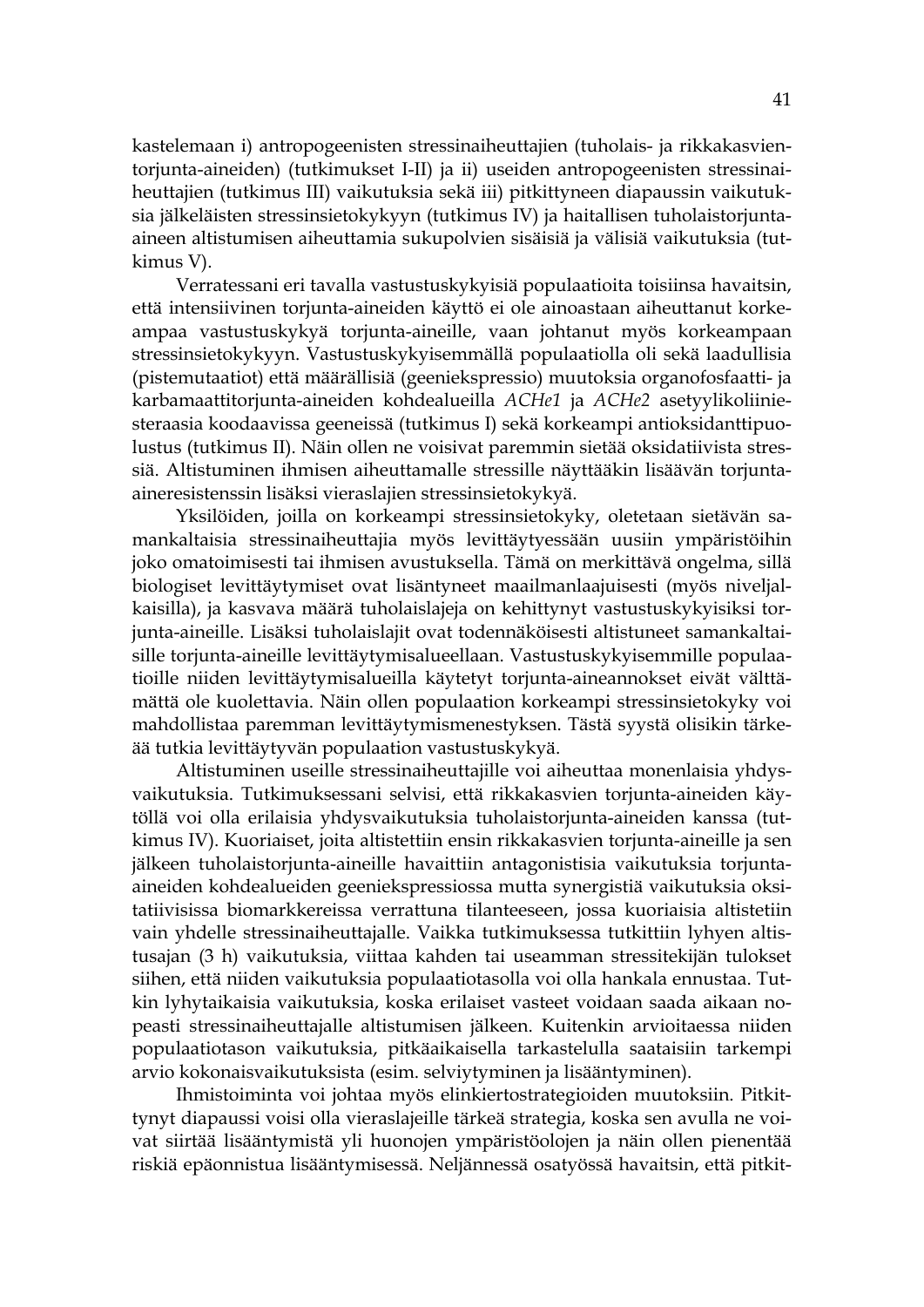tyneellä diapaussilla oli naaraille ja koiraille erilaisia vaikutuksia lisääntymiskykyyn. Siinä missä naaraiden lisääntymispotentiaali pieneni pitkittyneestä diapaussista, koirailla samoja kustannuksia ei havaittu. Toisaalta pitkän diapaussin läpikäyneiden vanhempien jälkeläisillä oli yhtä hyvä stressinsietokyky torjunta-aineelle, mutta ne olivat isompia. Isosta koosta voi olla monia etuja mm. lisääntymisessä ja talvehtimisessa, ja se voi osittain kompensoida pienentyneen lisääntymispotentiaalin. Kyky jakaa riskejä useille sukupolville voi pienentää lisääntymisen epätodennäköisyyden riskiä ja siten edistää vieraslajien levittäytymismenestystä.

Viimeisessä osatyössä osoitin, että pienillä ei-tappavilla torjuntaaineannoksilla oli sekä positiivisia sukupolvien sisäisiä että positiivisia sukupolvien välisiä vaikutuksia. Matalat torjunta-ainepitoisuudet lisäsivät toukkien kuolleisuutta kaksi prosenttia, mutta lopulta ne kasvoivat isoimmiksi ja selvisivät aikuisiksi todennäköisemmin kuin ne toukat, joita ei altistettu torjuntaaineelle. Kun altistettujen ja ei-altistettujen yksilöiden annettiin lisääntyä, lopputuloksena oli, että äidin altistuminen stressille lisäsi merkitsevästi niiden jälkeläisten selviytymistä (17 %), ja johti korkeampaan ruumiinpainoon naarasjälkeläisillä. Pienillä torjunta-ainepitoisuuksilla voikin olla ei-toivottuja positiivisia, hormeettisisia vaikutuksisia, jotka edelleen lisäävät yksilöiden kelpoisuutta. Torjunta-ainestressin aiheuttamat positiiviset vaikutukset voivat edistää koloradonkuoriaisen nopeaa evoluutiota ja levittäytymismenestystä, kun näihin yhdistyy pysyviä ja perinnöllisiä epigeneettisiä muutoksia. Nämä positiiviset kelpoisuusvaikutukset voivat säilyä populaatiossa useiden sukupolvien ajan ja olla erittäin tehokkaita helpottaessaan levittäytymisiä.

Yhteenvetona totean, että altistuminen antropogeenisille stressinaiheuttajille vaikuttaa geneettisiin, fysiologisiin ja kelpoisuuteen liittyviin ominaisuuksiin, jotka voivat edistää koloradonkuoriaisen stressinsietokykyä. Ihmisten lisääntynyt aktiivisuus ja vieraslajien vastustuskyky torjunta-aineita vastaan tarkoittavat, että meidän tulee kiinnittää yhä enemmän huomiota torjuntaaineiden käyttöön, jos haluamme välttyä vieraslajien ei-toivotulta vastustuskyvyltä, suuremmalta stressinsietokyvyltä sekä mahdolliselta kasvavalta levittäytymismenestykseltä.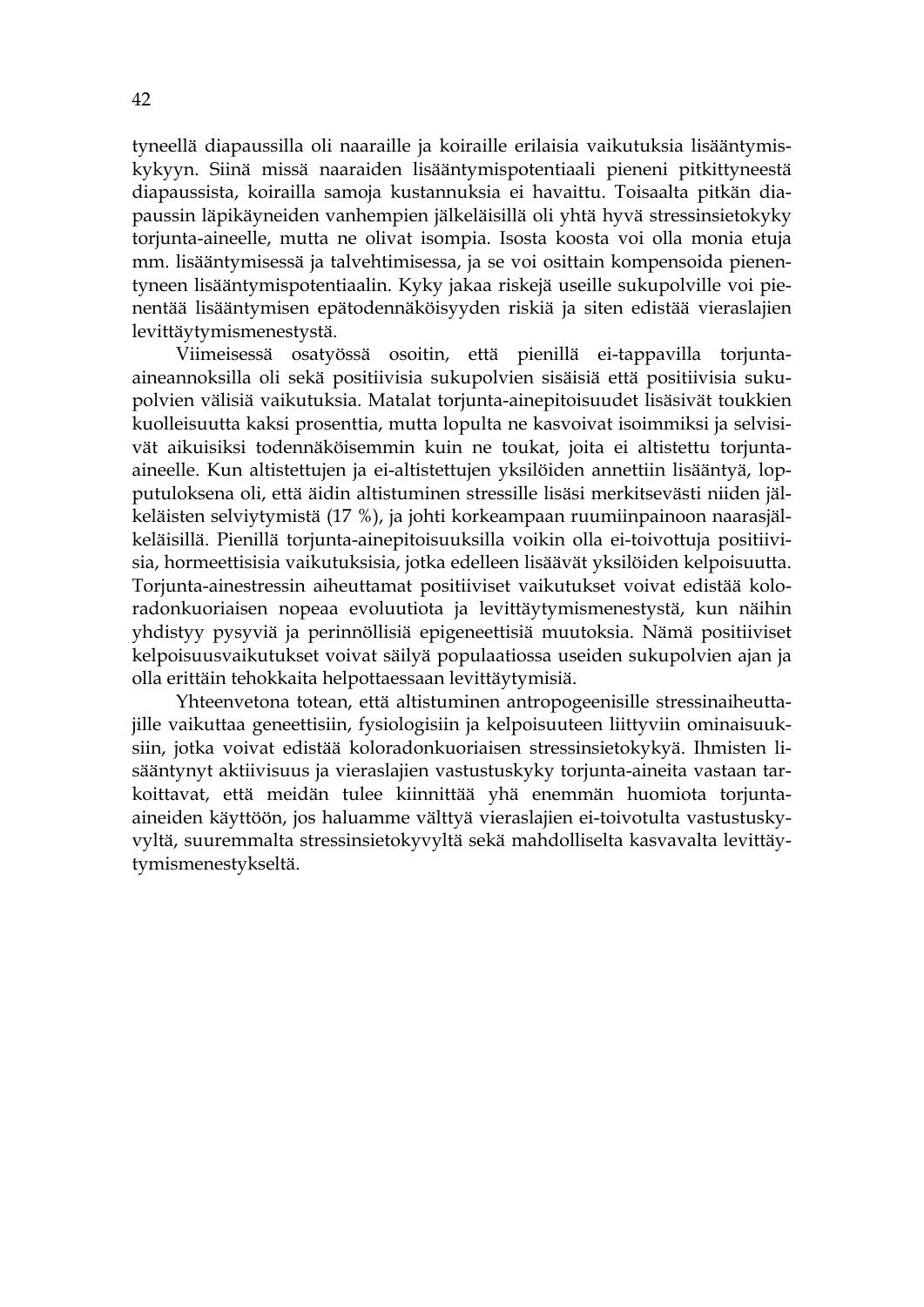#### **REFERENCES**

- Addo-Bediako, A., Chown, S. L. & Gaston, K. J. 2000. Thermal tolerance, climatic variability and latitude. *Proc. R Soc. B.* 267: 739-745.
- Agrawal, A. A., Laforsch, C. & Tollrian, R. 1999. Transgenerational induction of defences in animals and plants. *Nature* 401: 60-63.
- Alon, M., Alon, F., Nauen, R. & Morin, S. 2008. Organophosphates' resistance in the B-biotype of *Bemisia tabaci* (Hemiptera: Aleyrodidae) is associated with a point mutation in an *ace1*-type acetylcholinesterase and overexpression of carboxylesterase. *Insect Biochem. Mol. Biol*. 38: 940-949.
- Alout, H., Berthomieu, A., Hadjivassilis, A. & Weill, M. 2007. A new amino-acid substitution in acetylcholinesterase 1 confers insecticide resistance to *Culex pipiens* mosquitoes from Cyprus. *Insect Biochem. Mol. Biol.* 37: 41-47.
- Alyokhin, A. 2009. Colorado potato beetle management on potatoes: current challenges and future prospects. *Fruit Veg. Cereal Sci. Biotech*. 3: 10-19.
- Alyokhin, A., Vincent, C. & Giordanengo, P. 2012. *Insect pests of potato: global perspectives on biology and management*. Academic Press.
- Alyokhin, A., Baker, M., Mota-Sanchez, D., Dively, G. & Grafius, E. 2008. Colorado potato beetle resistance to insecticides. *Am. J. Pot. Res.* 85: 395- 413.
- Anderson, T. D. & Zhu, K. Y. 2004. Synergistic and antagonistic effects of atrazine on the toxicity of organophosphorodithioate and organophosphorothioate insecticides to *Chironomus tentans* (Diptera: Chironomidae). *Pestic. Biochem. Physiol.* 80: 54-64.
- Argentine, J. A., Lee, S. H., Sos, M. A., Barry, S. R. & Clark, J. M. 1995. Permethrin resistance in a near isogenic strain of Colorado potato beetle. *Pestic. Biochem. Physiol.* 53: 97-115.
- Avila, F. W., Sirot, L. K., LaFlamme, B. A., Rubinstein, C. D. & Wolfner, M. F. 2011. Insect seminal fluid proteins: identification and function. *Annu. Rev. Entomol.* 56: 21-40.
- Ayyanath, M., Cutler, G. C., Scott-Dupree, C. D. & Sibley, P. K. 2013. Transgenerational shifts in reproduction hormesis in green peach aphid exposed to low concentrations of imidacloprid. *PLoS One* 8: e74532.
- Badyaev, A. V. 2005. Stress-induced variation in evolution: from behavioural plasticity to genetic assimilation. *Proc. R. Soc. B*. 272: 877-886.
- Badyaev, A. V. & Uller, T. 2009. Parental effects in ecology and evolution: mechanisms, processes and implications*. Philos. Trans. R. Soc. B.* 364: 1169- 1177.
- Baek, J. H., Kim, J. I., Lee, D. W., Chung, B. K., Miyata, T., et al. 2005. Identification and characterization of *ace1*-type acetylcholinesterase likely associated with organophosphate resistance in *Plutella xylostella*. *Pestic. Biochem. Physiol*. 81: 164-175.
- Baker, L. F., Mudge, J. F., Houlahan, J. E., Thompson, D. G. & Kidd, K. A. 2014. The direct and indirect effects of a glyphosate‐based herbicide and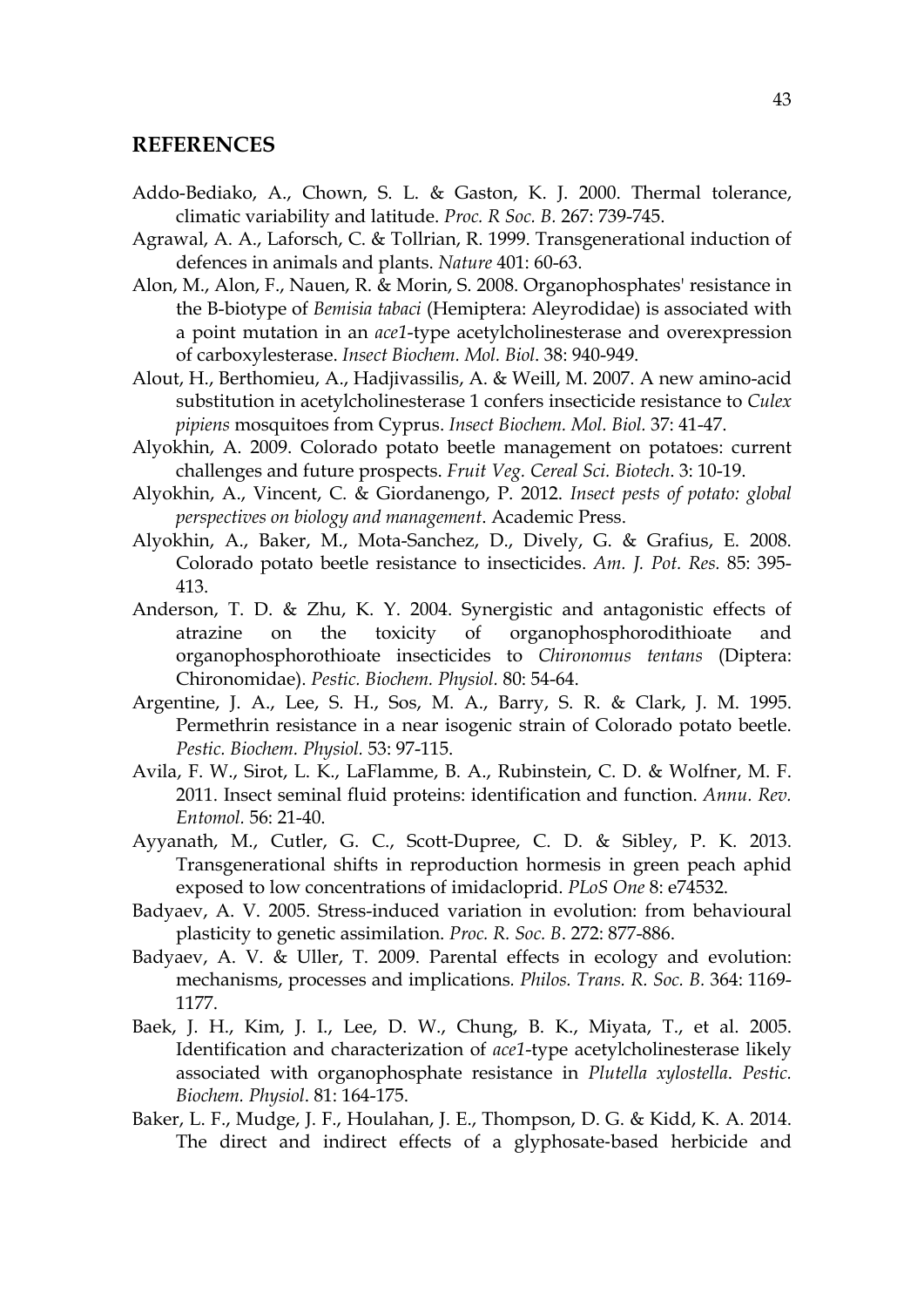nutrients on Chironomidae (Diptera) emerging from small wetlands. *Environ. Toxicol. Chem.* 33: 2076-2085.

- Bao, H., Liu, S., Gu, J., Wang, X., Liang, X., et al. 2009. Sublethal effects of four insecticides on the reproduction and wing formation of brown planthopper, *Nilaparvata lugens*. *Pest Manag. Sci*. 65: 170-174.
- Beck, K. G., Zimmerman, K., Schardt, J. D., Stone, J., Lukens, R. R., et al. 2008. Invasive species defined in a policy context: Recommendations from the Federal Invasive Species Advisory Committee. *Invasive Plant Sci. Manag.* 1: 414-421.
- Belden, J. B. & Lydy, M. J. 2000. Impact of atrazine on organophosphate insecticide toxicity. *Environ. Toxicol. Chem*. 19: 2266-2274.
- Benamú, M. A., Schneider, M. I. & Sánchez, N. E. 2010. Effects of the herbicide glyphosate on biological attributes of *Alpaida veniliae* (Araneae: Araneidae), in laboratory. *Chemosphere* 78: 871-876.
- Bentley, R. & Haslam, E. 1990. The shikimate pathway—a metabolic tree with many branche. *Crit. Rev. Biochem. Mol. Biol.* 25: 307-384.
- Blanckenhorn, W. U. 2005. Behavioral causes and consequences of sexual size dimorphism. *Ethology* 111: 977-1016.
- Bock, D. G., Caseys, C., Cousens, R. D., Hahn, M. A., Heredia, S. M., et al. 2015. What we still don't know about invasion genetics. *Mol. Ecol*. 24: 2277-2297.
- Boiteau, G. & Le Blanc, J. R. 1992. *Colorado potato beetle life stages*. Minister of Supply and Services Canada.
- Bonduriansky, R. & Day, T. 2009. Nongenetic Inheritance and Its Evolutionary Implications. *Annu. Rev. Ecol. Evol. Syst*. 40: 103-125.
- Bou, R., Codony, R., Tres, A., Decker, E. A. & Guardiola, F. 2008. Determination of hydroperoxides in foods and biological samples by the ferrous oxidation–xylenol orange method: A review of the factors that influence the method's performance. *Anal. Biochem*. 377: 1-15.
- Boyer, S., Sérandour, J., Lempérière, G., Raveton, M. & Ravanel, P. 2006. Do herbicide treatments reduce the sensitivity of mosquito larvae to insecticides? *Chemosphere* 65: 721-724.
- Brevik, K., Lindström, L., McKay, S. D. & Chen, Y. H. 2018. Transgenerational effects of insecticides-implications for rapid pest evolution in agroecosystems. *Curr. Opin. Insect Sci.* 26: 34-40.
- Butz, A. & Hayden, P. 1962. The effects of age of male and female parents on the life cycle of *Drosophila melanogaster*. *Ann. Entomol. Soc. Am*. 55: 617-618.
- CABI, 2018. *Leptinotarsa decemlineata*. In: Invasive Species Compendium. Wallingford, UK, CAB International. Available in: www.cabi.org/isc (Accessed 20.4.2018).
- Calabrese, E. J. 2013. Hormetic mechanisms. *Crit. Rev. Toxicol*. 43: 580-606.
- Calabrese, E. J. & Blain, R. B. 2011. The hormesis database: the occurrence of hormetic dose responses in the toxicological literature. *Regul. Toxicol. Pharmacol*. 61: 73-81.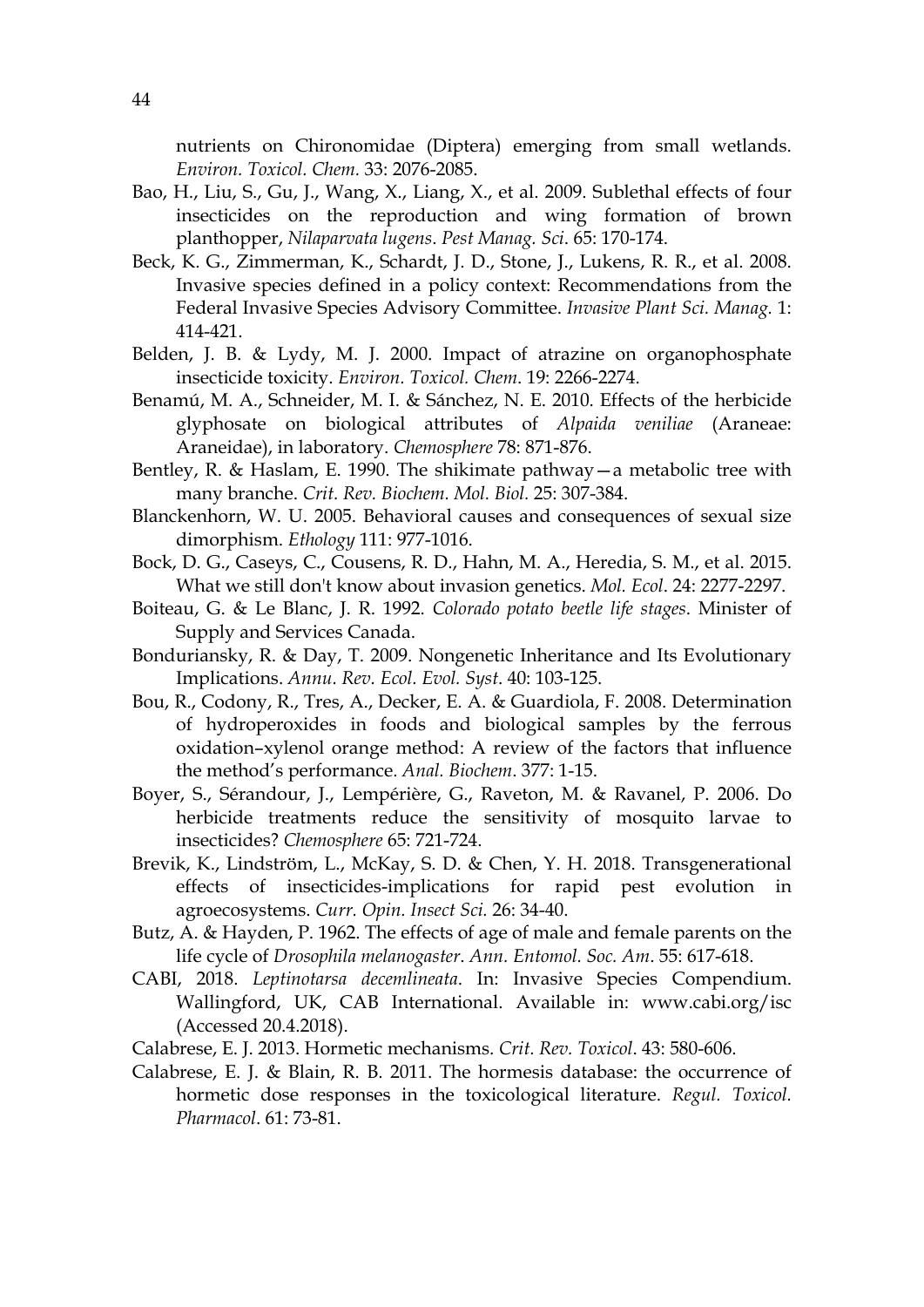- Calabrese, E. J., Bachmann, K. A., Bailer, A. J., Bolger, P. M., Borak, J., et al. 2007. Biological stress response terminology: integrating the concepts of adaptive response and preconditioning stress within a hormetic dose– response framework. *Toxicol. Appl. Pharmacol*. 222: 122-128.
- Casagrande, R. A. 1987. The Colorado potato beetle: 125 years of mismanagement. *Bull. Entomol. Soc. Am*. 33: 142-150.
- Castilla, A. M., Dauwe, T., Mora, I., Palmer, M. & Guitart, R. 2008. Mortality of the yellow mealworm *Tenebrio molitor* exposed to fertilizers and herbicides commonly used in agriculture. *Vie et Milieu-Life and Environment* 58: 243-247.
- Castilla, A. M., Dauwe, T., Mora, I., Malone, J. & Guitart, R. 2010. Nitrates and herbicides cause higher mortality than the traditional organic fertilizers on the grain beetle, *Tenebrio molitor*. *Bull. Environ. Contam. Toxicol.* 84: 101-105.
- Cedergreen, N. 2014. Quantifying synergy: a systematic review of mixture toxicity studies within environmental toxicology. *PloS One* 9: e96580.
- Clark, J. M., Lee, S. H., Kim, H. J., Yoon, K. S. & Zhang, A. 2001. DNA‐based genotyping techniques for the detection of point mutations associated with insecticide resistance in Colorado potato beetle *Leptinotarsa decemlineata*. *Pest Manag. Sci*. 57: 968-974.
- Čolovic, M. B., Krstic, D. Z., Lazarevic-Pasti, T. D., Bondzic, A. M. & Vasic, V. M. 2013. Acetylcholinesterase inhibitors: pharmacology and toxicology. *Curr. Neuropharmacol*. 11: 315-335.
- Contardo-Jara, V., Klingelmann, E. & Wiegand, C. 2009. Bioaccumulation of glyphosate and its formulation Roundup Ultra in *Lumbriculus variegatus* and its effects on biotransformation and antioxidant enzymes. *Environ. Pollut*. 157: 57-63.
- Coors, A. & De Meester, L. 2008. Synergistic, antagonistic and additive effects of multiple stressors: predation threat, parasitism and pesticide exposure in *Daphnia magna. J. Appl. Ecol*. 45: 1820-1828.
- Costantini, D., Metcalfe, N. B. & Monaghan, P. 2010. Ecological processes in a hormetic framework. *Ecol. Lett*. 13: 1435-1447.
- Cox, G. W. 2004. *Alien species and evolution: the evolutionary ecology of exotic plants, animals, microbes, and interacting native species*. Island Press.
- Crain, C. M., Kroeker, K. & Halpern, B. S. 2008. Interactive and cumulative effects of multiple human stressors in marine systems. *Ecol. Lett*. 11: 1304- 1315.
- Crean, A. J. & Bonduriansky, R. 2014. What is a paternal effect? *TREE.* 29: 554- 559.
- Crean, A. J. & Marshall, D. J. 2009. Coping with environmental uncertainty: dynamic bet hedging as a maternal effect. *Philos. Trans. R. Soc. B.* 364: 1087- 1096.
- Cutler, G. C. 2013. Insects, insecticides and hormesis: evidence and considerations for study. *Dose-Response* 11: 154-177.
- Cutler, C. G., Ramanaidu, K., Astatkie, T. & Isman, M. B. 2009. Green peach aphid, *Myzus persicae* (Hemiptera: Aphididae), reproduction during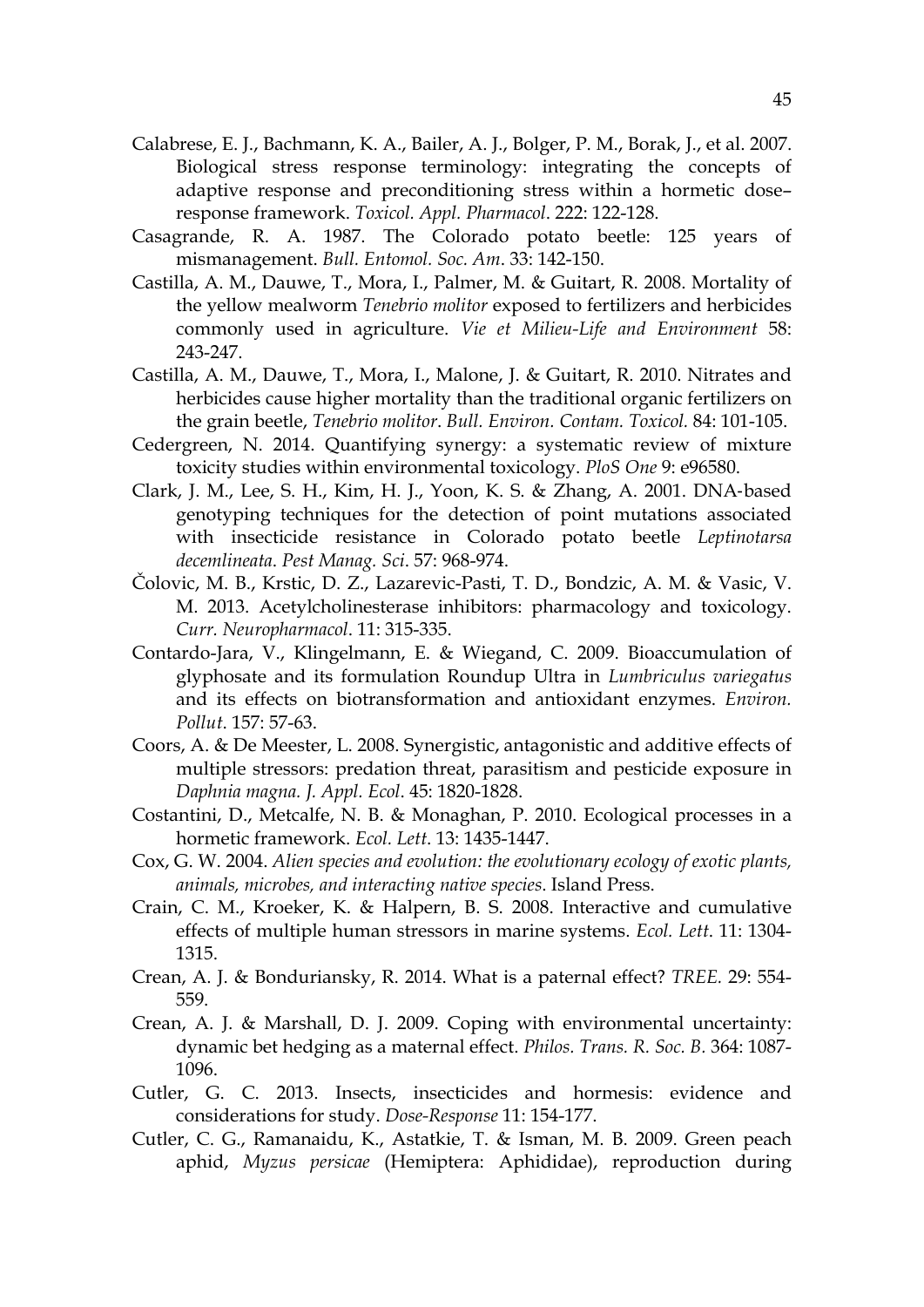exposure to sublethal concentrations of imidacloprid and azadirachtin. *Pest Manag. Sci.* 65: 205-209.

- Danks, H. V. 1987. *Insect dormancy: an ecological perspective*. Biological Survey of Canada (Terrestrial Artropods).
- Darling, E. S. & Côté, I. M. 2008. Quantifying the evidence for ecological synergies. *Ecol. Lett*. 11: 1278-1286.
- Davies, T., Field, L. M., Usherwood, P. & Williamson, M. S. 2007. DDT, pyrethrins, pyrethroids and insect sodium channels. *IUBMB Life* 59: 151- 162.
- Davis, M. A. 2009. *Invasion biology*. Oxford University Press on Demand.
- de França, S. M., Breda, M. O., Barbosa, D. R., Araujo, A. M. & Guedes, C. A. 2017. *The Sublethal Effects of Insecticides in Insects.* In: Shields VDC, editor. Biological Control of Pest and Vector Insects.
- De Kort, C. 1990. Thirty‐five years of diapause research with the Colorado potato beetle. *Entomol. Exp. Appl*. 56: 1-13.
- De Wilde, J., Duintjer, C. S. & Mook, L. 1959. Physiology of diapause in the adult Colorado beetle (*Leptinotarsa decemlineata* Say)—I The photoperiod as a controlling factor. *J. Insect. Physiol*. 3: 75-85.
- Desneux, N., Decourtye, A. & Delpuech, J. 2007. The sublethal effects of pesticides on beneficial arthropods. *Annu. Rev. Entomol*. 52: 81-106.
- Desneux, N., Fauvergue, X., Dechaume-Moncharmont, F. X., Kerhoas, L., Ballanger, Y., et al. 2005. *Diaeretiella rapae* limits *Myzus persicae* populations after applications of deltamethrin in oilseed rape. *J Econ. Entomol*. 98: 9-17.
- Dickel, F., Münch, D., Amdam, G. V., Mappes, J. & Freitak, D. 2018. Increased survival of honeybees in the laboratory after simultaneous exposure to low doses of pesticides and bacteria. *PloS One* 13: e0191256.
- Duke, S. O. 2018. The history and current status of glyphosate. *Pest Manag. Sci*. 74: 1027-1034.
- Duke, S. O. & Powles, S. B. 2008. Glyphosate: a once‐in‐a‐century herbicide. *Pest Manag. Sci.* 64: 319-325.
- Ellman, G. L., Courtney, K. D., Andres Jr, V. & Featherstone, R. M. 1961. A new and rapid colorimetric determination of acetylcholinesterase activity. *Biochem. Pharmaco*l. 7: 88-95.
- Enayati, A. A., Ranson, H. & Hemingway, J. 2005. Insect glutathione transferases and insecticide resistance. *Insect Mol. Biol*. 14: 3-8.
- EPPO 2006. Distribution Maps of Quarantine Pests for Europe, *Leptinotarsa decemlineata*. ADAS, Nottingham, UK.
- Ercal, N., Gurer-Orhan, H. & Aykin-Burns, N. 2001. Toxic metals and oxidative stress part I: mechanisms involved in metal-induced oxidative damage. *Curr. Top. Med. Chem*. 1: 529-539.
- Evans, S. C., Shaw, E. M. & Rypstra, A. L. 2010. Exposure to a glyphosate-based herbicide affects agrobiont predatory arthropod behaviour and long-term survival. *Ecotoxicol*. 19: 1249-1257.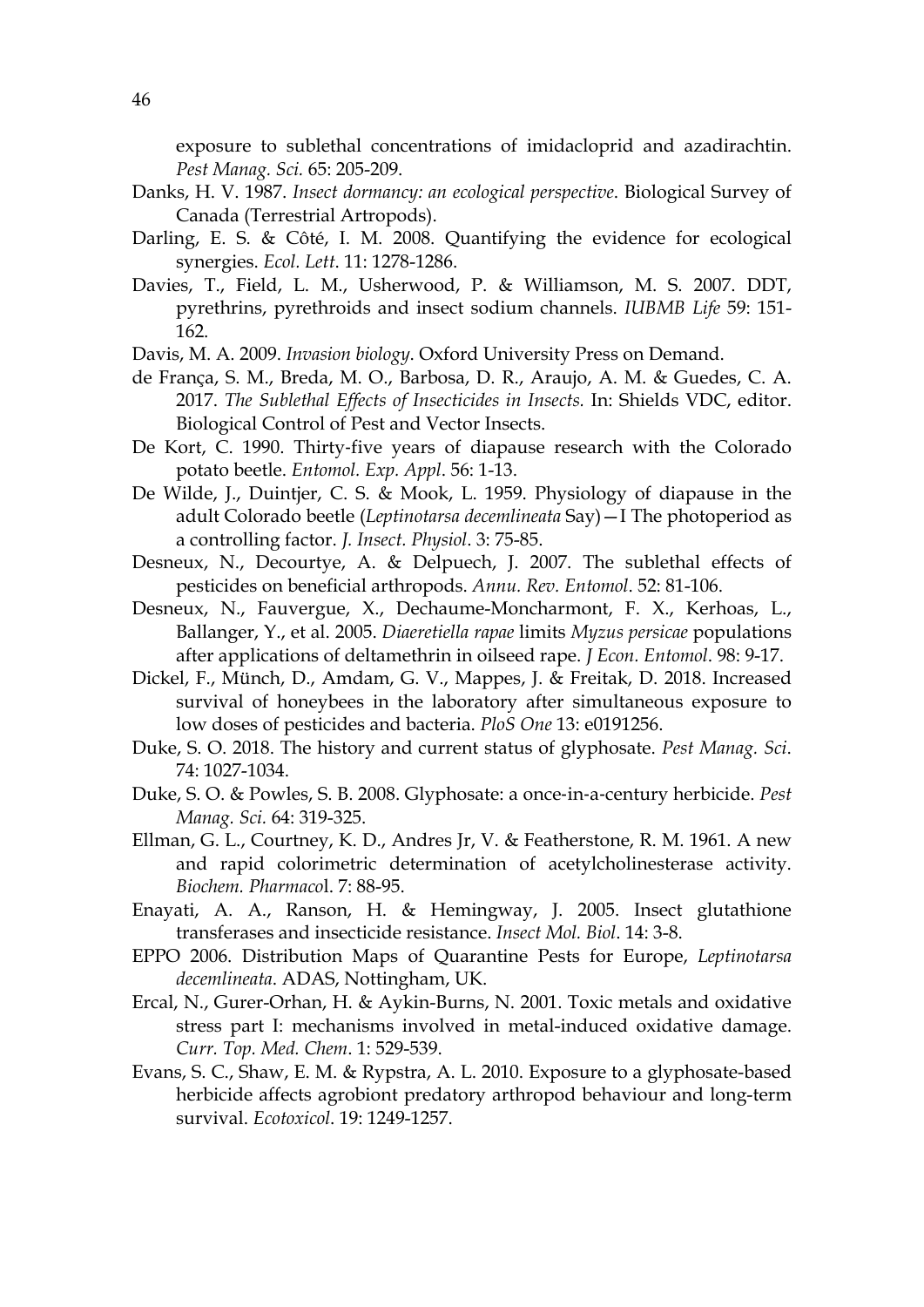- FAO 2016. Pesticide use. Available in: http://www.fao.org/home/en/. (Accessed 20.4.2018).
- Felix, J., Boydston, R. & Burke, I. C. 2011. Potato response to simulated glyphosate drift. *Weed Technol*. 25: 637-644.
- Ffrench-Constant, R., H., Daborn, P.J. and Le Goff, G. 2004. The genetics and genomics of insecticide resistance. *Trends Genet*. 20: 163-170.
- Ffrench-Constant, R., Rocheleau, T. A., Steichen, J. C. & Chalmers, A. E. 1993. A point mutation in a *Drosophila* GABA receptor confers insecticide resistance. *Nature* 363: 449-451.
- Folch, J., Lees, M. & Sloane Stanley, G. H. 1957. A simple method for the isolation and purification of total lipides from animal tissures. *J. Biol. Chem.* 226: 497-509.
- Folt, C. L., Chen, C. Y., Moore, M. V. & Burnaford, J. 1999. Synergism and antagonism among multiple stressors. *Limnol. Oceanogr*. 44: 864-877.
- Forbes, V. E. 2000. Is hormesis an evolutionary expectation? *Funct. Ecol*. 14: 12- 24.
- Fournier, D., Bride, J., Hoffmann, F. & Karch, F. 1992. Acetylcholinesterase. Two types of modifications confer resistance to insecticide. *J. Biol. Chem.* 267: 14270-14274.
- Fox, C. W. 1993. The influence of maternal age and mating frequency on egg size and offspring performance in *Callosobruchus maculatus* (Coleoptera: Bruchidae). *Oecol*. 96: 139-146.
- Fox, C.W, Roff, D.A., Fairbairn, D.J. 2001. Pesticide resistance. *In Evolutionary Ecology Concepts and Case Studies*. Oxford University Press, Oxford.
- Fox, C. W. & Dingle, H. 1994. Dietary mediation of maternal age effects on offspring performance in a seed beetle (Coleoptera: Bruchidae). *Funct. Ecol*. 8: 600-606.
- Fox, C. W., Bush, M. L. & Wallin, W. G. 2003. Maternal age affects offspring lifespan of the seed beetle, *Callosobruchus maculatus*. *Funct. Ecol*. 17: 811- 820.
- Fox, C. W., Thakar, M. S. & Mousseau, T. A. 1997. Egg size plasticity in a seed beetle: an adaptive maternal effect. *Am. Nat*. 149: 149-163.
- Fridovich, I. 1978. The biology of oxygen radicals. *Science* 201: 875-880.
- Gao, J. & Zhu, K. Y. 2002. Increased expression of an acetylcholinesterase gene may confer organophosphate resistance in the greenbug, *Schizaphis graminum* (Homoptera: Aphididae). *Pestic. Biochem. Physiol.* 73: 164-173.
- Georghiou, G. P. 1972. The evolution of resistance to pesticides. *Annu. Rev. Ecol. Syst*. 3: 133-168.
- Ghalambor, C. K., McKay, J. K., Carroll, S. P. & Reznick, D. N. 2007. Adaptive versus non-adaptive phenotypic plasticity and the potential for contemporary adaptation in new environments. *Funct. Ecol*. 21: 394-407.
- Gilchrist, G. W., Jeffers, L. M., West, B., Folk, D. G., Suess, J., et al. 2008. Clinal patterns of desiccation and starvation resistance in ancestral and invading populations of *Drosophila subobscura*. *Evol. Appl*. 1: 513-523.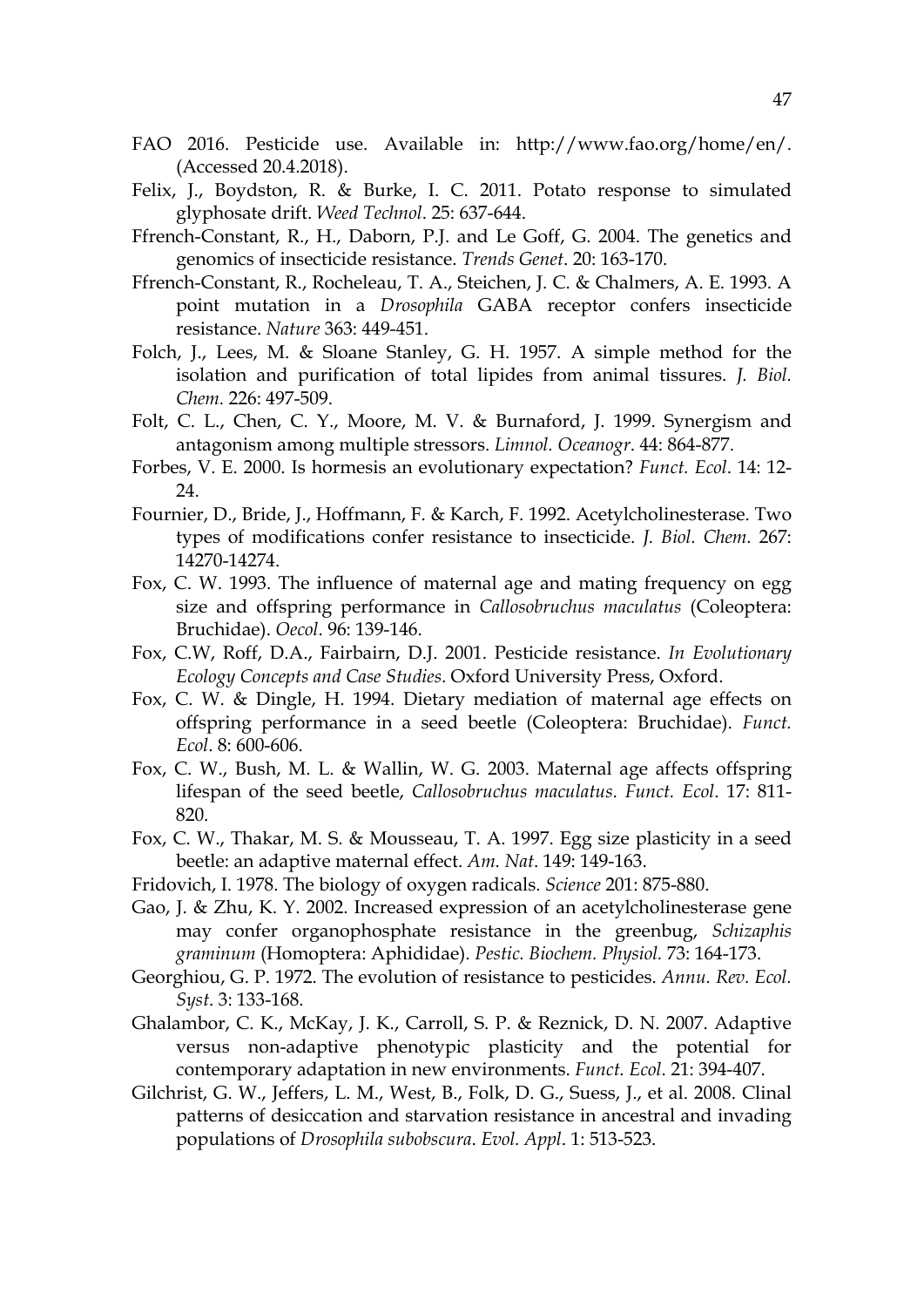- Glusczak, L., dos Santos Miron, D., Crestani, M., da Fonseca, M. B., de Araújo Pedron, F., et al. 2006. Effect of glyphosate herbicide on acetylcholinesterase activity and metabolic and hematological parameters in piava (*Leporinus obtusidens*). *Ecotoxicol. Environ. Saf*. 65: 237-241.
- Glusczak, L., dos Santos Miron, D., Moraes, B. S., Simões, R. R., Schetinger, M. R. C., et al. 2007. Acute effects of glyphosate herbicide on metabolic and enzymatic parameters of silver catfish (*Rhamdia quelen*). *Comp. Biochem. Physiol. C Toxicol. Pharmacol*. 146: 519-524.
- Goulson, D., Nicholls, E., Botías, C. & Rotheray, E. L. 2015. Bee declines driven by combined stress from parasites, pesticides, and lack of flowers. *Science* 347: 1255957.
- Grindstaff, J. L., Brodie, E. D. & Ketterson, E. D. 2003. Immune function across generations: integrating mechanism and evolutionary process in maternal antibody transmission. *Proc. R. Soc. B.* 270: 2309-2319.
- Guedes, R. N. C., Walse, S. S. & Throne, J. E. 2017. Sublethal exposure, insecticide resistance, and community stress. *Curr. Opin. Insect Sci*. 21: 47- 53.
- Guedes, R. N. C. & Cutler, G. C. 2014. Insecticide-induced hormesis and arthropod pest management. *Pest Manag. Sci*. 70: 690-697.
- Guedes, N. M. P., Tolledo, J., Corrêa, A. S., & Guedes, R. N. C. 2010. Insecticide‐ induced hormesis in an insecticide‐resistant strain of the maize weevil, *Sitophilus zeamais*. *J. Appl. Entomol.* 134: 142-148.
- Guillaume, A. S., Monro, K. & Marshall, D. J. 2016. Transgenerational plasticity and environmental stress: do paternal effects act as a conduit or a buffer? *Funct. Ecol*. 30: 1175-1184.
- Guo, L., Desneux, N., Sonoda, S., Liang, P., Han, P., et al. 2013. Sublethal and transgenerational effects of chlorantraniliprole on biological traits of the diamondback moth, *Plutella xylostella* L. *Crop Prot.* 48: 29-34.
- Gupta, R. C. 2006. Classification and uses of organophosphates and carbamates. *In Toxicology of Organophosphate & Carbamate Compounds*. Elsevier.
- Hahn, D. A. & Denlinger, D. L. 2007. Meeting the energetic demands of insect diapause: nutrient storage and utilization. *J. Insect. Physiol*. 53: 760-773.
- Hahn, M., Geisthardt, M. & Brühl, C. A. 2014. Effects of herbicide‐treated host plants on the development of *Mamestra brassicae* L. caterpillars. *Environ. Toxicol. Chem*. 33: 2633-2638.
- Halle, S., Nowizki, A. & Scharf, I. 2015. The consequences of parental age for development, body mass and resistance to stress in the red flour beetle. *Biol. J. Linnean Soc.* 115: 305-314.
- Halliwell, B. & Gutteridge, J. M. 2015. *Free radicals in biology and medicine*. Oxford University Press, USA.
- Hanski, I. 1988. Four kinds of extra long diapause in insects: a review of theory and observations. *Ann. Zool. Fennici.* 25: 37-53.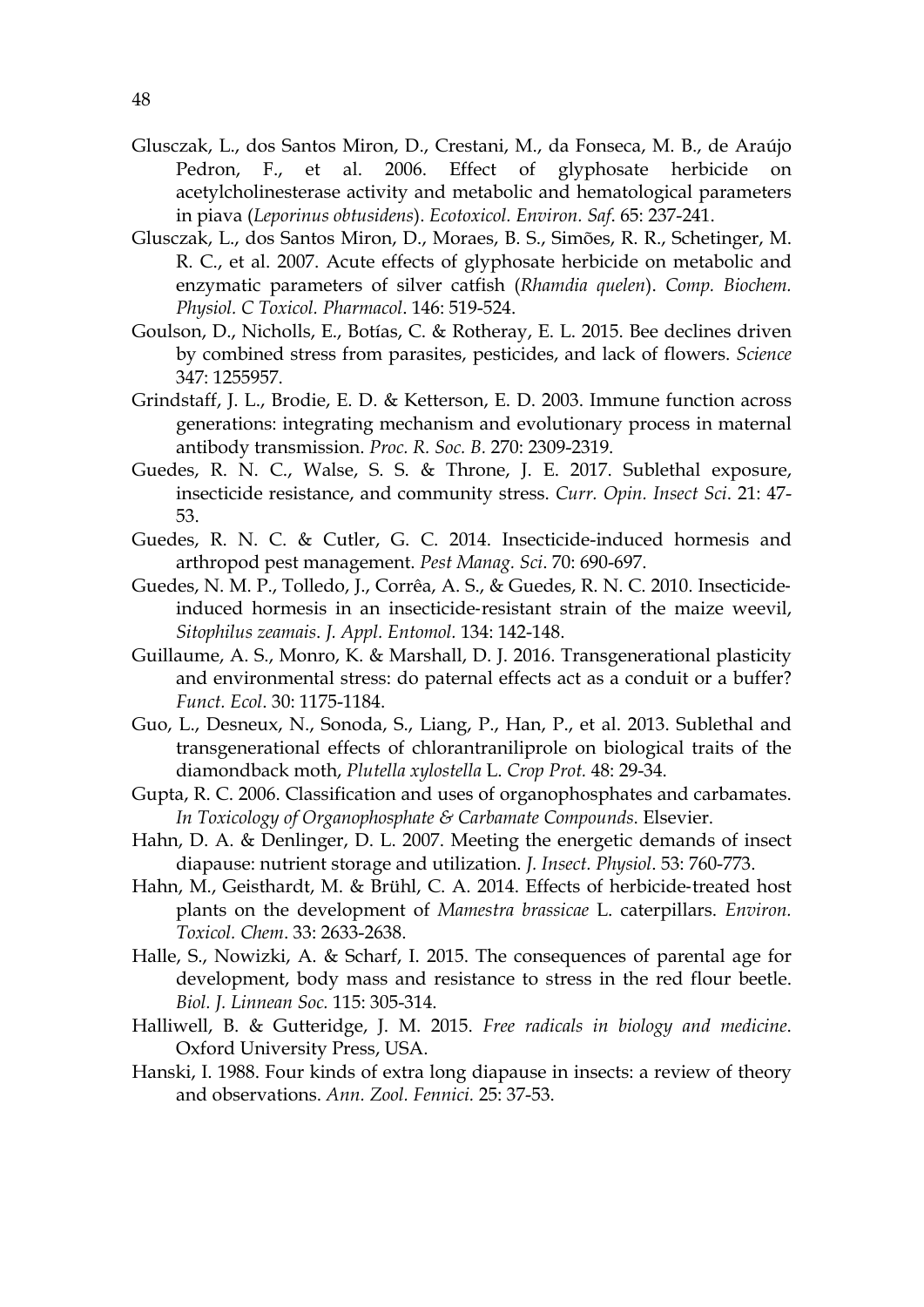- Harcourt, D. G. 1971. Population dynamics of *Leptinotarsa decemlineata* (Say) in eastern Ontario: III. Major population processes. *Can. Entomol*. 103: 1049-1061.
- Haughton, A. J., Bell, J. R., Wilcox, A. & Boatman, N. D. 2001. The effect of the herbicide glyphosate on non-target spiders: Part I. Direct effects on *Lepthyphantes tenuis* under laboratory conditions. *Pest Manag. Sci*. 57: 1033-1036.
- Hayes, K. R. & Barry, S. C. 2008. Are there any consistent predictors of invasion success? *Biol. Invasions* 10: 483-506.
- Helander, M., Saloniemi, I. & Saikkonen, K. 2012. Glyphosate in northern ecosystems. *Trends. Plant. Sci*. 17: 569-574.
- Henry, M., Beguin, M., Requier, F., Rollin, O., Odoux, J., et al. 2012. A common pesticide decreases foraging success and survival in honey bees. *Science* 336: 348-350.
- Herbert, L. T., Vázquez, D. E., Arenas, A. & Farina, W. M. 2014. Effects of fieldrealistic doses of glyphosate on honeybee appetitive behaviour. *J. Exp. Biol*. 217: 3457-3464.
- Hercus, M. J. & Hoffmann, A. A. 2000. Maternal and grandmaternal age influence offspring fitness in *Drosophila*. *Proc R Soc Lond B Biol Sci*. 267: 2105-2110.
- Hercus, M. J., Loeschcke, V. & Rattan, S. I. 2003. Lifespan extension of *Drosophila melanogaster* through hormesis by repeated mild heat stress. *Biogerontology* 4: 149-156.
- Hoffmann, A. A. & Hercus, M. J. 2000. Environmental Stress as an Evolutionary Force. *BioScience* 50: 217-226.
- Honěk, A. 1993. Intraspecific variation in body size and fecundity in insects: a general relationship. *Oikos* 66: 483-492.
- Hsiao, T. H. 1981. Ecophysiological adaptations among geographic populations of the Colorado potato beetle in North America. *Proceedings of the Symposium on the Colorado Potato Beetles, 18th International Congress of Entomology, Research Bulletin*. 704: 69-85.
- Hufbauer, R. A., Facon, B., Ravigné, V., Turgeon, J., Foucaud, J., et al. 2012. Anthropogenically induced adaptation to invade (AIAI): contemporary adaptation to human-altered habitats within the native range can promote invasions. *Evol. Appl*. 5: 89-101.
- Hulme, P. E. 2009. Trade, transport and trouble: managing invasive species pathways in an era of globalization. *J. Appl. Ecol*. 46: 10-18.
- IRAC 2018. Insecticide Resistance Action Committee, IRAC. Available in: http://www.irac-online.org. (Accessed 20.5.2018).
- Izzo, V., Chen, Y. H., Schoville, S. D., Wang, C. & Hawthorne, D. J. 2017. Origin of pest lineages of the Colorado potato beetle (Coleoptera: Chrysomelidae). *J. Econ. Entomol.* 111: 868-878.
- Jackson, M. C., Loewen, C. J., Vinebrooke, R. D. & Chimimba, C. T. 2016. Net effects of multiple stressors in freshwater ecosystems: a meta‐analysis. *Global Change Biol.* 22: 180-189.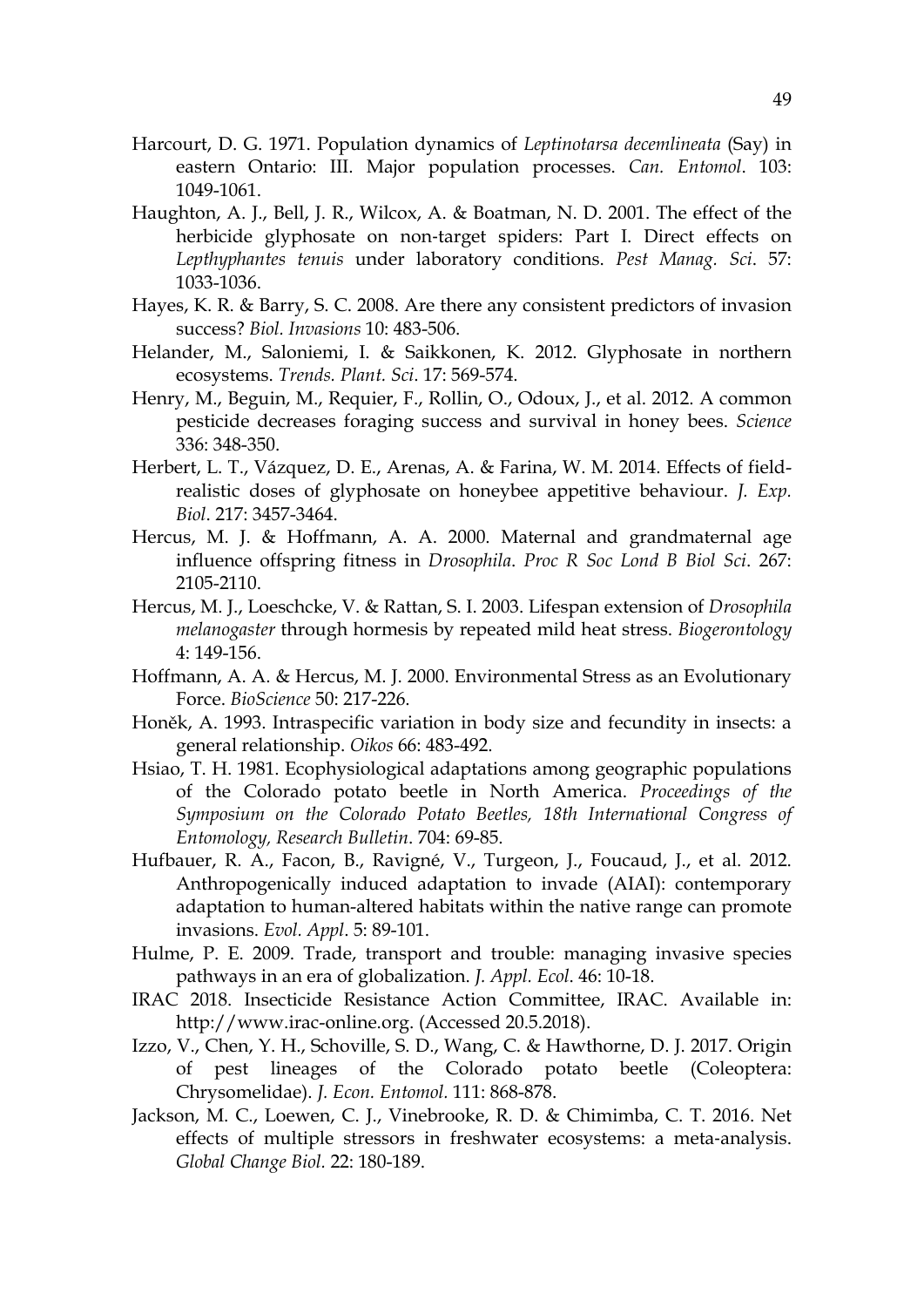- Janssens, L. & Stoks, R. 2017. Stronger effects of Roundup than its active ingredient glyphosate in damselfly larvae. *Aquat. Toxicol*. 193: 210-216.
- Jansson, R. K., Zitzman Jr, A. E. & Lashomb, J. H. 1989. Effects of food plant and diapause on adult survival and fecundity of Colorado potato beetle (Coleoptera: Chrysomelidae). *Environ. Entomol*. 18: 291-297.
- Jeschke, J. M. & Strayer, D. L. 2006. Determinants of vertebrate invasion success in Europe and North America. *Global Change Biol.* 12: 1608-1619.
- Jiang, X., Qu, M., Denholm, I., Fang, J., Jiang, W., et al. 2009. Mutation in *acetylcholinesterase1* associated with triazophos resistance in rice stem borer, *Chilo suppressalis* (Lepidoptera: Pyralidae). *Biochem. Biophys. Res. Commun*. 378: 269-272.
- Kim, H. J., Dunn, J. B., Yoon, K. S. & Clark, J. M. 2006. Target site insensitivity and mutational analysis of acetylcholinesterase from a carbofuranresistant population of Colorado potato beetle, *Leptinotarsa decemlineata* (Say). *Pestic. Biochem. Physiol*. 84: 165-179.
- Kim, H. J., Yoon, K. S. & Clark, J. M. 2007. Functional analysis of mutations in expressed acetylcholinesterase that result in azinphosmethyl and carbofuran resistance in Colorado potato beetle. *Pestic. Biochem. Physiol*. 88: 181-190.
- Kim, Y. H. & Lee, S. H. 2013. Which acetylcholinesterase functions as the main catalytic enzyme in the Class Insecta? *Insect Biochem. Mol. Biol*. 43: 47-53.
- Kingsolver, J. G. & Huey, R. B. 2008. Size, temperature, and fitness: three rules. *Evol. Ecol*. 10: 251-268.
- Kishore, G. M. & Shah, D. M. 1988. Amino acid biosynthesis inhibitors as herbicides. *Annu. Rev. Biochem*. 57: 627-663.
- Kumar, M., Kumar, K., Jain, S., Hassan, T. & Dada, R. 2013. Novel insights into the genetic and epigenetic paternal contribution to the human embryo. *Clinics* 68: 5-14.
- Kumar, A., Congiu, L., Lindström, L., Piiroinen, S., Vidotto, M., et al. 2014. Sequencing, *de novo* assembly and annotation of the Colorado potato beetle, *Leptinotarsa decemlineata*, transcriptome. *PLoS One* 9: e86012.
- Lajmanovich, R. C., Attademo, A. M., Peltzer, P. M., Junges, C. M. & Cabagna, M. C. 2011. Toxicity of four herbicide formulations with glyphosate on *Rhinella arenarum* (Anura: Bufonidae) tadpoles: B-esterases and glutathione S-transferase inhibitors. *Arch. Environ. Contam. Toxicol*. 60: 681- 689.
- Le Mer, C., Roy, R. L., Pellerin, J., Couillard, C. M. & Maltais, D. 2013. Effects of chronic exposures to the herbicides atrazine and glyphosate to larvae of the threespine stickleback (*Gasterosteus aculeatus*). *Ecotoxicol. Environ. Saf*. 89: 174-181.
- Lee, C. 2000. Sublethal effects of insecticides on longevity, fecundity and behaviour of insect pests: a review. *J. Biosci.* 11: 107-112.
- Lee, C. E. & Gelembiuk, G. W. 2008. Evolutionary origins of invasive populations. *Evol. Appl*. 1: 427-448.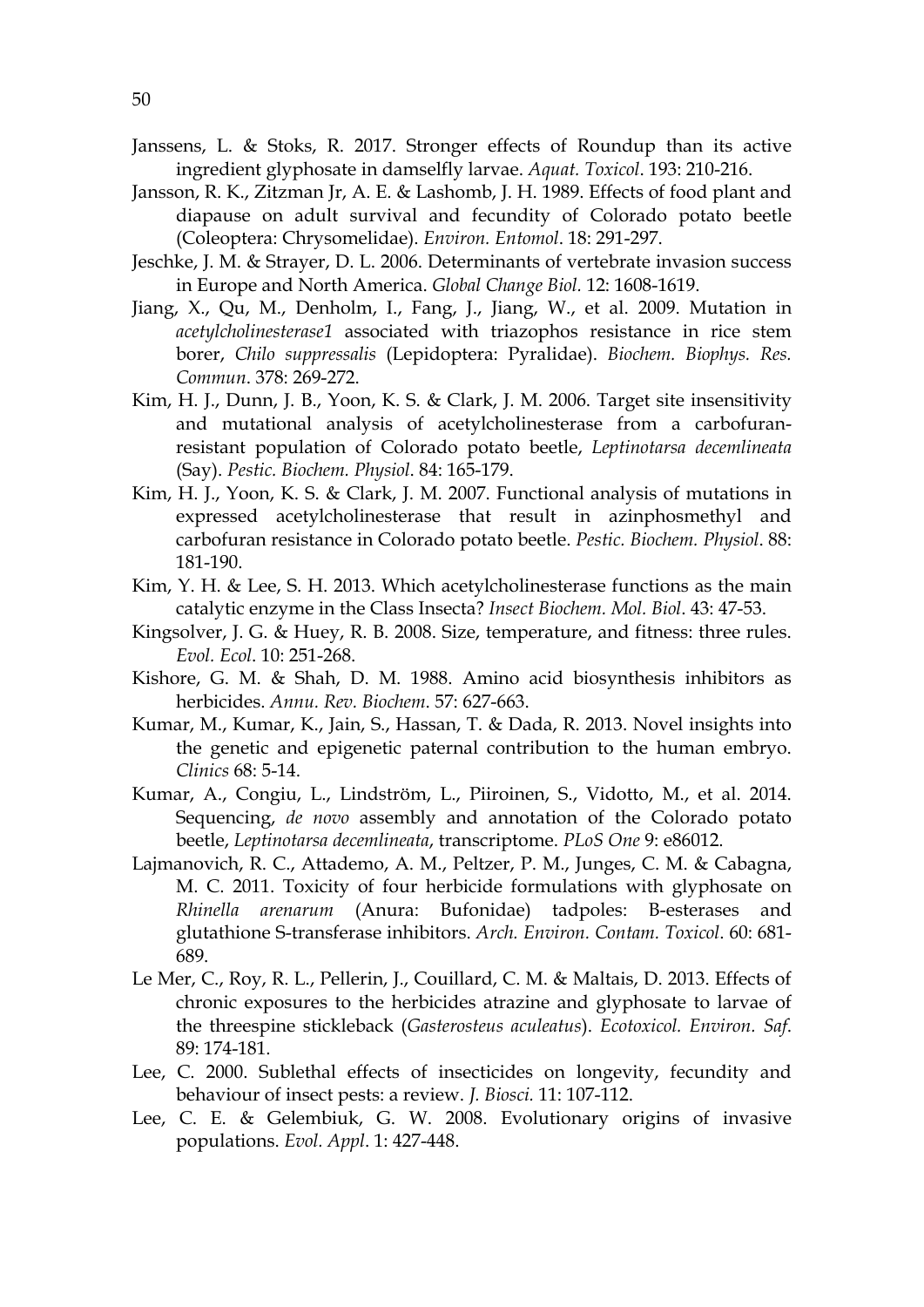- Lee, C. E., Remfert, J. L. & Gelembiuk, G. W. 2003. Evolution of physiological tolerance and performance during freshwater invasions. *Integr. Comp. Biol*. 43: 439-449.
- Lee, J. E., Janion, C., Marais, E., van Vuuren, B. J. & Chown, S. L. 2009. Physiological tolerances account for range limits and abundance structure in an invasive slug. *Proc. R. Soc. B.* 276: 1459-1468.
- Lehmann, P. 2013. *Eco-physiological aspects of adaptation to seasonal environments: the latitudinal range expansion of the Colorado potato beetle across Europe*. University of Jyväskylä.
- Lehmann, P., Lyytinen, A., Piiroinen, S. & Lindström, L. 2014. Northward range expansion requires synchronization of both overwintering behaviour and physiology with photoperiod in the invasive Colorado potato beetle (*Leptinotarsa decemlineata*). *Oecol.* 176: 57-68.
- Lehmann, P., Lyytinen, A., Piiroinen, S. & Lindström, L. 2015. Latitudinal differences in diapause related photoperiodic responses of European Colorado potato beetles (*Leptinotarsa decemlineata*). *Evol. Ecol*. 29: 269-282.
- Lehmann, P., Lyytinen, A., Sinisalo, T. & Lindström, L. 2012. Population dependent effects of photoperiod on diapause related physiological traits in an invasive beetle (*Leptinotarsa decemlineata*). *J. Insect. Physiol*. 58: 1146-1158.
- Li, F. & Han, Z. 2004. Mutations in acetylcholinesterase associated with insecticide resistance in the cotton aphid, *Aphis gossypii* Glover. *Insect. Biochem. Mol. Biol*. 34: 397-405.
- Lind, M. I., Berg, E. C., Alavioon, G. & Maklakov, A. A. 2015. Evolution of differential maternal age effects on male and female offspring development and longevity. *Funct. Ecol*. 29: 104-110.
- Lodge, D. M., Williams, S., MacIsaac, H. J., Hayes, K. R., Leung, B., et al. 2006. Biological invasions: recommendations for US policy and management. *Ecol. Appl*. 16: 2035-2054.
- Lu, Y., Park, Y., Gao, X., Zhang, X., Yao, J., et al. 2012. Cholinergic and noncholinergic functions of two acetylcholinesterase genes revealed by genesilencing in *Tribolium castaneum*. *Sci. Rep*. 2: 288.
- Lukaszewicz-Hussain, A. 2010. Role of oxidative stress in organophosphate insecticide toxicity–Short review. *Pestic. Biochem. Physiol*. 98: 145-150.
- Mahdjoub, T. & Menu, F. 2008. Prolonged diapause: A trait increasing invasion speed? *J. Theor. Biol*. 251: 317-330.
- Marshall, D. & Uller, T. 2007. When is a maternal effect adaptive? *Oikos* 116: 1957-1963.
- Marshall, D. J., Heppell, S. S., Munch, S. B. & Warner, R. R. 2010. The relationship between maternal phenotype and offspring quality: do older mothers really produce the best offspring? *Ecology* 91: 2862-2873.
- Matsuo, Y. 2006. Cost of prolonged diapause and its relationship to body size in a seed predator. *Funct. Ecol*. 20: 300-306.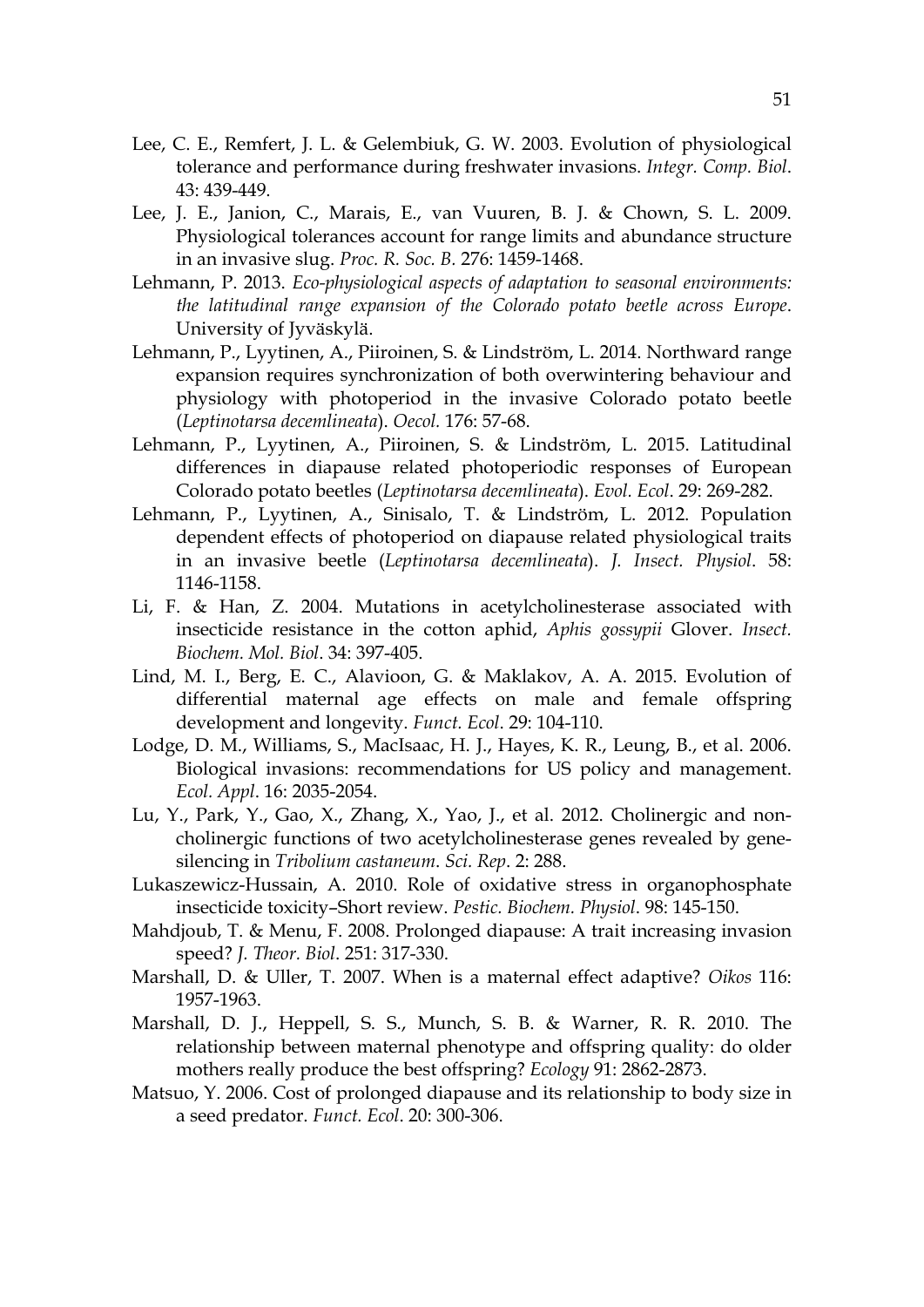- Menozzi, P., Shi, M. A., Lougarre, A., Tang, Z. H. & Fournier, D. 2004. Mutations of acetylcholinesterase which confer insecticide resistance in *Drosophila melanogaster* populations. *BMC Evol. Biol*. 4: 4.
- Menu, F. & Debouzie, D. 1993. Coin-flipping plasticity and prolonged diapause in insects: example of the chestnut weevil *Curculio elephas* (Coleoptera: Curculionidae). *Oecol*. 93: 367-373.
- Mesnage, R., Defarge, N., De Vendomois, J. S. & Seralini, G. E. 2015. Potential toxic effects of glyphosate and its commercial formulations below regulatory limits. *Food Chem. Toxicol*. 84: 133-153.
- Metcalf, R. L. 1989. Insect resistance to insecticides. *Pest Manag. Sci*. 26: 333-358.
- Meyerson, L. A. & Mooney, H. A. 2007. Invasive alien species in an era of globalization. *Front. Ecol. Environ*. 5: 199-208.
- Michalková, V. & Pekár, S. 2009. How glyphosate altered the behaviour of agrobiont spiders (Araneae: Lycosidae) and beetles (Coleoptera: Carabidae). *Biol. Control* 51: 444-449.
- Moriarty, F. 1969. The sublethal effects of synthetic insecticides on insects. B*iological reviews* 44: 321-356.
- Mota-Sanchez, D. & Wise, J.C. 2018. Arthropod Pesticide Resistance Database (APRD). Available in: www.pesticideresistance.org/index.php. (Accessed 23.02.2018).
- Mousseau, T. A. & Fox, C. W. 1998. The adaptive significance of maternal effects. *TREE.* 13: 403-407.
- Mutero, A., Pralavorio, M., Bride, J. M. & Fournier, D. 1994. Resistanceassociated point mutations in insecticide-insensitive acetylcholinesterase. *PNAS.* 91: 5922-5926.
- Nabeshima, T., Kozaki, T., Tomita, T. & Kono, Y. 2003. An amino acid substitution on the second acetylcholinesterase in the pirimicarb-resistant strains of the peach potato aphid, *Myzus persicae*. *Biochem. Biophys. Res. Commun*. 307: 15-22.
- Noltmann, E. A., Gubler, C. J. & Kuby, S. A. 1961. Glucose 6-phosphate dehydrogenase (Zwischenferment) I. Isolation of the crystalline enzyme from yeast. *J. Biol. Chem*. 236: 1225-1230.
- Nourooz-Zadeh, J., Tajaddini-Sarmadi, J., Ling, K. E. & Wolff, S. P. 1996. Lowdensity lipoprotein is the major carrier of lipid hydroperoxides in plasma. Relevance to determination of total plasma lipid hydroperoxide concentrations. *Biochem. J*. 313: 781-786.
- Ovčarenko, I., Kapantaidaki, D. E., Lindström, L., Gauthier, N., Tsagkarakou, A., et al. 2014. Agroecosystems shape population genetic structure of the greenhouse whitefly in Northern and Southern Europe. *BMC Evol. Biol*. 14: 165.
- Paini, D. R., Sheppard, A. W., Cook, D. C., De Barro, P. J., Worner, S. P., et al. 2016. Global threat to agriculture from invasive species. *PNAS* 113: 7575-7579.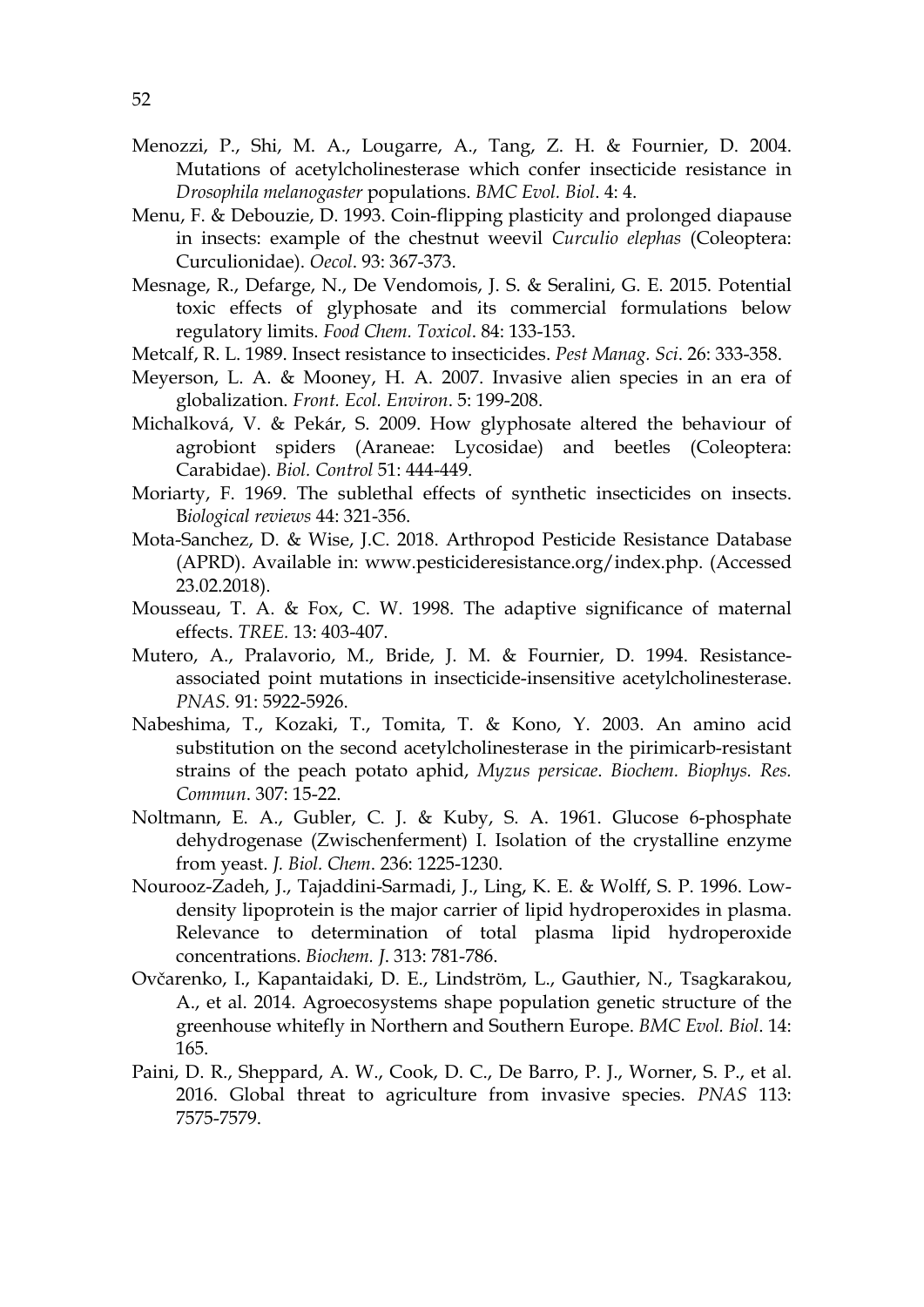- Palumbi, S. R. 2001. Humans as the World's Greatest Evolutionary Force. *Science* 293: 1786-1790.
- Pape‐Lindström, P. A. & Lydy, M. J. 1997. Synergistic toxicity of atrazine and organophosphate insecticides contravenes the response addition mixture model. *Environ. Toxicol. Chem*. 16: 2415-2420.
- Parsons, P. A. 1991. Evolutionary Rates Stress and Species Boundaries. *Annu. Rev. Ecol. Syst*. 22: 1-18.
- Peferoen, M., Huybrechts, R. & Loof, A. d. 1981. Longevity and fecundity in the Colorado potato beetle, *Leptinotarsa decemlineata*. *Entomol. Exp. Appl*. 29: 321-329.
- Perrings, C., Dehnen-Schmutz, K., Touza, J. & Williamson, M. 2005. How to manage biological invasions under globalization. *TREE.* 20: 212-215.
- Piggott, J. J., Townsend, C. R. & Matthaei, C. D. 2015. Reconceptualizing synergism and antagonism among multiple stressors. *Ecol. Evol*. 5: 1538-1547.
- Piiroinen, S., Boman, S., Lyytinen, A., Mappes, J. & Lindström, L. 2014. Sublethal effects of deltamethrin exposure of parental generations on physiological traits and overwintering in *Leptinotarsa decemlineata*. *J. Appl. Entomol*. 138: 149-158.
- Piiroinen, S., Ketola, T., Lyytinen, A. & Lindström, L. 2011. Energy use, diapause behaviour and northern range expansion potential in the invasive Colorado potato beetle. *Funct. Ecol*. 25: 527-536.
- Piiroinen, S., Lindström, L., Lyytinen, A., Mappes, J., Chen, Y. H., et al. 2013a. Pre-invasion history and demography shape the genetic variation in the insecticide resistance-related acetylcholinesterase 2 gene in the invasive Colorado potato beetle. *BMC Evol. Biol*. 13: 1-13.
- Piiroinen, S., Lyytinen, A. & Lindström, L. 2013b. Stress for invasion success? Temperature stress of preceding generations modifies the response to insecticide stress in an invasive pest insect. *Evol. Appl*. 6: 313-323.
- Pilling, E. D., & Jepson, P. C. 1993. Synergism between EBI fungicides and a pyrethroid insecticide in the honeybee (*Apis mellifera*). *Pest Manag. Sci*. 39: 293-297.
- Potts, S. G., Biesmeijer, J. C., Kremen, C., Neumann, P., Schweiger, O., et al. 2010. Global pollinator declines: trends, impacts and drivers. *TREE.* 25: 345-353.
- Priest, N. K., Mackowiak, B. & Promislow, D. E. 2002. The role of parental age effects on the evolution of aging. *Evolution* 56: 927-935.
- Rainio, M. J., Eeva, T., Lilley, T., Stauffer, J. & Ruuskanen, S. 2015. Effects of early-life lead exposure on oxidative status and phagocytosis activity in great tits (*Parus major*). *Comp. Biochem. Physiol. C Toxicol. Pharmacol*. 167: 24- 34.
- Rainio, M. J., Kanerva, M., Salminen, J., Nikinmaa, M. & Eeva, T. 2013. Oxidative status in nestlings of three small passerine species exposed to metal pollution. *Sci. Total Environ.* 454: 466-473.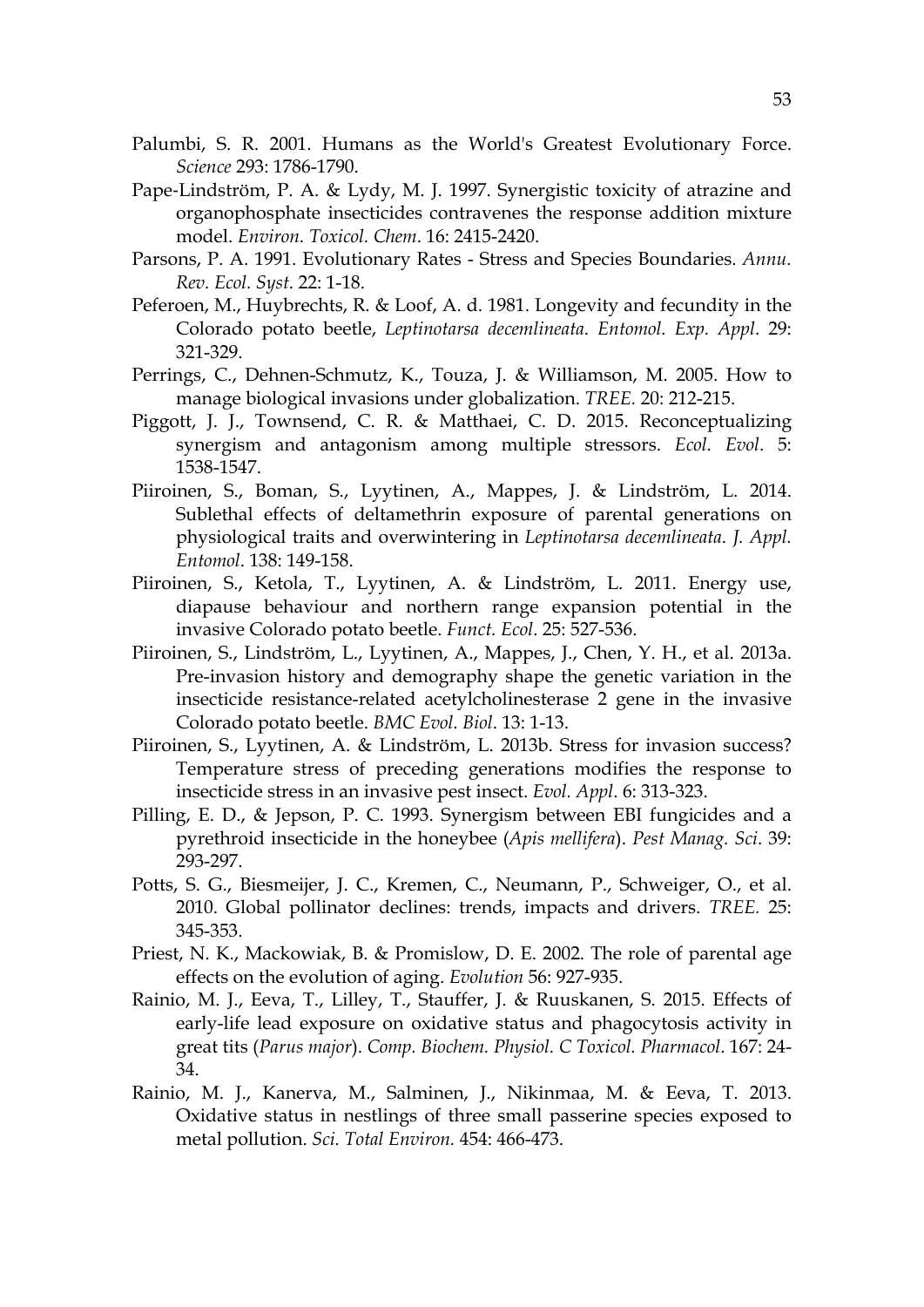- Räsänen, K. and Kruuk, L.E.B. 2007. Maternal effects and evolution at ecological time‐scales. *Funct. Ecol*. 21: 408-421.
- Revuelta, L., Ortego, F., Díaz-Ruíz, J. R., Castañera, P., Tenllado, F., et al. 2011. Contribution of *Ldace1* gene to acetylcholinesterase activity in Colorado potato beetle. *Insect Biochem. Mol. Biol*. 41: 795-803.
- Rinkevich, F. D., Du, Y. & Dong, K. 2013. Diversity and convergence of sodium channel mutations involved in resistance to pyrethroids. *Pest. Biochem. Physiol*. 106: 93-100.
- Roush, R. & Tabashnik, B. E. 2012. *Pesticide resistance in arthropods*. Springer Science & Business Media.
- Royer, L. & McNeil, J. N. 1993. Male investment in the European corn borer*, Ostrinia nubilalis* (Lepidoptera: Pyralidae): impact on female longevity and reproductive performance. *Funct. Ecol*. 7: 209-215.
- Russell, R. J., Claudianos, C., Campbell, P. M., Horne, I., Sutherland, T. D., et al. 2004. Two major classes of target site insensitivity mutations confer resistance to organophosphate and carbamate insecticides. *Pest. Biochem. Physiol*. 79: 84-93.
- Sala, O. E., Chapin, F. S., Armesto, J. J., Berlow, E., Bloomfield, J., et al. 2000. Global biodiversity scenarios for the year 2100. *Science* 287: 1770-1774.
- Salman, M. H. R., Hellrigl, K., Minerbi, S. & Battisti, A. 2016. Prolonged pupal diapause drives population dynamics of the pine processionary moth (*Thaumetopoea pityocampa*) in an outbreak expansion area. *Forest Ecol. Manag*. 361: 375-381.
- Salvio, C., Menone, M. L., Rafael, S., Iturburu, F. G. & Manetti, P. L. 2016. Survival, reproduction, avoidance behavior and oxidative stress biomarkers in the earthworm *Octolasion cyaneum* exposed to glyphosate. *Bull. Environ. Contam. Toxicol.* 96: 314-319.
- Samanta, P., Pal, S., Mukherjee, A. K. & Ghosh, A. R. 2014. Biochemical effects of glyphosate based herbicide, Excel Mera 71 on enzyme activities of acetylcholinesterase (AChE), lipid peroxidation (LPO), catalase (CAT), glutathione-S-transferase (GST) and protein content on teleostean fishes. *Ecotoxicol. Environ. Saf*. 107: 120-125.
- Sandrock, C., Tanadini, L. G., Pettis, J. S., Biesmeijer, J. C., Potts, S. G., et al. 2014. Sublethal neonicotinoid insecticide exposure reduces solitary bee reproductive success. *Agric. For. Entomol*. 16: 119-128.

Saunders, D. S. 2002. *Insect clocks*. Amsterdam: Elsevier.

- Schmuck, R., Stadler, T., & Schmidt, H. W. 2003. Field relevance of a synergistic effect observed in the laboratory between an EBI fungicide and a chloronicotinyl insecticide in the honeybee (*Apis mellifera* L, Hymenoptera). *Pest Manag. Sci*. 59: 279-286.
- Schneider, M. I., Sanchez, N., Pineda, S., Chi, H. & Ronco, A. 2009. Impact of glyphosate on the development, fertility and demography of *Chrysoperla externa* (Neuroptera: Chrysopidae): ecological approach. *Chemosphere* 76: 1451-1455.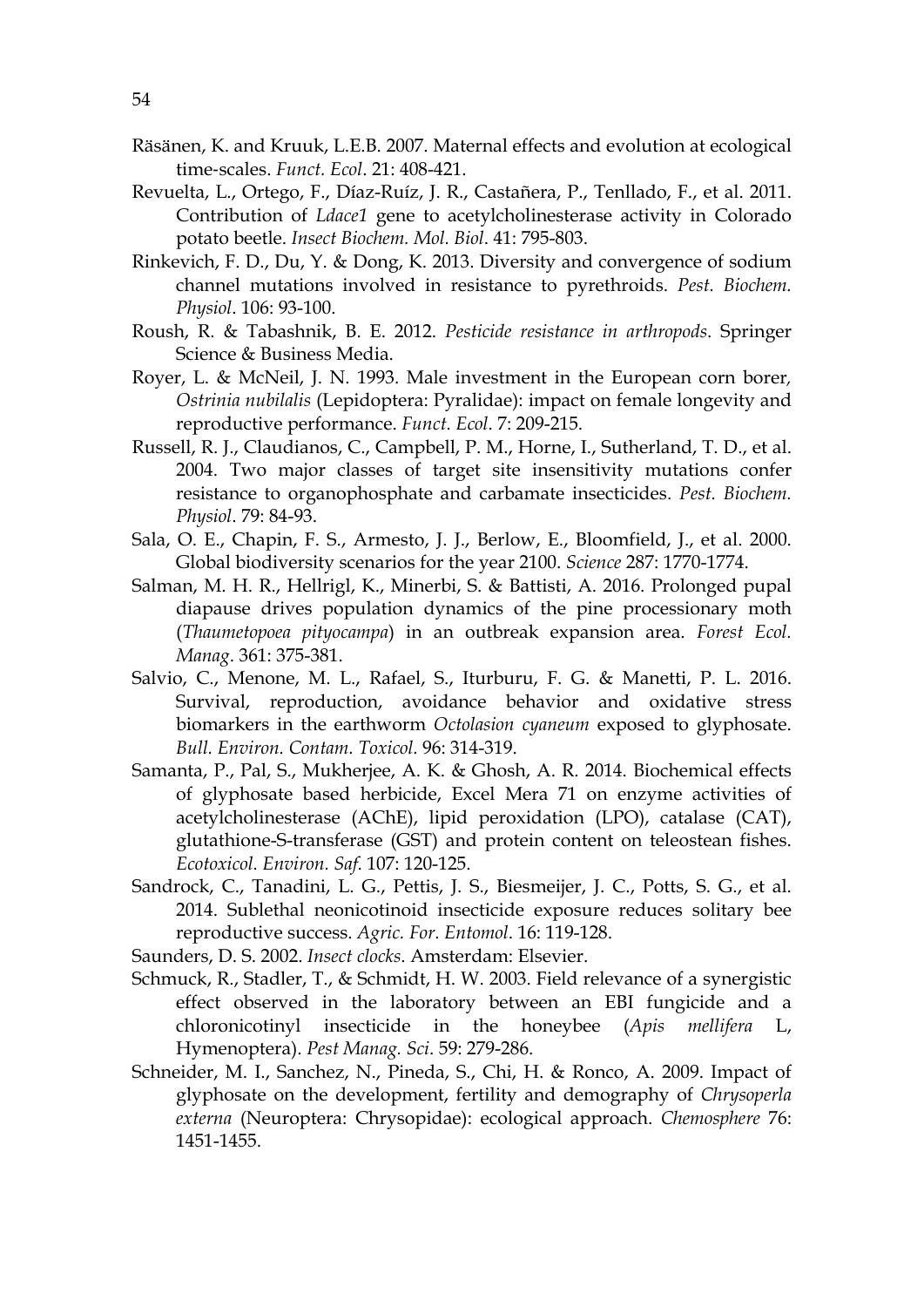- Scott, J. G., Liu, N., Wen, Z., Smith, F. F., Kasai, S., et al. 1999. House-fly cytochrome P450 *CYP6D1*: 5´ flanking sequences and comparison of alleles. *Gene* 226: 347-353.
- Senanayake, D. G., Radcliffe, E. B. & Holliday, N. J. 2000. Oviposition and Diapause Behavior in Colorado Potato Beetle (Coleoptera: Chrysomelidae) Populations from East Central Minnesota and the Valley of the Red River of the North. *Environ. Entomol*. 29: 1123-1132.
- Seong, K. M., Kim, Y. H., Kwon, D. H. & Lee, S. H. 2012. Identification and characterization of three cholinesterases from the common bed bug, *Cimex lectularius*. *Insect Mol. Biol*. 21: 149-159.
- Sexton, J. P., McKay, J. K. & Sala, A. 2002. Plasticity and genetic diversity may allow saltcedar to invade cold climates in North America. *Ecol. Appl*. 12: 1652-1660.
- Shea, N., Pen, I. & Uller, T. 2011. Three epigenetic information channels and their different roles in evolution. *J. Evol. Biol*. 24: 1178-1187.
- Smith, P. K., Krohn, R. I., Hermanson, G. T., Mallia, A. K., Gartner, F. H., et al. 1985. Measurement of protein using bicinchoninic acid. *Anal. Biochem*. 150: 76-85.
- Soderlund, D. M. 2012. Molecular mechanisms of pyrethroid insecticide neurotoxicity: recent advances. *Arch. Toxic.* 86: 165-181.
- Sokhna, C., Ndiath, M. O. & Rogier, C. 2013. The changes in mosquito vector behaviour and the emerging resistance to insecticides will challenge the decline of malaria. *Clin. Microbiol. Infect*. 19: 902-907.
- Sol, D., Maspons, J., Vall-Llosera, M., Bartomeus, I., García-Peña, G.E., Piñol, J. & Freckleton, R.P., 2012. Unraveling the life history of successful invaders. *Science* 337: 580-583.
- Sørensen, J. G., Kristensen, T. N., Kristensen, K. V. & Loeschcke, V. 2007. Sex specific effects of heat induced hormesis in Hsf-deficient *Drosophila melanogaster*. *Exp. Geront.* 42: 1123-1129.
- Sparks, T. C. & Nauen, R. 2015. IRAC: Mode of action classification and insecticide resistance management. *Pestic. Biochem. Physiol*. 121: 122-128.
- Sparks, T. C., Lockwood, J. A., Byford, R. L., Graves, J. B. & Leonard, B. R. 1989. The role of behavior in insecticide resistance. *Pest Manag. Sci*. 26: 383-399.
- Stearns, S. C. 1992. *The evolution of life histories*. Oxford University press.
- Takahashi, F. 1977. Generation carryover of a fraction of population members as an animal adaptation to unstable environmental conditions. *Res. Popul. Ecol*. 18: 235-242.
- Tauber, M. J. & Tauber, C. A. 1976. Insect seasonality: diapause maintenance, termination, and postdiapause development. *Annu. Rev. Entomol*. 21: 81-107.
- Tauber, M. J. & Tauber, C. A. 2002. Prolonged dormancy in *Leptinotarsa decemlineata* (Coleoptera: Chrysomelidae): a ten-year field study with implications for crop rotation. *Environ. Entomol*. 31: 499-504.
- Tejeda, M. T., Arredondo, J., Pérez-Staples, D., Ramos-Morales, P., Liedo, P., et al. 2014. Effects of size, sex and teneral resources on the resistance to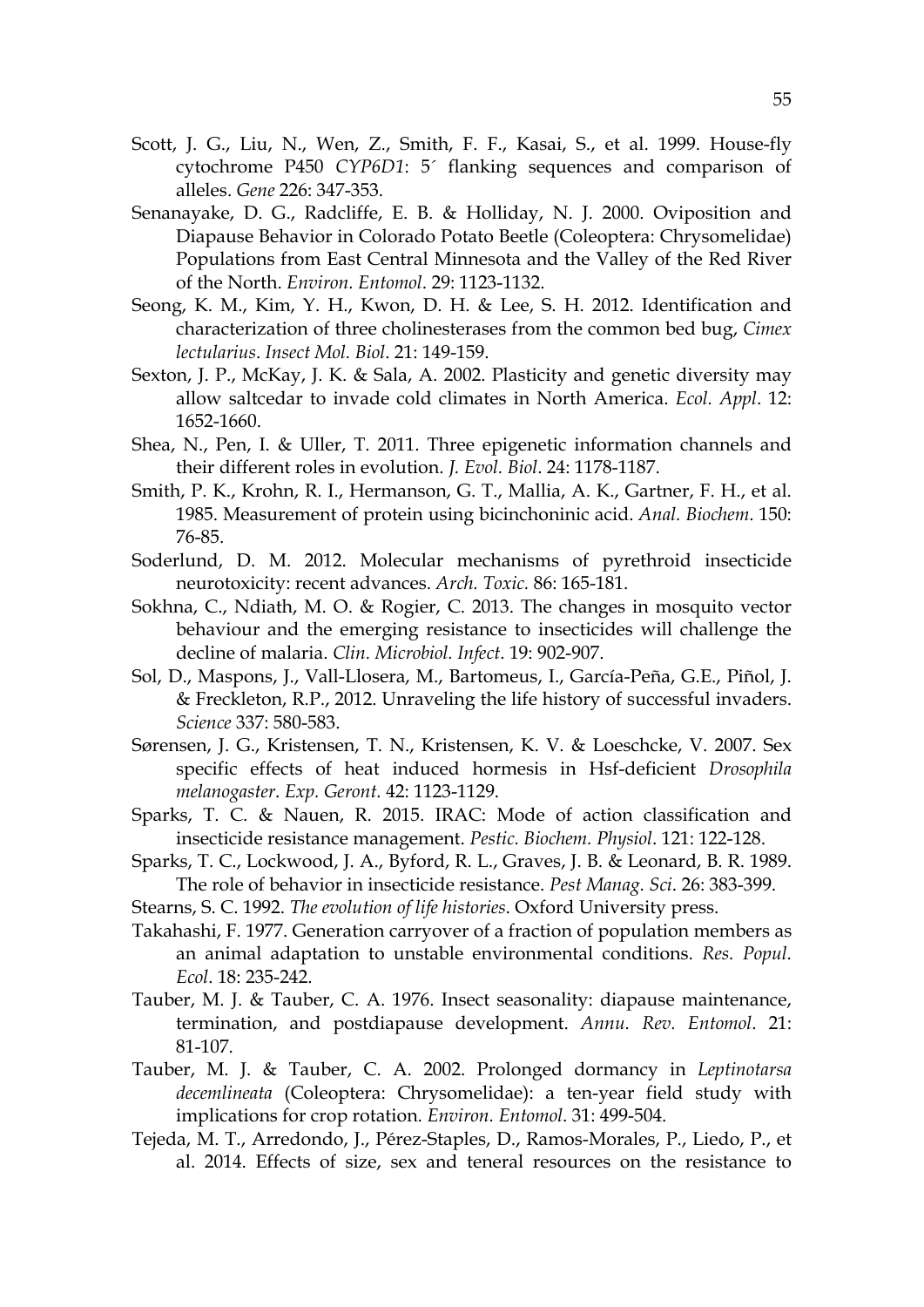hydric stress in the tephritid fruit fly *Anastrepha ludens*. *J. Insect. Physiol*. 70: 73-80.

- Thompson, H. M., Levine, S. L., Doering, J., Norman, S., Manson, P., et al. 2014. Evaluating exposure and potential effects on honeybee brood (*Apis mellifera*) development using glyphosate as an example. *Integr. Environ. Assess. Manag*. 10: 463-470.
- Tmimi, F., Faraj, C., Bkhache, M., Mounaji, K., Failloux, A., et al. 2018. Insecticide resistance and target site mutations (G119S *ace*-1 and L1014F *kdr*) of *Culex pipiens* in Morocco. *Parasit. Vectors*. 11: 51.
- Todgham, A. E. & Stillman, J. H. 2013. Physiological responses to shifts in multiple environmental stressors: relevance in a changing world. *Integr. Comp. Biol*. 53: 539-544.
- Uller, T., Nakagawa, S. & English, S. 2013. Weak evidence for anticipatory parental effects in plants and animals. *J. Evol. Biol*. 26: 2161-2170.
- Vaiserman, A. M. 2011. Hormesis and epigenetics: is there a link? *Ageing Res. Rev*. 10: 413-421.
- Voss, R. H., Ferro, D. N. & Logan, J. A. 1988. Role of reproductive diapause in the population dynamics of the Colorado potato beetle (Coleoptera: Chrysomelidae) in western Massachusetts. *Environ. Entomol*. 17: 863-871.
- Vuori, K. A., Lehtonen, K. K., Kanerva, M., Peltonen, H., Nikinmaa, M., et al. 2015. Oxidative stress biomarkers in the copepod *Limnocalanus macrurus* from the northern Baltic Sea: effects of hydrographic factors and chemical contamination. *Mar. Ecol. Prog. Ser*. 538: 131-144.
- Walsh, S. B., Dolden, T. A., Moores, G. D., Kristensen, M., Lewis, T., et al. 2001. Identification and characterization of mutations in housefly (*Musca domestica*) acetylcholinesterase involved in insecticide resistance. *Biochem. J*. 359: 175-181.
- Wang, C., Hawthorne, D., Qin, Y., Pan, X., Li, Z., et al. 2017. Impact of climate and host availability on future distribution of Colorado potato beetle. *Sci. Rep*. 7: 4489.
- Wang, X., Yang, Z., Shen, Z., Lu, J. & Xu, W. 2008. Sublethal effects of selected insecticides on fecundity and wing dimorphism of green peach aphid (Hom., Aphididae). *J. Appl. Entomol*. 132: 135-142.
- Weber, D. 2003. Colorado beetle: pest on the move. *Pesticide outlook* 14: 256-259.
- Webster, T. M. U. & Santos, E. M. 2015. Global transcriptomic profiling demonstrates induction of oxidative stress and of compensatory cellular stress responses in brown trout exposed to glyphosate and Roundup. *BMC Genomics* 16: 32.
- Weill, M., Lutfalla, G., Mogensen, K., Chandre, F., Berthomieu, A., et al. 2003. Comparative genomics: Insecticide resistance in mosquito vectors. *Nature* 423: 136.
- Weill, M., Malcolm, C., Chandre, F., Mogensen, K., Berthomieu, A., et al. 2004. The unique mutation in *ace*-1 giving high insecticide resistance is easily detectable in mosquito vectors. *Insect Mol. Biol*. 13: 1-7.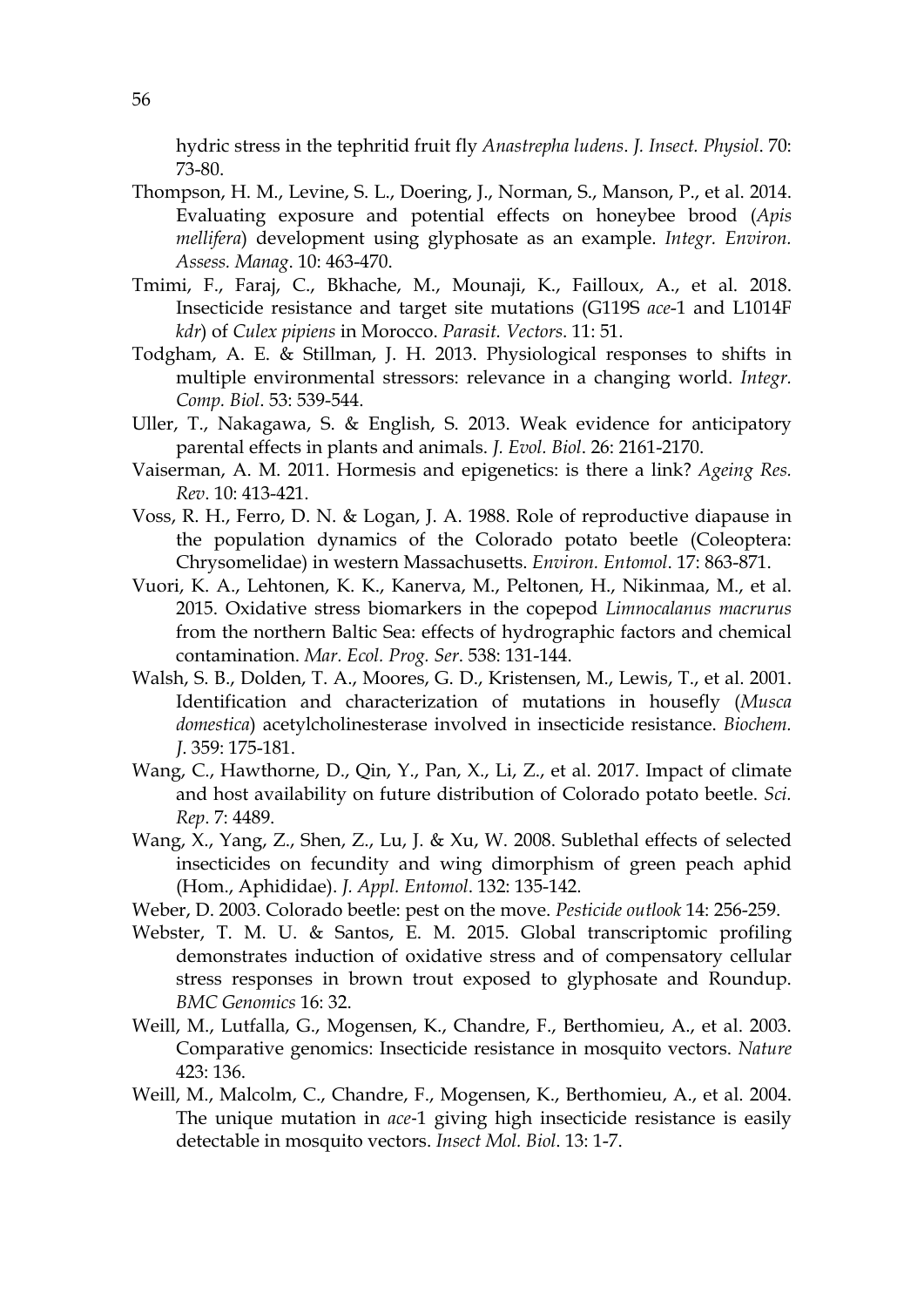- Whalon, M. E., Mota-Sanchez, D. & Hollingworth, R. M. 2008. *Global pesticide resistance in arthropods.* Oxford University Press, Oxford, UK.
- Williamson, M. H. & Fitter, A. 1996. The characters of successful invaders. *Biol. Cons*. 78: 163-170.
- Xing, H., Li, S., Wang, Z., Gao, X., Xu, S., et al. 2012. Oxidative stress response and histopathological changes due to atrazine and chlorpyrifos exposure in common carp. *Pest. Biochem. Physiol*. 103: 74-80.
- Yanagi, S. & Miyatake, T. 2002. Effects of maternal age on reproductive traits and fitness components of the offspring in the bruchid beetle, *Callosobruchus chinensis* (Coleoptera: Bruchidae). *Physiol. Entomol*. 27: 261- 266.
- Zhu, K. Y. & Clark, J. M. 1995. Cloning and sequencing of a cDNA encoding acetylcholinesterase in Colorado potato beetle, *Leptinotarsa decemlineata* (Say). *Insect. Biochem. Mol. Biol*. 25: 1129-1138.
- Zhu, K. Y. & Clark, J. M. 1997. Validation of a point mutation of acetylcholinesterase in Colorado potato beetle by polymerase chain reaction coupled in enzyme inhibition assay. *Pestic. Biochem. Physiol.* 57: 28-35.
- Zhu, K. Y., Lee, S. H. & Clark, J. M. 1996. A point mutation of acetylcholinesterase associated with azinphosmethyl resistance and reduced fitness in Colorado potato beetle. *Pestic. Biochem. Physiol.* 55: 100- 108.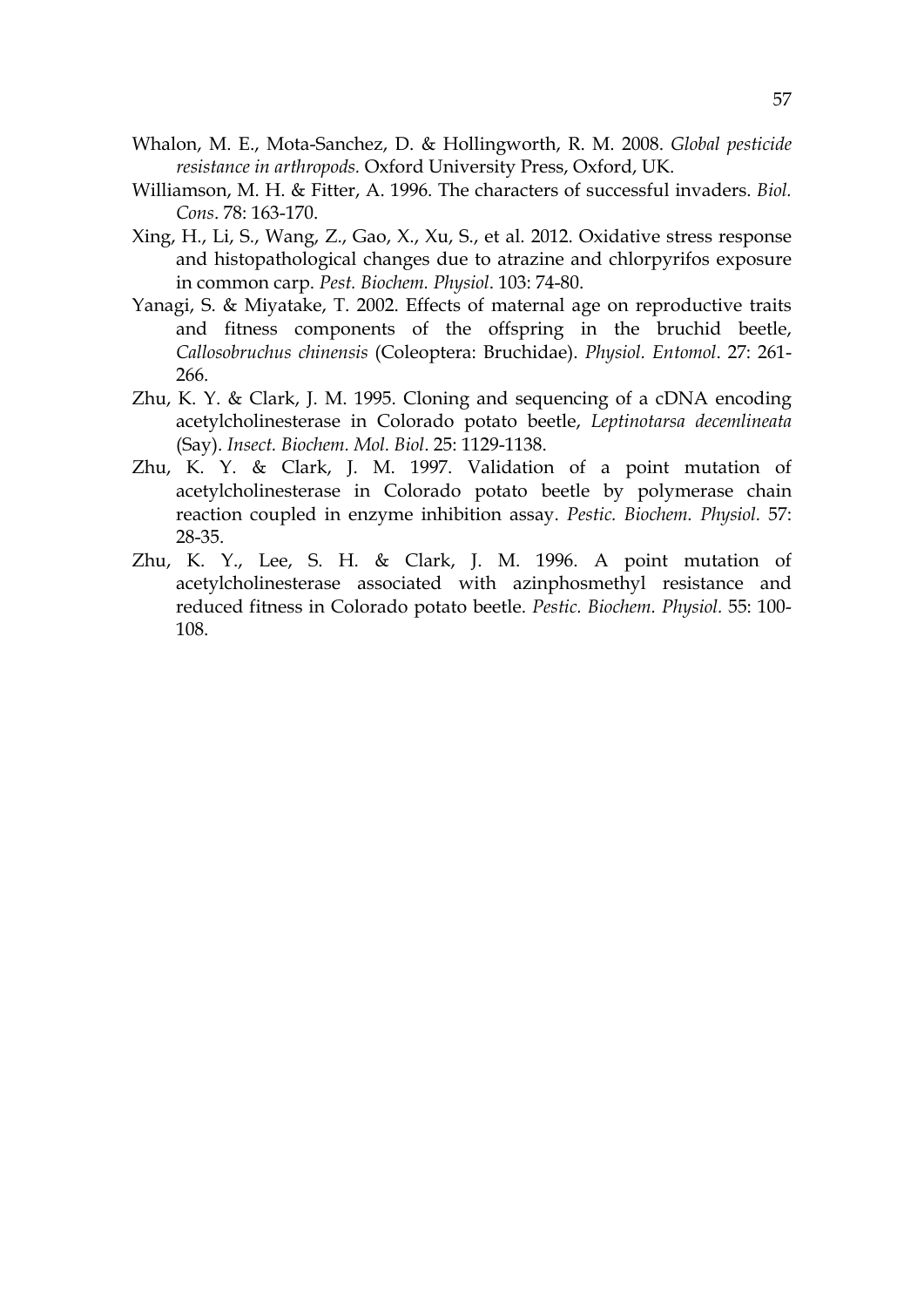# **ORIGINAL PAPERS**

**I** 

# **ROLES OF ACETYLCHOLINESTERASE GENES IN ORGANOPHOSPHATE AND CARBAMATE RESISTANCE IN**  *LEPTINOTARSA DECEMLINEATA*

by

Aigi Margus, Saija Piiroinen, Philipp Lehmann, Alessandro Grapputo, Yolanda Chen, Irina Ovčarenko, Leona Gilbert, Leena Lindström

Manuscript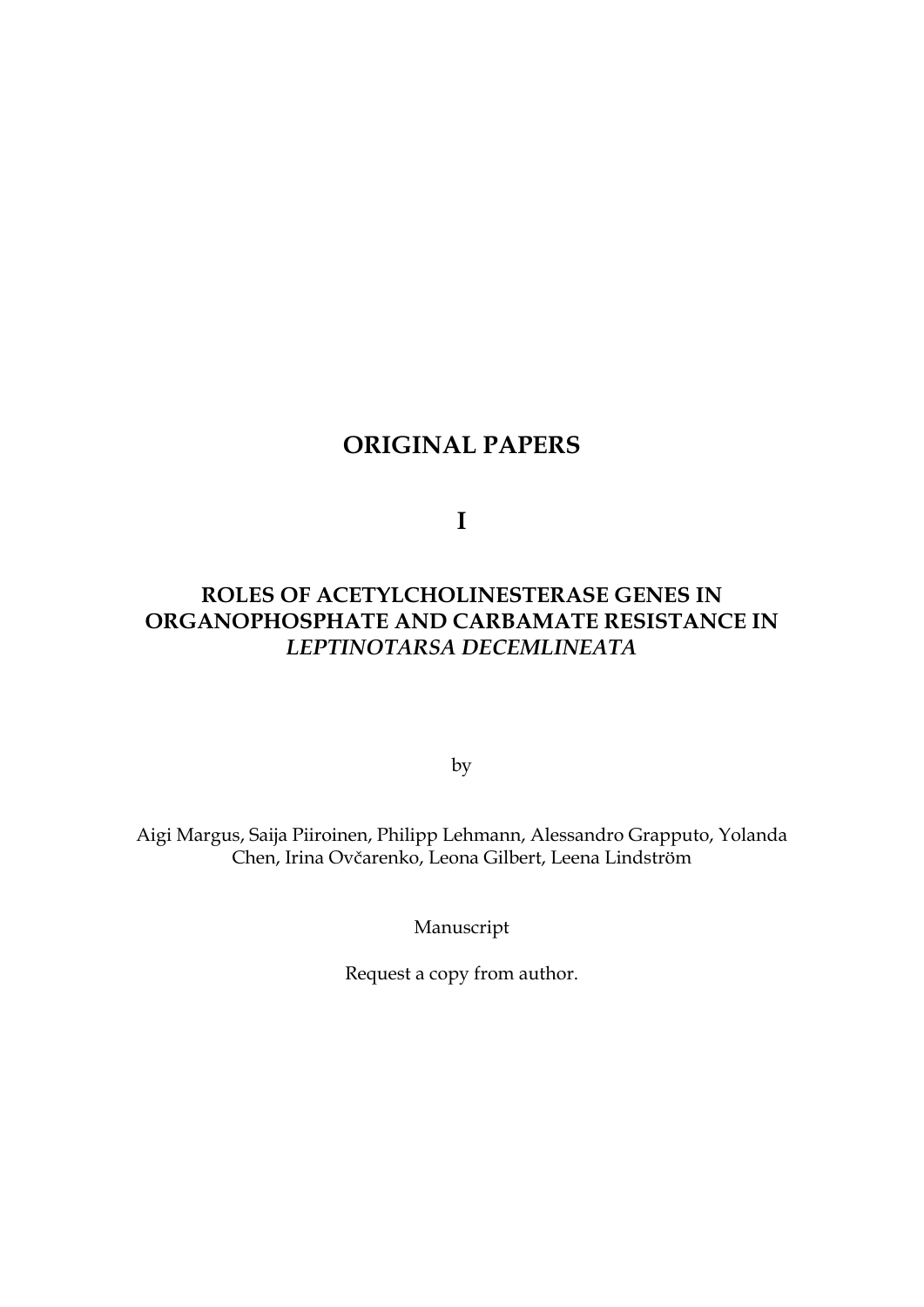**II** 

# **EFFECTS OF A GLYPHOSATE-BASED HERBICIDE ON SURVIVAL AND OXIDATIVE STATUS OF A NON-TARGET HERBIVORE, THE COLORADO POTATO BEETLE (***LEPTINOTARSA DECEMLINEATA***)**

by

Miia Rainio, Aigi Margus, Philipp Lehmann, Marjo Helander, Leena Lindström

Submitted manuscript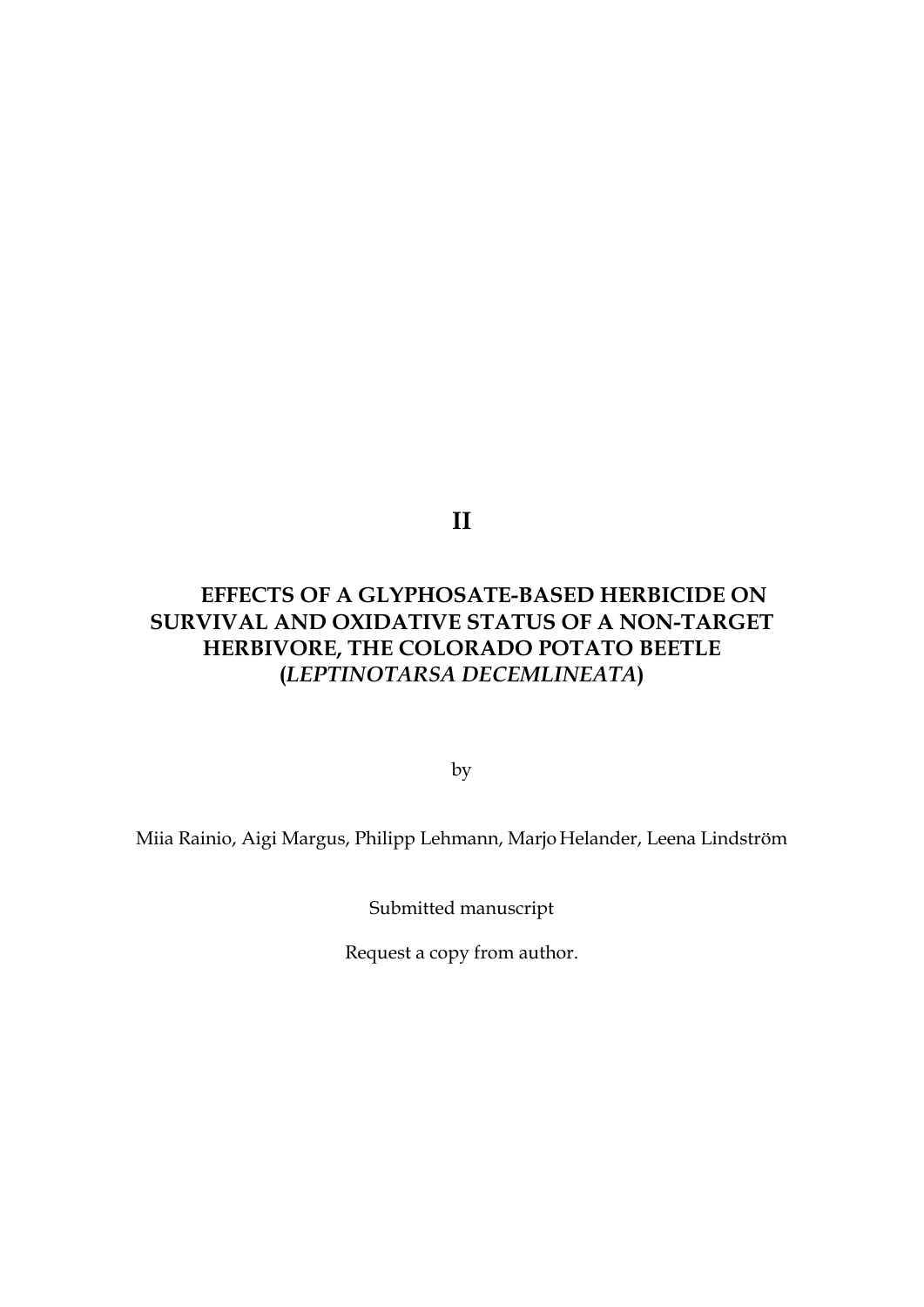**III** 

# **MULTIPLE STRESSORS: CAN INDIRECT HERBICIDE EXPOSURE MODIFY THE RESPONSE TO ORGANOPHOSPHATE INSECTICIDE IN AN INVASIVE PEST?**

by

Aigi Margus, Miia Rainio, Leena Lindström

Submitted manuscript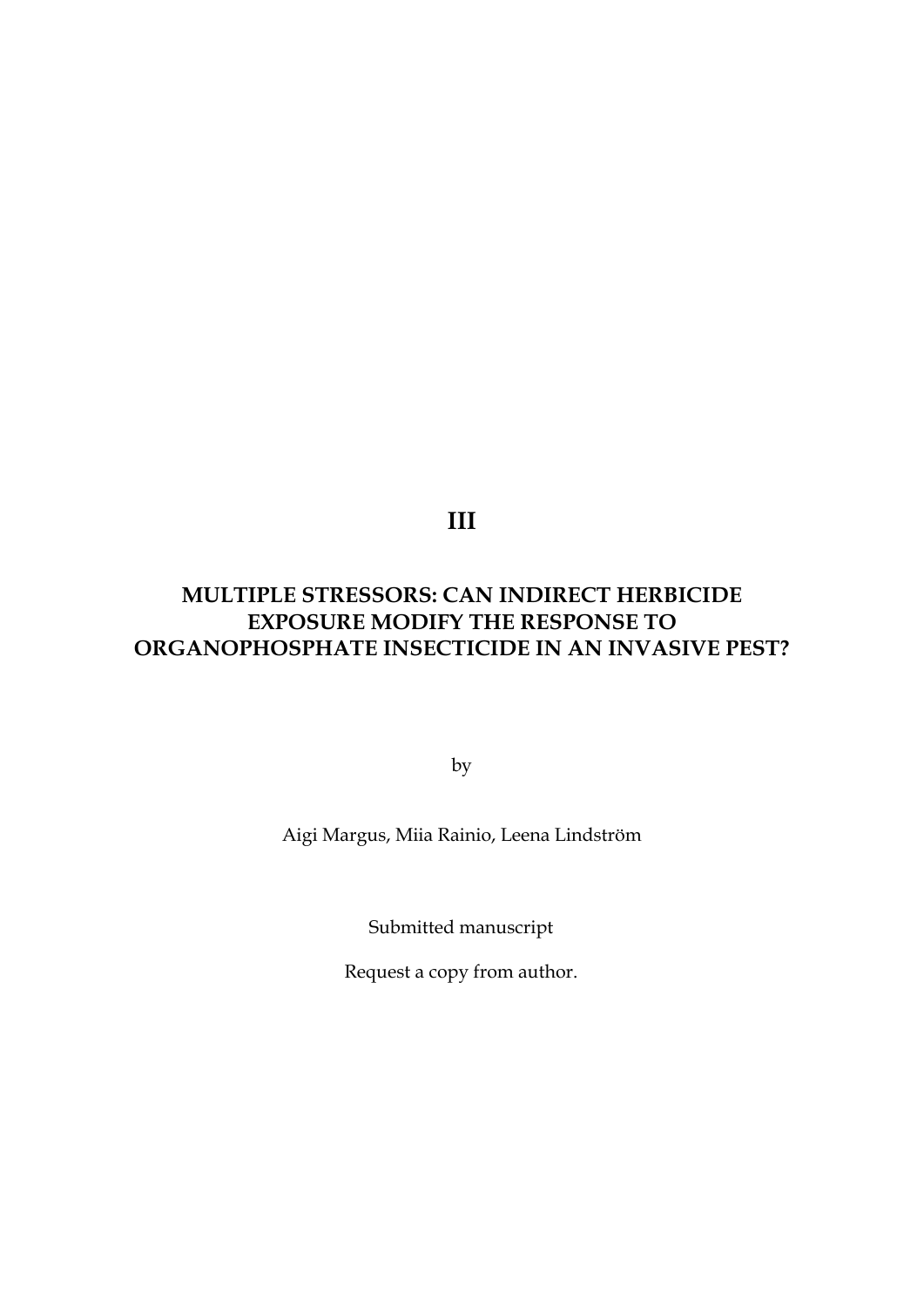**IV** 

# **AGE DOES MATTER: PROLONGED DIAPAUSE HAS SEX-SPECIFIC FERTILITY AND FITNESS COSTS IN THE COLORADO POTATO BEETLE**

by

Aigi Margus, Leena Lindström

Submitted manuscript